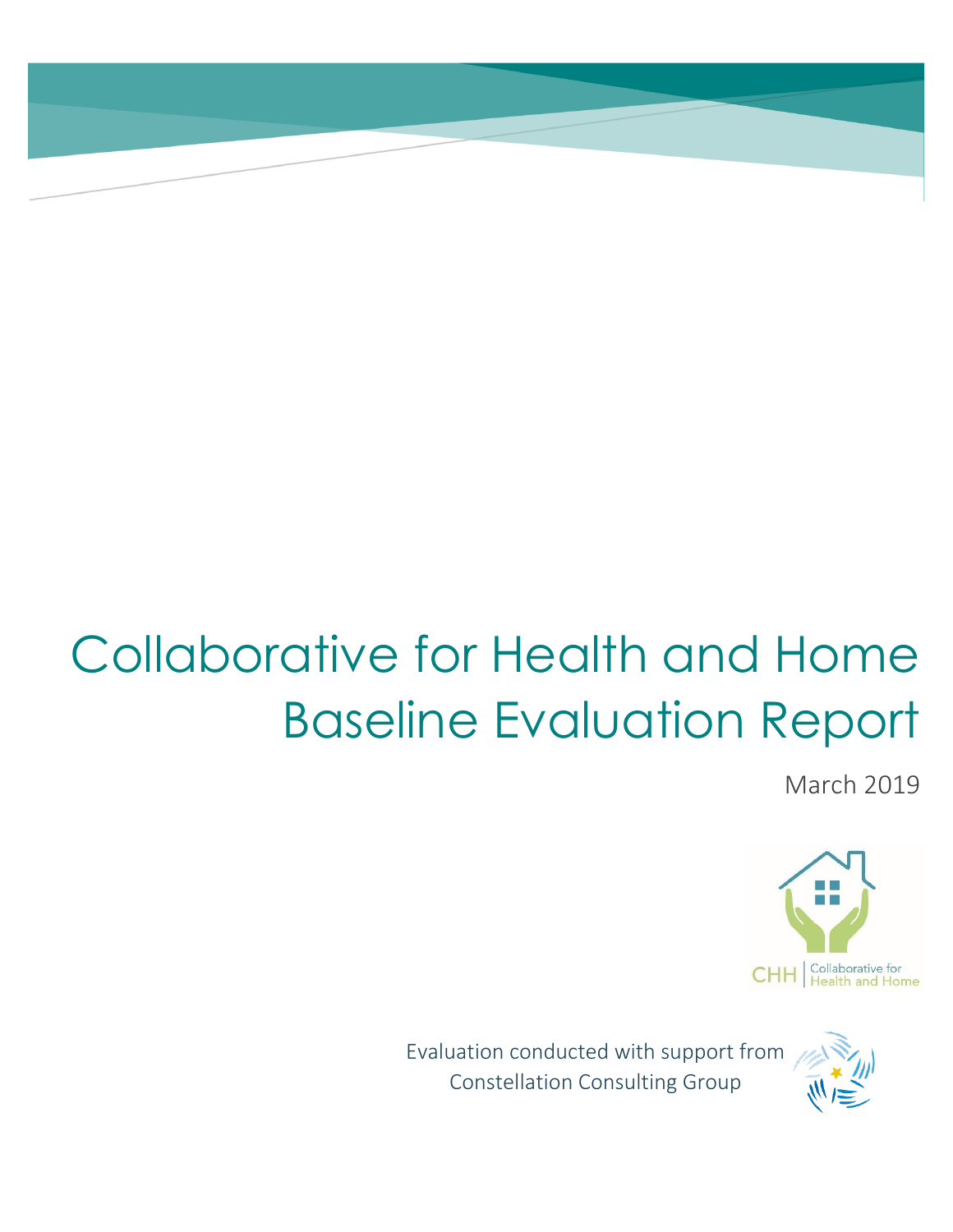

# **Contents**

| Appendix B: CHH Collaboration and Frontline Staff Survey Participant Affiliations31 |  |
|-------------------------------------------------------------------------------------|--|
|                                                                                     |  |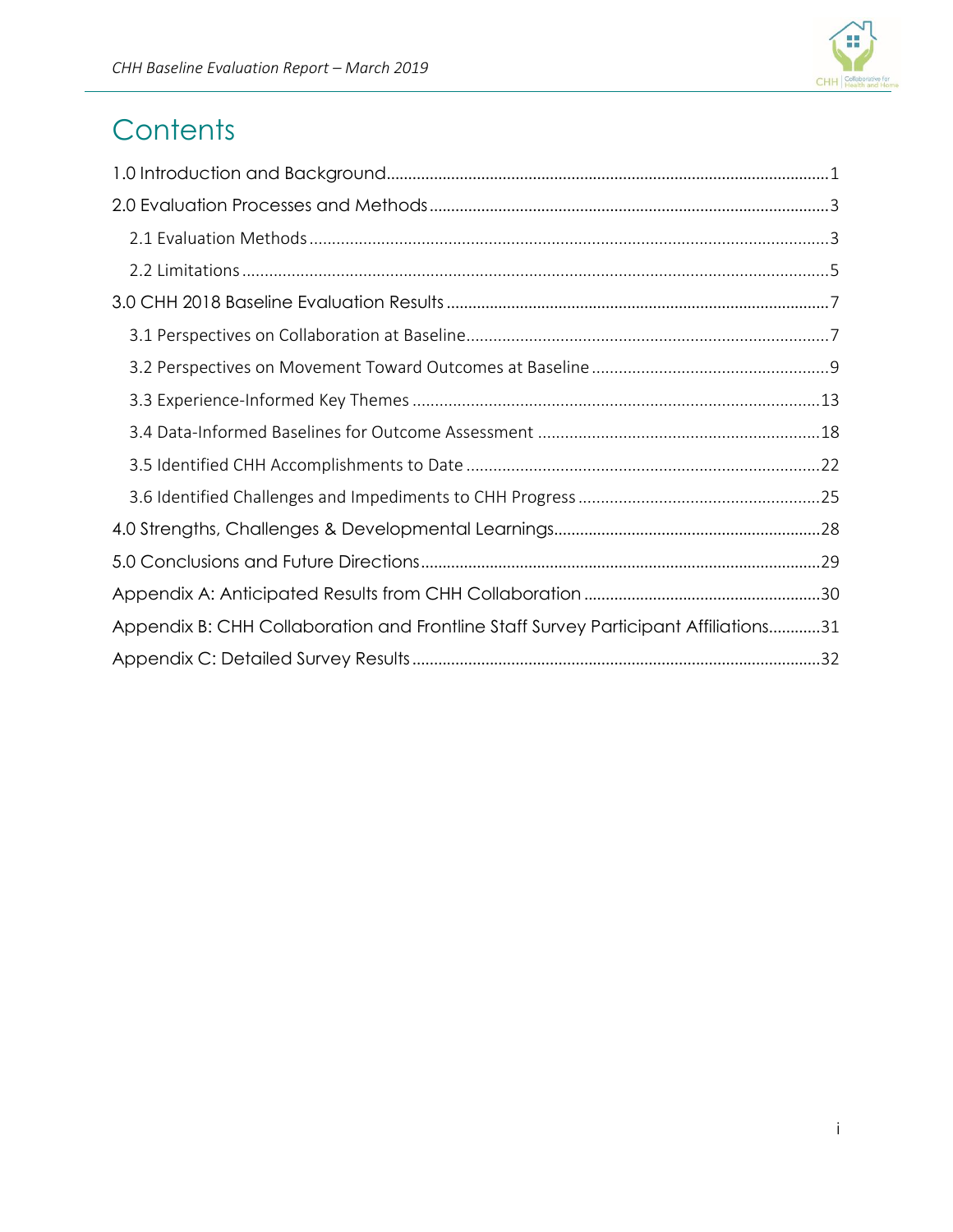# <span id="page-2-0"></span>1.0 Introduction and Background

In the fall of 2014, consultations amongst the Calgary Police Service, health providers, and homeless-serving agencies made it clear that there was a collectively perceived need for better coordinated care for high-acuity, chronically homeless individuals in Calgary, and that this was not a single-agency challenge, but rather a city-wide issue. Building on the conversations initiated in the fall of 2014, by February 2015 individuals from multiple sectors came forward to form the Calgary Recovery Services Taskforce. The goal of the Taskforce was to issue recommendations for action to advance the health and housing of chronically homeless individuals in Calgary. The Taskforce accomplished this goal and recommendations were presented in a Final Report in early 2017, which also included a summary of research that was conducted through the Cummings School of Medicine and sponsored by the Taskforce to better understand the need faced in the Calgary community.<sup>1</sup>

Based on the clear recommendations set out in the Taskforce's Final Report, three years of backbone support funding resourced through the Calgary Homeless Foundation (CHF) was secured to help advance progress towards desired outcomes related to the Taskforce's recommendations. In 2018 the Taskforce evolved into the Collaborative for Health and Home (CHH), which includes representation from 26 homeless-serving agencies, government, and related stakeholders. The CHH seeks to advance the Taskforce's recommendations and collaboratively respond to the complex health, housing, and support needs of people with chronic and/or complex experiences of homelessness in Calgary. Since individuals with complex and/or chronic experiences of homelessness often experience multiple complex issues that compound their experience of homelessness, including concurrent mental illness, substance abuse and physical health issues, the shared goal of the CHH is to create a coordinated system of care wherein this population can experience improved health, housing and overall well-being.

Collective impact occurs when a group of organizations and stakeholders from different sectors commit to a shared goal for addressing complex social situations or problems.<sup>2</sup> The key elements of a collective impact approach to complex change are: a common agenda, continuous communications, mutually reinforcing activities, backbone infrastructure, and commitment to shared measurement:<sup>3</sup>



<sup>1</sup> Available online at: [http://calgarychh.ca/wp-content/uploads/2018/09/Calgary\\_Recovery\\_Services\\_Task\\_Force\\_Report.pdf](http://calgarychh.ca/wp-content/uploads/2018/09/Calgary_Recovery_Services_Task_Force_Report.pdf)

 $\overline{\phantom{a}}$ 

<sup>2</sup> Preskill, H., Parkhurst, M., & Juster Splansky, J. (2014). *Guide to Evaluating Collective Impact.* FSG and Collective Impact Forum.

<sup>3</sup> Image from Preskill, H., Parkhurst, M., & Juster Splansky, J. (2014). *Guide to Evaluating Collective Impact.*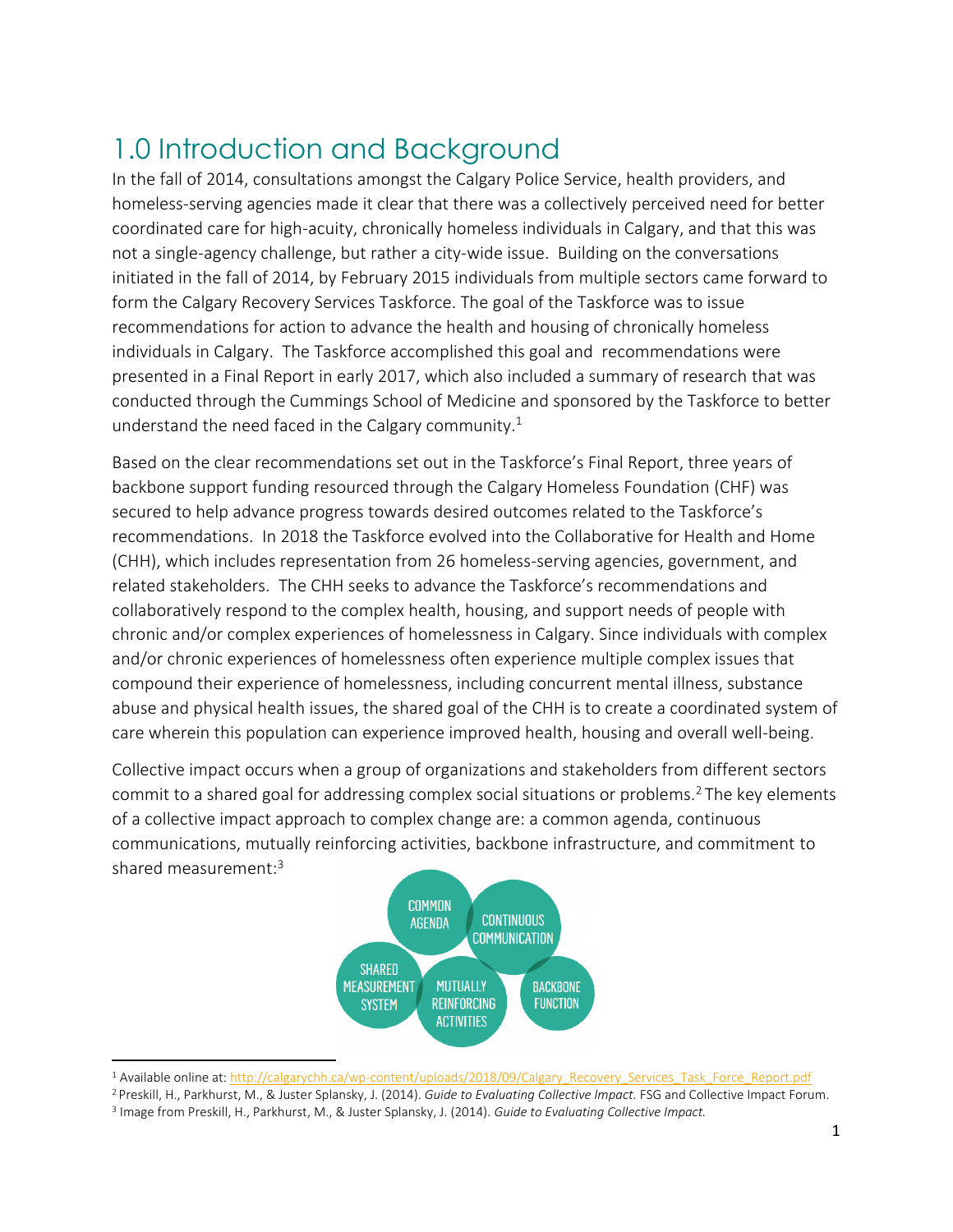$\overline{a}$ 



The CHH is a clear example of a collective impact approach, with a collaboratively established common agenda, continuous communications, mutually reinforcing activities, backbone infrastructure, and commitment to understanding impact.

Collective impact emerges over time with different outcomes arising at different stages. As such, evaluation of collective impact initiatives must be responsive to this emergent process, recognizing that desired population-level change may not be evident in the early stages of collaboration. In particular, when collective impact initiatives are initially established, process outcomes, such as the establishment of a collaborative culture and the development of sector capacity for collaboration, are most likely to emerge. Over time, desired collective impact outcomes that affect clients and services may then begin to emerge, with evidence of this change not generally emerging until later years of the initiative.<sup>4</sup>

To ensure thoughtful evaluation of the CHH's collective impact work, in 2018 evaluation experts at Constellation Consulting Group were hired to develop a comprehensive evaluation framework setting out the anticipated methods for understanding the CHH's impact over time. The evaluation framework that was developed outlines the CHH's anticipated outcomes along with key data sources for understanding whether the CHH is fostering effective collaboration that can contribute to the achievement of outcomes. The framework was approved by the CHH Steering Committee in September 2018, with an understanding that it is to be treated as a 'living document' that should be changed and updated as the CHH evolves.

The current report presents initial findings from the implementation of the 2018 CHH Collective Impact Evaluation Framework. This initial implementation of the Evaluation Framework captures 'early stage' collective impact information focusing on the development of collaborative processes that can contribute to the creation of outcomes as well as initial movement towards desired outcomes. Initial findings are presented here with these findings intended to help establish a baseline for future comparison and understanding of CHH impact over time. While the baseline information outlined in this report does not represent a 'true baseline' for the CHH (since collaboration has been happening for some time) it is nevertheless essential for understanding movement towards change fostered by the CHH in the long-term. Future comparison against the current findings will ultimately highlight whether the CHH is effectively creating intended positive outcomes and moving towards its stated goal in the long-term.

<sup>4</sup> Preskill, H., Parkhurst, M., & Juster Splansky, J. (2014). *Guide to Evaluating Collective Impact.* FSG and Collective Impact Forum.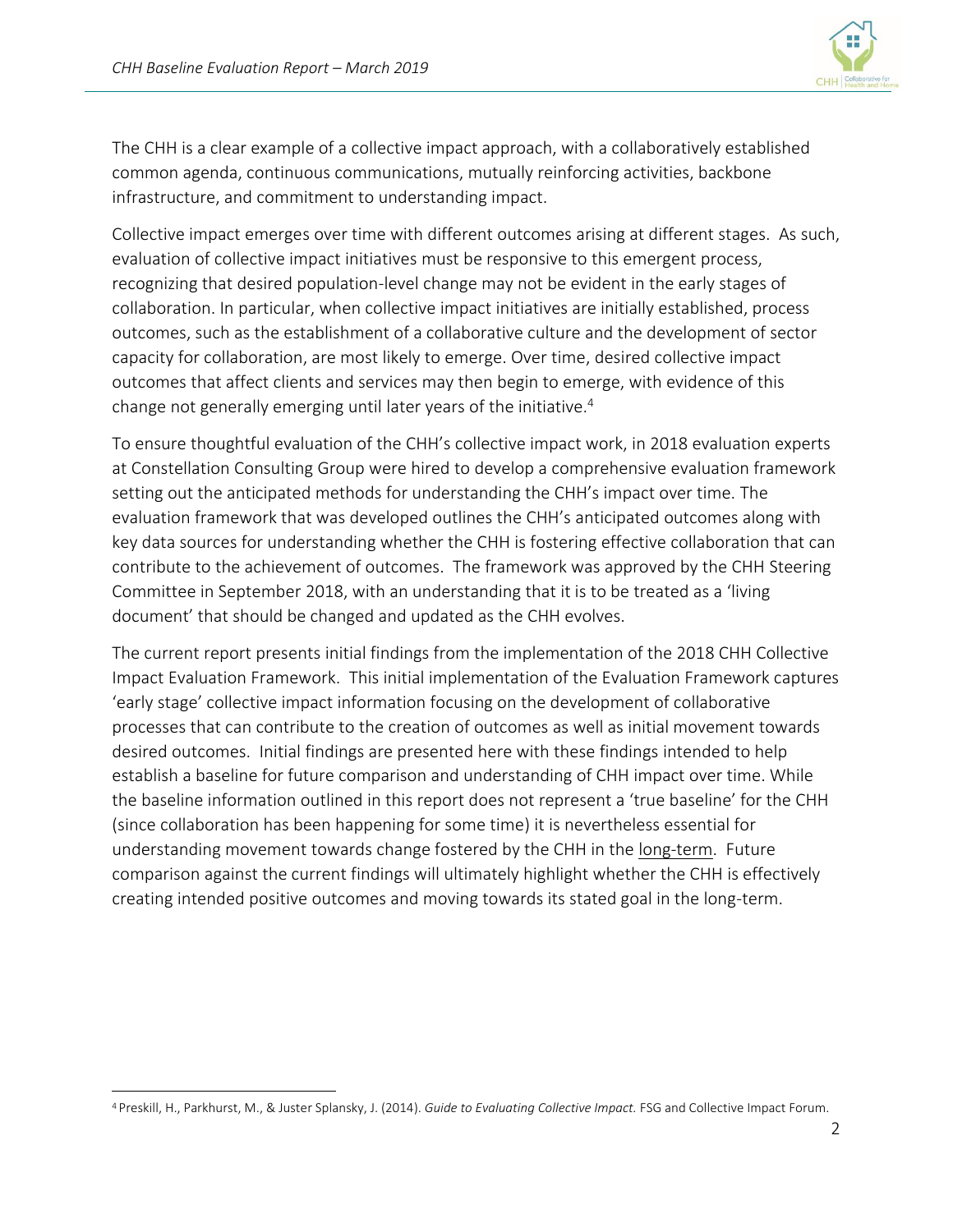

# <span id="page-4-0"></span>2.0 Evaluation Processes and Methods

The CHH Collective Impact Evaluation Framework, approved by the collaborative in September 2018, provides a guide for evaluating the collective impact of CHH. It outlines methods to begin to understand both the *processes* of collective impact as well as the *outcomes* of collaboration. For further information on evaluation questions and collective impact evaluation, please refer to the Framework.

# <span id="page-4-1"></span>2.1 Evaluation Methods

The CHH evaluation methods include qualitative and quantitative methods in order to garner robust results and involve multiple stakeholders. Having multiple sources/methods of data collection enables triangulation of results, though it is noted that limitations in the implementation of these methods nevertheless exist (see Section 2.2 for details). The following evaluation methods have been leveraged in the development of this baseline report:

- 1. CHH Collaboration Survey This survey includes both quantitative and qualitative questions and is based on the Wilder Collaboration Factors Inventory, which is a standardized tool designed for the measurement of collaboration.<sup>5</sup> The collaboration factors measured through the CHH Collaboration Survey include:
	- $\bullet$  History of collaboration or cooperation in the community<sup>6</sup>
	- Unique purpose
	- Established informal relationships and communication links
	- Sufficient funds, staff, materials and time
	- Members see collaboration as in their self-interest
	- Open and frequent communication
	- Mutual respect, understanding and trust
	- Members share a stake in both process and outcome
	- Shared vision

l

- Skilled leadership
- Multiple layers of participation

The survey was sent to members of the CHH Steering Committee and Working Groups to determine what progress has been made towards process and impact outcomes to date and to establish a baseline against which future evaluation results can be compared. It was sent to 71 individuals, with 41 individuals providing responses, representing a response rate of 58%. Individuals from all key contributing agencies involved in the CHH responded to the survey (see Appendix B for details).

<sup>5</sup> The Wilder Collaboration Factors Inventory has been tested for reliability: Derose, K. Pitkin, A., & Jackson, C. (2004). It is based on 20 'Collaboration Factors' and is available for free online at: [https://wilderresearch.org/tools/cfi/.](https://wilderresearch.org/tools/cfi/) The tool has been adapted to fit with CHH evaluation, which may impact the internal validity of the tool.

<sup>6</sup> Information on this collaboration factor has not been reported as it will not be relevant for future comparison.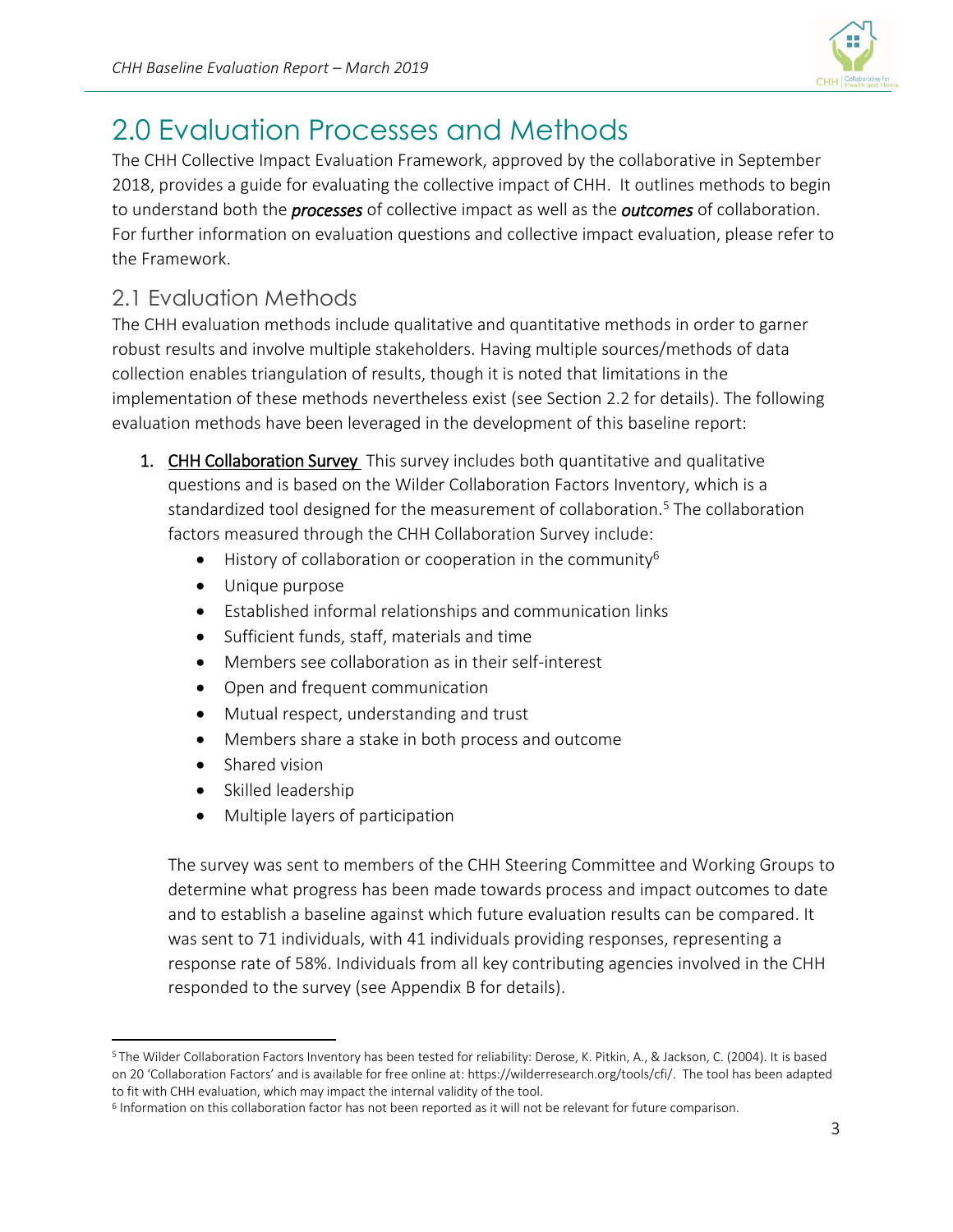

- 2. Survey for Former or Non-CHH Community Organizations/Services This brief qualitative survey was sent to individuals no longer participating in the CHH or who work within the homeless-serving sector but are not yet involved in the CHH. Data from this survey helps establish a baseline for understanding engagement with the CHH, barriers and challenges and possible gaps in collaboration. The survey was sent to 124 individuals, with 11 responding, representing a response rate of 9%. 45% of respondents had previously been involved with CHH and 55% had never been involved with CHH. The lower response rate on this survey is not surprising, given that individuals invited to participate are not currently actively involved with the CHH and may not see a clear connection between their work and the work of the CHH. Future iterations of the survey may require additional attention to survey participant recruitment, however the initial responses garnered during this baseline evaluation can nevertheless be useful for understanding CHH engagement and perceived systemic gaps that may be addressed by the CHH moving forward.
- 3. Frontline Staff Survey This survey includes both quantitative and qualitative questions and was administered to frontline staff within CHH member agencies. The questions collect staff perspectives on movement towards CHH outcomes and overall perceived changes and/or ongoing challenges in service access and navigation. A total of 21 frontline staff representing 6 CHH member organizations completed the survey for this baseline report. Since invitations to complete the survey were sent to staff via CHH member organizations, it is not possible to report on the total number of invitations sent or the response rate for this survey.
- 4. Experience Stories Experience stories were collected from frontline staff and individuals with lived experience of homelessness. These stories qualitatively describe the health and housing experiences of individuals who are homeless and those who seek to help them in order to paint a picture of health and housing successes and challenges experienced within the homeless system of care. Stories were provided by 12 individuals with lived experience and 11 frontline staff.
- 5. Calgary Homeless Foundation (CHF) Data The CHF collects data from individuals with complex and/or chronic experiences of homelessness who are entering CHF-funded Housing First programs. This 'move in' data includes information on whether individuals are entering housing from homelessness with treated or untreated mental and physical health conditions, including addictions. This information can help provide a snapshot of the services received by homeless individuals in the period prior to entering a Housing First program. While this information does not comprehensively capture what is happening in terms of health supports for chronically homeless individuals in Calgary, it can provide a small window of understanding around a segment of the population the CHH is attempting to impact. For the current baseline report, a random sample of 383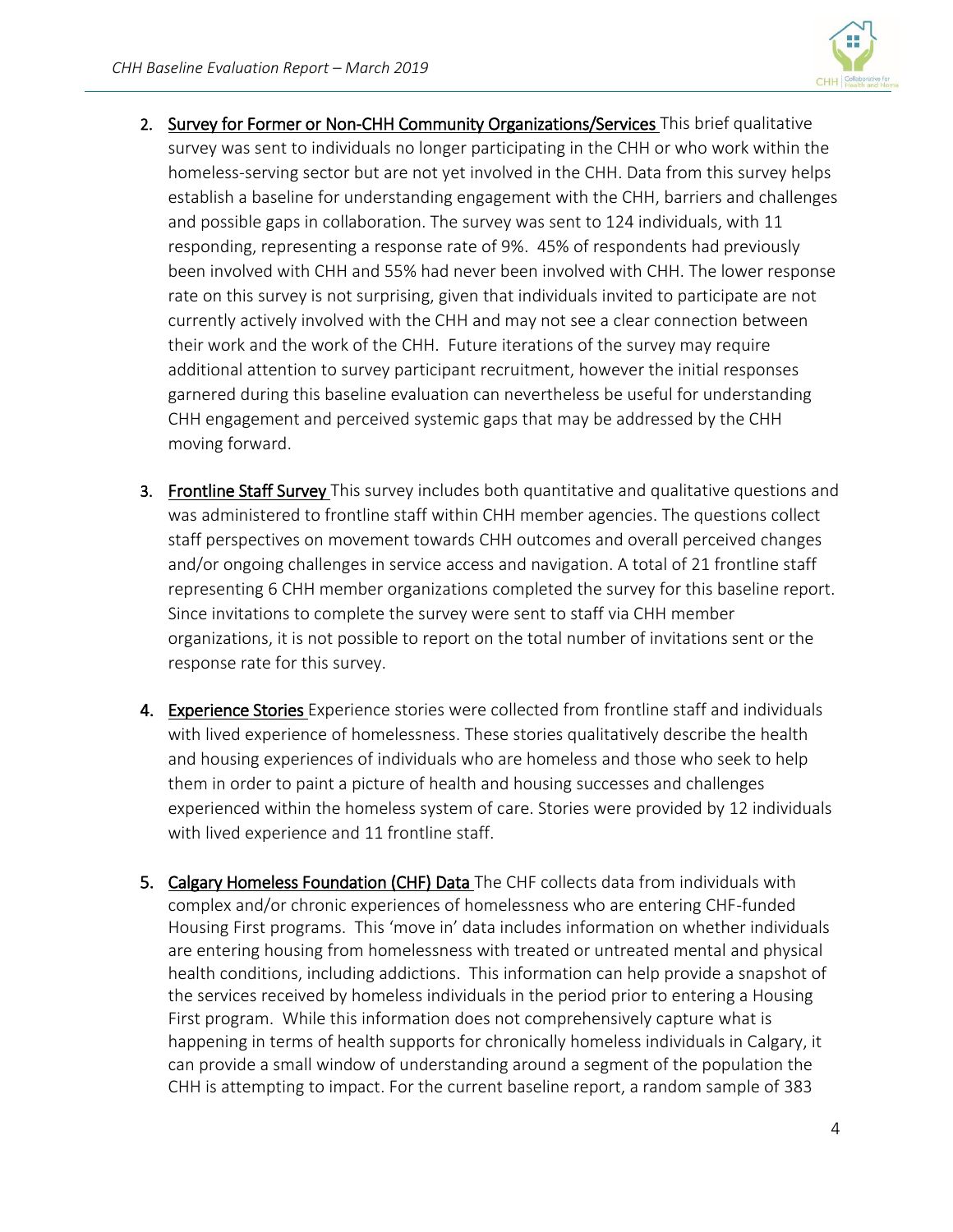

CHF move-in surveys gathered from October 1, 2017 to September 30, 2018 were analyzed. This sample of data enables the establishment of a baseline against which future move-in data can be compared to understand changes over time. It is recognized that this data is limited and thus any conclusions drawn from the analysis will be similarly limited. Section 2.2 discusses the specific limitations of this dataset.

### 6. The Perceived Need for Health Services for Persons Experiencing Chronic Homelessness (PNHS) Study

The initial PNHS study was sponsored by the Calgary Recovery Services Taskforce in 2015 and conducted through the Cummings School of Medicine at the University of Calgary. This study facilitated 300 surveys with individuals who had been homeless for at least six months in the winter of 2015. The surveys consisted of 88 questions, 10 of which were from the Adverse Childhood Experiences survey (ACE) and were conducted in two emergency shelters and with a small group of rough sleepers. Data from this study provides a snapshot of the experience of chronically homeless Calgarians and can be used as baseline information as part of the CHH evaluation.

The current report has been developed based on a combination of the subjective and objective information gathered using the data sources described above. Future evaluation of the CHH can compare against the baseline established in this report to better understand the CHH's impact over time.

# <span id="page-6-0"></span>2.2 Limitations

It is recognized that within any research or evaluation efforts there will be limitations. Triangulation is a key technique that helps manage bias and facilitate validity of research. The current evaluation leverages multiple sources/methods of data collection allowing for the triangulation of results. Nevertheless, the following limitations have been identified and should be kept in mind when reading the results presented:

- The baselines presented in this report are being established at a point when members of the CHH have been officially collaborating since the creation of the Taskforce in 2015, and unofficially collaborating much longer. This means that collaboration in the sector has potentially already contributed to community change and the baseline presented in this report does not represent a 'true' baseline. In the absence of earlier baseline information, however, the information presented here can help foster understanding about the CHH's intentional contribution to desired outcomes moving forward. This report also highlights where initial movement towards outcomes has been observed and future evaluation can determine if this movement continues in positive directions.
- The CHF move-in survey data set analyzed as part of the CHH evaluation baseline only includes information on services that receive CHF funding for Housing First programming. As such, it may underrepresent the experiences of clients accessing services not funded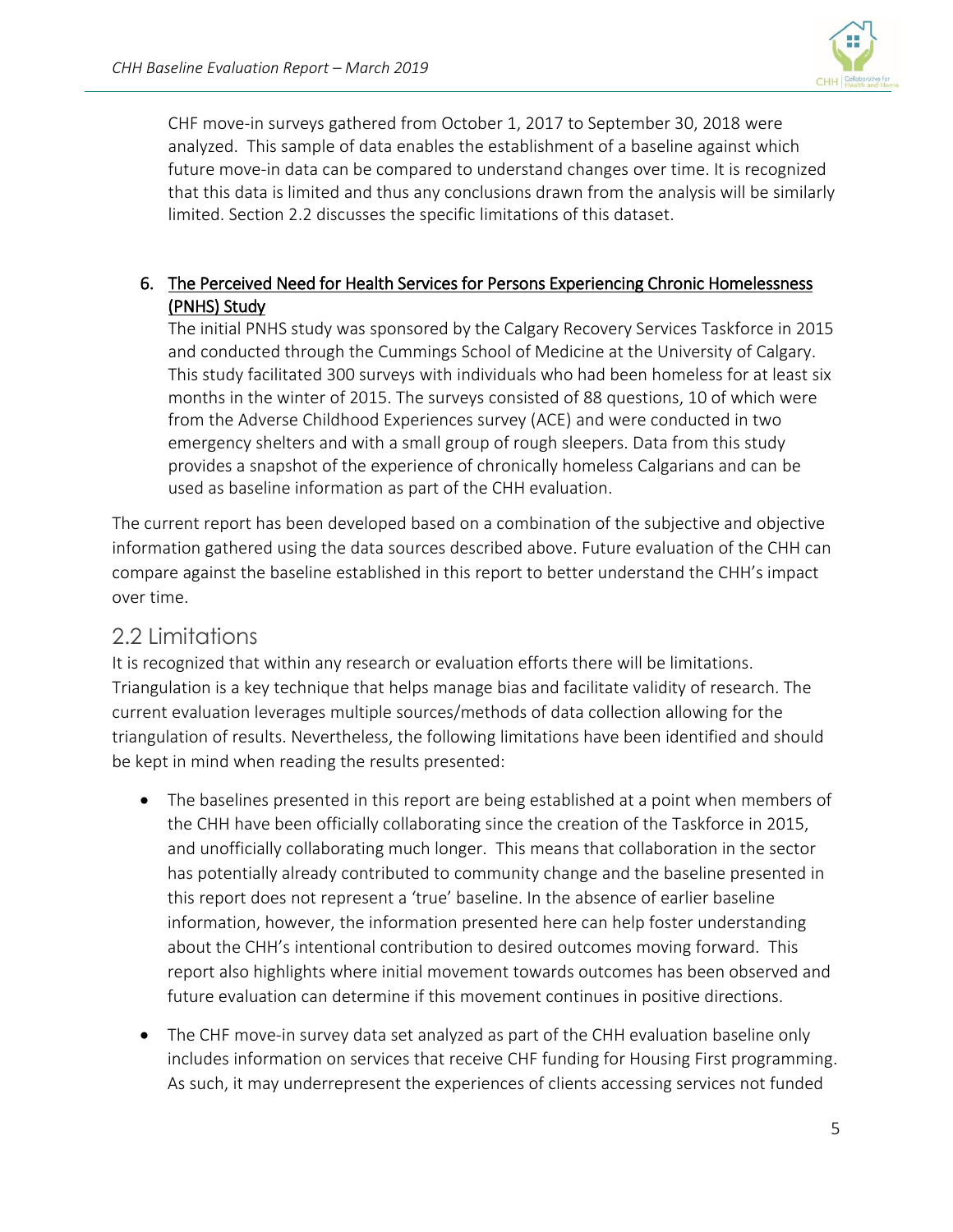

through the Foundation or not related to Housing First initiatives. Further, CHF data is self-reported by a client group that may have trouble remembering their service history and may feel pressure to report positive outcomes. The data also likely underrepresents Indigenous perspectives.

Further, while objective decreases in the number of individuals with untreated conditions can indicate changes in the service landscape experienced by homeless individuals, it is important to note that the CHH exists and seeks to create impact within a complex environment, and CHH actions and outcomes are inherently multi-dimensional in nature, with numerous influencing factors, and involving a myriad of interactions, synergies, and possible outcomes. Rather than seeking to attribute outcomes, in their entirety, to the CHH, future evaluation can leverage methods outlined in the CHH Evaluation Framework to understand the *contribution* the collaborative is making towards actions and the creation of positive social impact.

- Some questions in the original PNHS Survey were found to be difficult for clients to answer. For example, having clients remember a service they received a long time ago may be challenging. This may limit the validity of the baseline PNHS results.
- The baseline evaluation and the CHH Collective Impact Evaluation Framework lack specific culturally relevant evaluation methods for Indigenous service users. As Indigenous peoples are overrepresented amongst individuals with chronic and/or complex experiences of homelessness, the baseline evaluation results are limited and may not adequately represent their experiences. As future CHH evaluation unfolds, methods of data collection and evidence gathering should evolve with the support of Indigenous evaluation experts to more effectively capture experiences of Indigenous individuals. This can include seeking opportunities to evolve future iterations of the PNHS study to be more relevant for Indigenous stakeholders.
- Experience stories are not always an effective method for determining direct cause and effect relationships related to outcomes and may be subject to bias depending on who is contributing to the story. Nevertheless, these stories can provide some evidence towards understanding the impact of collaborative action in the absence of clear contribution or attribution lines.

Overall, subjective data sources included in the evaluation may skew results towards the positive while objective data sources are not comprehensive enough to draw definitive conclusions about impact. By combining multiple data sources, the validity of the evaluation findings are increased, however it is recognized that biases have not been eliminated using the chosen evaluation methods.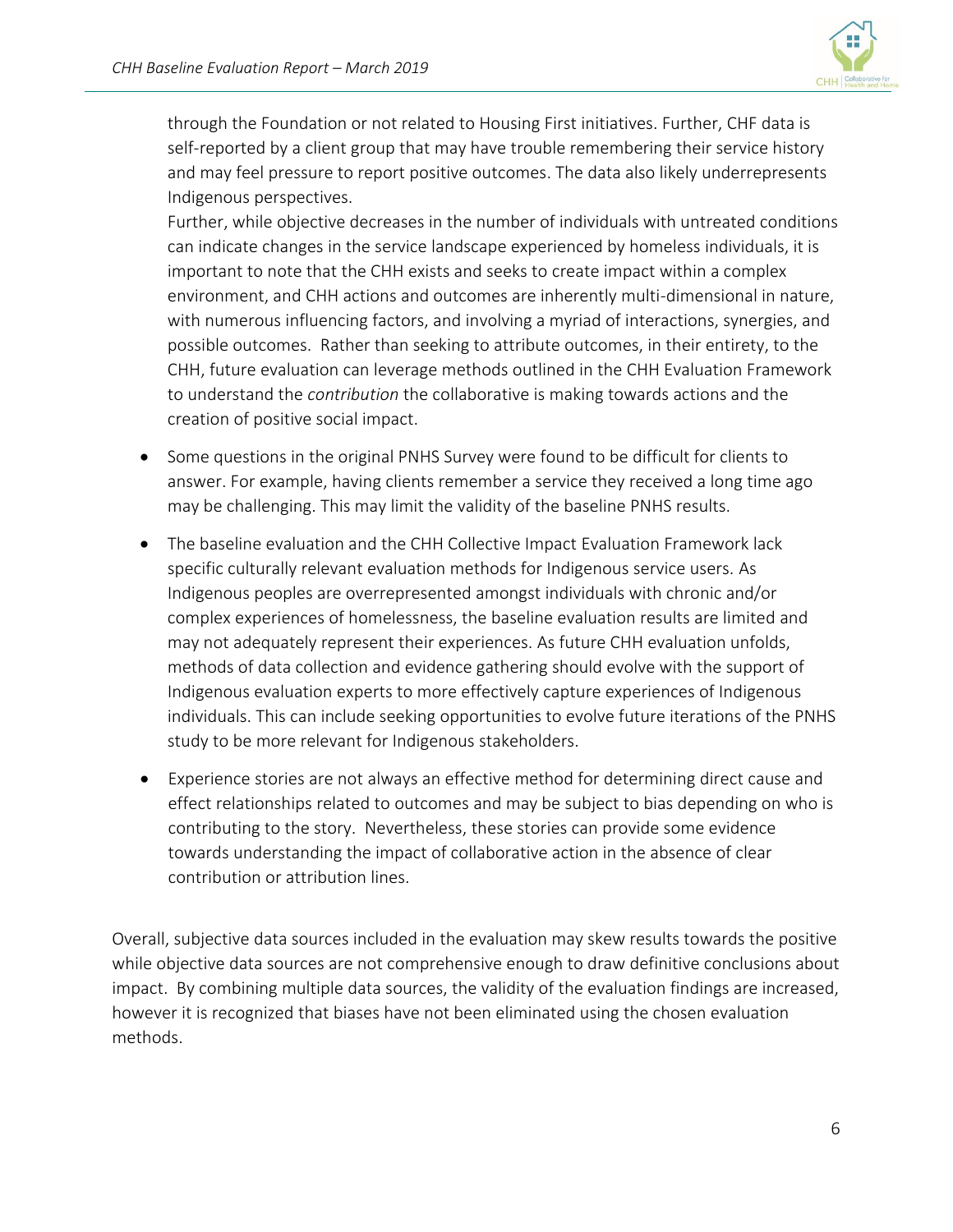# <span id="page-8-0"></span>3.0 CHH 2018 Baseline Evaluation Results

## <span id="page-8-1"></span>3.1 Perspectives on Collaboration at Baseline

Since collective impact requires multiple contributions and pathways to change, and is a commitment to impact over the long term, evaluation of collective impact must take into consideration multiple perspectives and timeframes, and must be flexible to capture emerging and unanticipated outcomes that inevitably develop as contexts and issues change.<sup>2</sup> As such, the early years of collaborative work are most likely to realize process outcomes, such as the development of collaborative culture and collective capacity.

Perspectives on collaborative processes have been solicited from CHH Steering Committee and Working Group members to develop a baseline of understanding around how the CHH is currently working together to create collective impact. In the future, comparison with subsequent survey results can help foster understanding around whether the CHH is supporting effective collaborative processes within the homeless-serving sector that can ultimately contribute to community-wide change.

In total, 41 CHH Steering Committee and Working Group members provided responses to the CHH Collaboration Survey. The survey revealed that CHH Steering Committee and Working Groups had similar views on the collaborative's progress towards various collaboration factors, however it should be noted that Steering Committee members generally had slightly more negative perspectives than Working Group members. See Appendix C for a detailed breakdown of survey results.

# Strengths in Collaboration at Baseline

Overall, the survey suggested that CHH Steering Committee and Working Group members feel cross-sector collaboration is happening to a greater degree because of the CHH, with 78% of CHH members agreeing that cross-sector collaboration is happening to a greater degree because of the CHH, and 78% agreeing that individuals involved in the CHH communicate openly with one another. The survey also revealed that, because of the CHH, 86% of survey respondents feel they have learned more about what others in the sector are working on, and how this work can be supported through collaboration. The survey clearly indicated that CHH members are recognizing the need for the collaborative and that the collaborative is already helping to break down silos within the homeless-serving sector that may have existed in the past. In total:

**98%** of survey respondents felt that what the CHH is trying to accomplish would be difficult for any single organization to accomplish by itself.

**98%** of survey respondents felt that the CHH has enabled *new* collaborative relationships to develop amongst stakeholders.

CHH Steering Committee and Working Group members also felt the CHH was demonstrating some strength with respect to four key collaboration factors: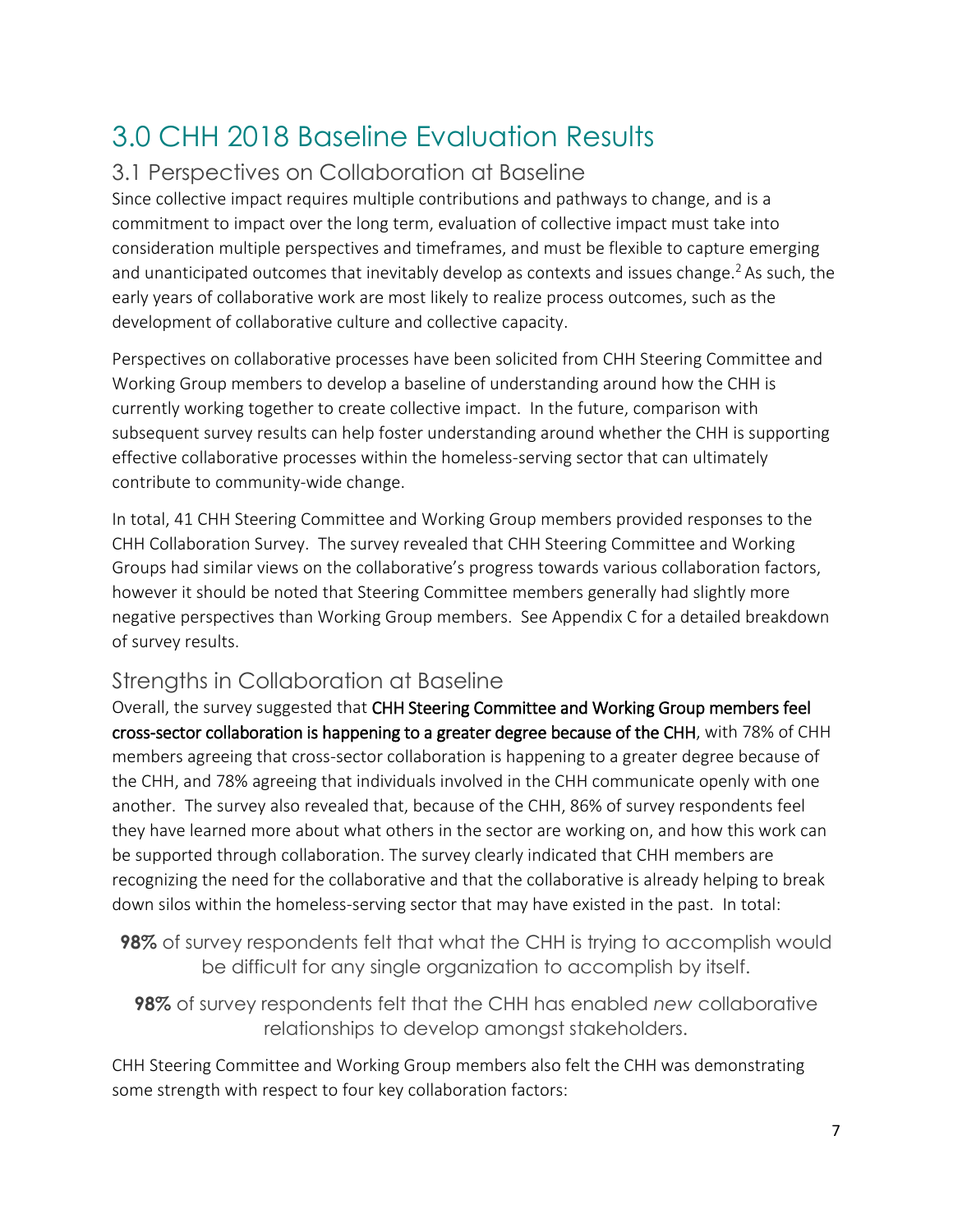



While some strength has been recognized by survey respondents with respect to these four key collaboration factors, there is also room for growth. Overall, strength in these areas indicates that the collaborative is currently well-positioned to leverage the contributions of members (including Working Group members) towards the advancement of a shared vision and creation of desired outcomes. Moving forward, continued support for open communication and the advancement of Working Group objectives can further enhance the CHH's ability contribute to community-wide change. Ongoing efforts to maintain and grow member interest and commitment will be essential for ensuring the longevity of the collaborative.

### Areas for Improvement in Collaboration at Baseline

The CHH Collaboration Survey also revealed that there were three key collaboration factors with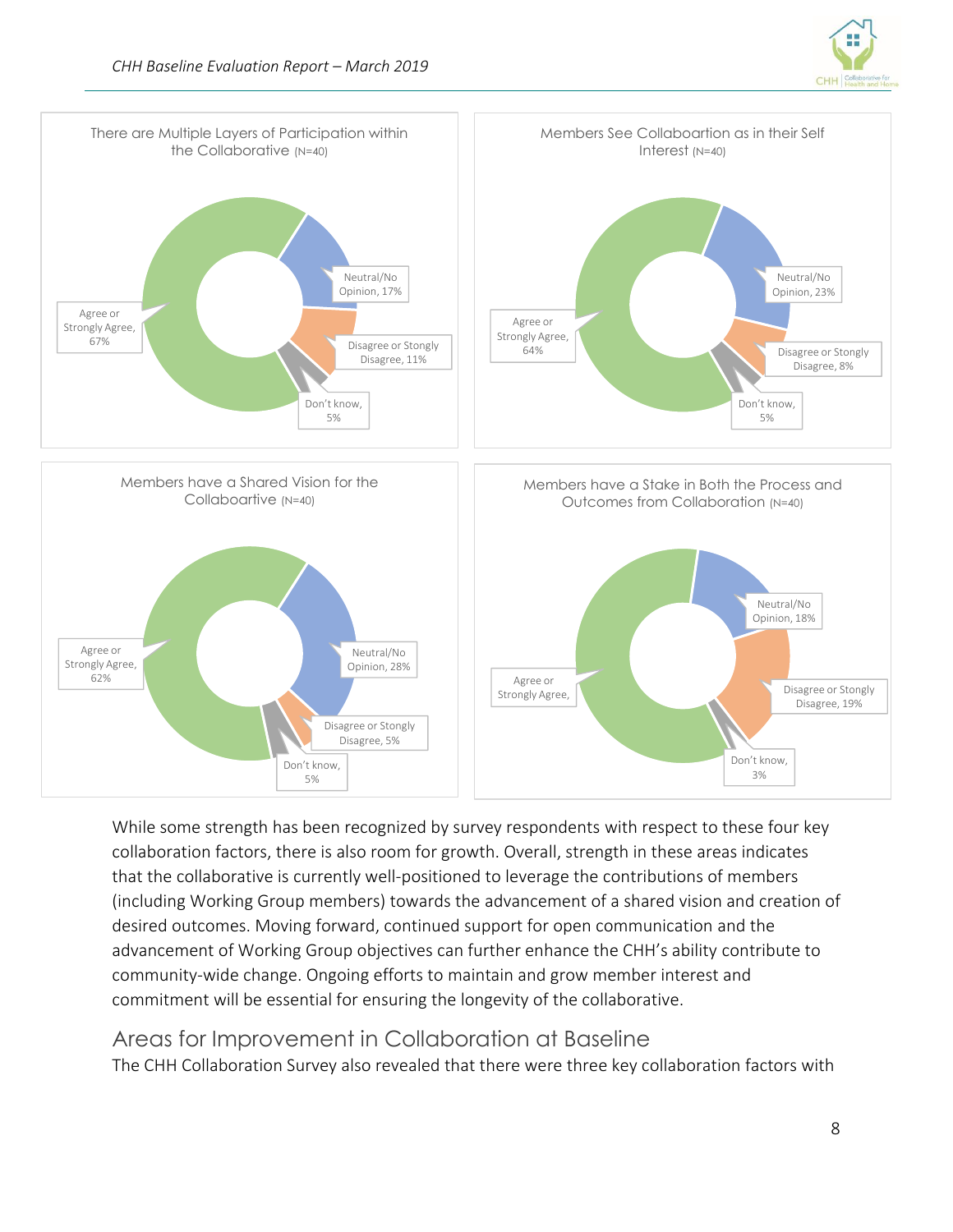

room for improvement: mutual respect, understanding and trust; skilled leadership; and sufficient funds, staff materials and time.

Mutual trust is a key component to any collaborative effort. The CHH Collaboration Survey results suggest that there is room to grow with respect to trust within the CHH, with just over half (52%) of respondents agreeing that people involved in the CHH always trust one another. This suggests that, while many members feel there is strong trust within the collaborative, ongoing efforts to build and model trusting relationships can help further enhance the collaborative's effectiveness.

Working to ensure that the effectiveness of the Steering Committee is maximized can also help increase commitment and trust within the collaborative. While 50% of survey respondents agreed that the CHH Steering Committee is effective in guiding the development and execution of the CHH's shared vision and strategic direction, there is room to grow with respect to Steering Committee effectiveness. Shortly after the baseline CHH Collaboration Survey was completed, a reconceptualizing of the Steering Committee's membership and role was undertaken and key changes have begun to be implemented. As the collaborative moves forward with a more clearly defined Steering Committee mandate, future evaluation can reveal whether the changes that have been made are helping the Steering Committee evolve towards even greater effectiveness.

Resourcing for the CHH was the area in which survey respondents felt there was the most room for improvement, with only 26% of respondents feeling that the collaborative has adequate resources to accomplish its goals at this time. Recognizing that most CHH members are contributing to the collaborative without additional resources to do so, and acknowledging the scale of what the CHH is seeking to accomplish, it is understandable that many members would feel the collaborative is under-resourced. Ongoing efforts to secure funds for CHH projects and find new ways to effectively leverage existing funds may help alleviate resource-related concerns.

Overall, assessment of the CHH's collaboration factors in late 2018 has suggested that the collaborative is already building key collaborative processes that can support the creation of outcomes over time. By building on the areas in which the CHH is already demonstrating strength in collaboration and identifying key areas for improvement, the collaborative can increase effectiveness moving forward, with future assessment of the CHH's collaboration compared to this 'baseline' to determine the extent to which effectiveness may be increasing.

<span id="page-10-0"></span>3.2 Perspectives on Movement Toward Outcomes at Baseline Since CHH members have been working together for some time, there is the potential that collective impact outcomes are beginning to emerge. At the same time, it is recognized that the CHH is still in its 'early years' as a collective impact initiative, meaning outcomes may not yet be clearly emerging. In the absence of objective comparative data on experiences of health and housing amongst individuals experiencing chronic/complex homelessness in Calgary at this time, subjective perspectives on outcomes were gathered from CHH Steering Committee members,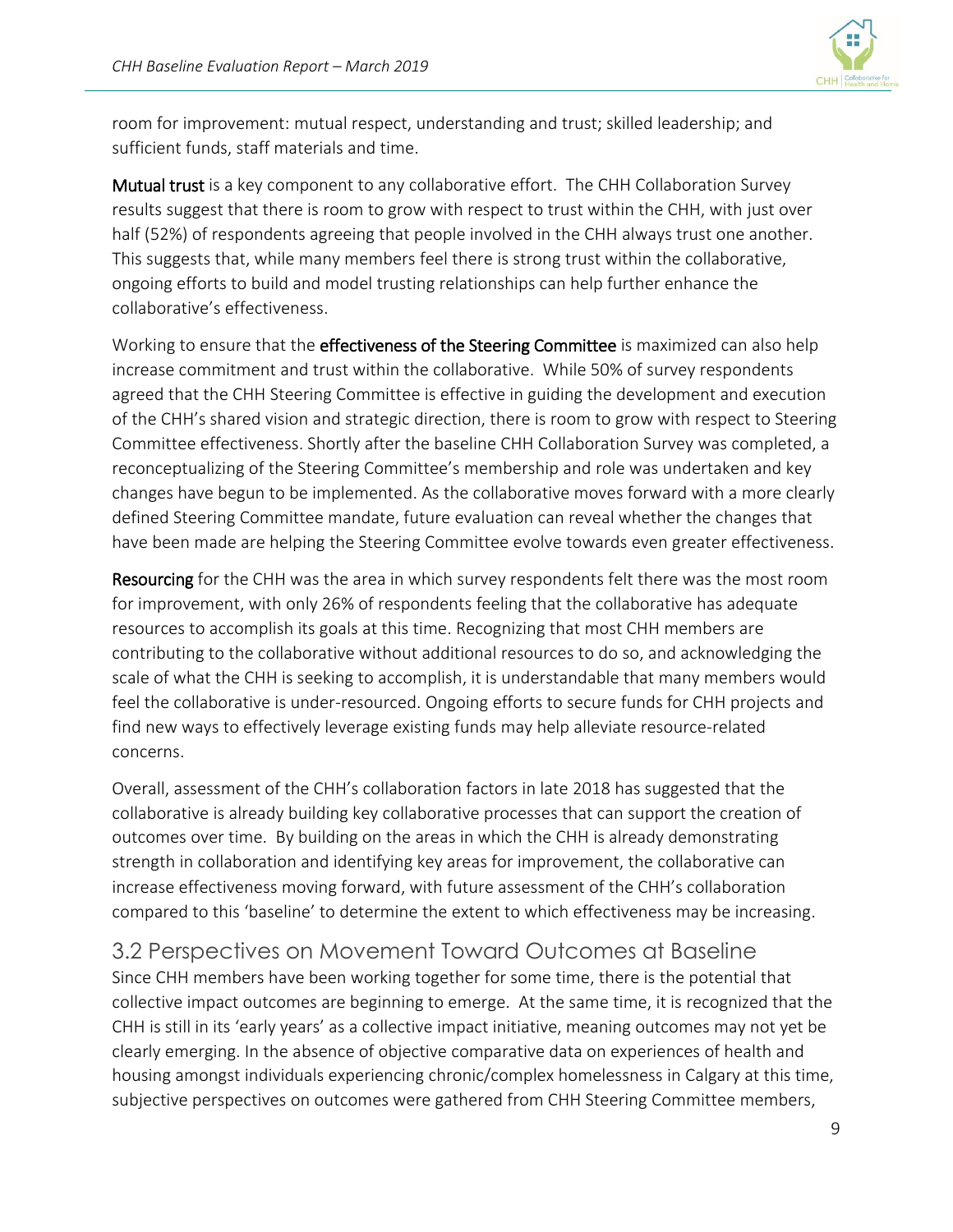

CHH Working Group members, frontline staff from CHH member agencies, and related community stakeholders to gain a broad perspective on where impact may be emerging. The current baseline evaluation report takes stock of key perspectives on the possible emergence of outcomes and seeks to establish a baseline against which future evidence can be measured to determine whether the CHH is making progress towards desired outcomes.

The CHH Collaboration and the Frontline Staff Surveys asked respondents to rate the extent to which they felt key CHH outcomes were happening (see Appendix C for a detailed breakdown of survey results and Appendix A for a list of anticipated CHH outcomes). In total, 41 CHH Steering Committee and Working Group members and 21 frontline staff from CHH member agencies provided responses. Overall:

**71%** of CHH Steering Committee and Working Group member respondents felt that the CHH has 'somewhat' contributed to community-wide change.

Notably, no respondents felt that the CHH is not contributing to community-wide change at all, suggesting that CHH members see value in the collaborative efforts of the CHH.



CHH Steering Committee and Working Group members were also asked about more specific outcomes from their work with the collaborative, and frontline staff were asked about CHHrelated outcomes they may have observed in their day-to-day work. While most respondents indicated that some movement towards desired CHH outcomes has begun, there is still room to grow. The survey found:

**CHH Outcome**: Increased choice and access to health and housing services for people with complex and/or chronic experiences of homelessness. While only 16% of Steering Committee and Working Group members felt this outcome is not yet happening, from the frontline staff perspective, 43% of survey respondents indicated that, at this time, they have not observed improved access to health and housing supports for the clients they serve. This suggests that on-the-ground experiences of this CHH outcome have yet to emerge in a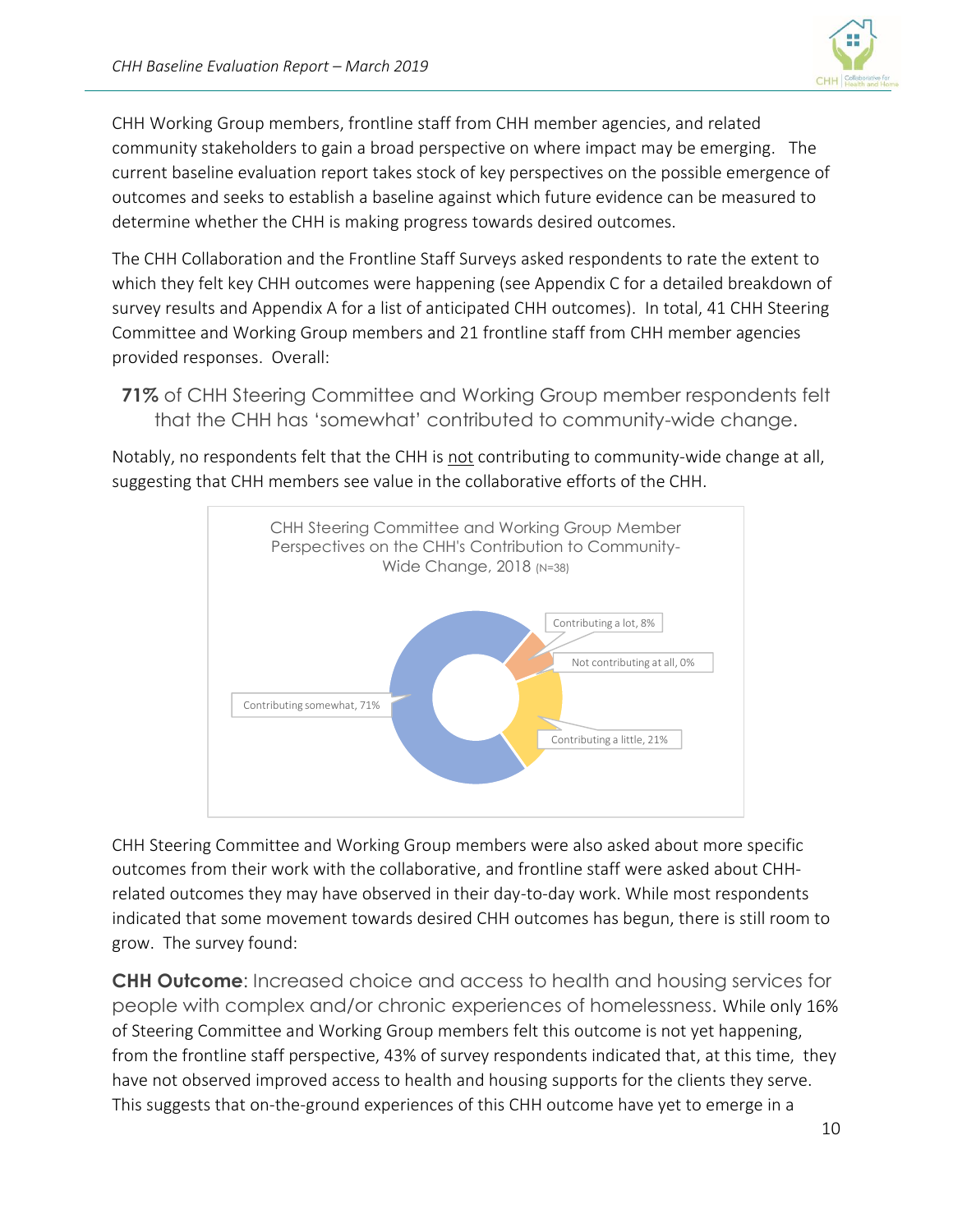

meaningful way and ongoing work towards this outcome will be needed to advance communitywide change.

**CHH Outcome:** Maintained or improved health amongst people with complex and/or chronic experiences of homelessness, in shelter or newly housed. While only 13% of Steering Committee and Working Group members felt this outcome is not yet happening, from the frontline staff perspective, 71% of respondents felt that the health of individuals with complex and/or chronic experiences of homelessness has not improved in recent years. This suggests that the work of the CHH is not yet directly impacting the health and housing of individuals with complex and/or chronic experiences of homelessness. This is not surprising, given the complex nature of the issues the CHH is tackling and the typically slowlyemerging nature of population-wide collective impact. Leveraging collaborative processes and pursuing outcome goals with persistence, however, can help move communities further towards desired outcomes in the long term.

With ongoing CHH collaboration working towards creating community-wide outcomes, future evaluation results can be compared against these perspectives to understand whether subjective opinions about outcomes are becoming more positive over time as CHH members and frontline staff begin to witness the emergence of outcomes among clients and within their agencies/communities.

Understanding that, for sub-populations of individuals with chronic and/or complex experiences of homelessness outcomes may be at an even more nascent stage, where services must first be created before access and health can be improved, the CHH Collaboration and Frontline Staff Surveys asked respondents to share their perspectives on services for women and children, individuals actively using substances and Indigenous individuals. The survey indicated that members and frontline staff feel there has been some movement towards the following anticipated CHH outcomes, with greater movement towards increasing choice/access observed for women and active substance users than for Indigenous individuals at this time:

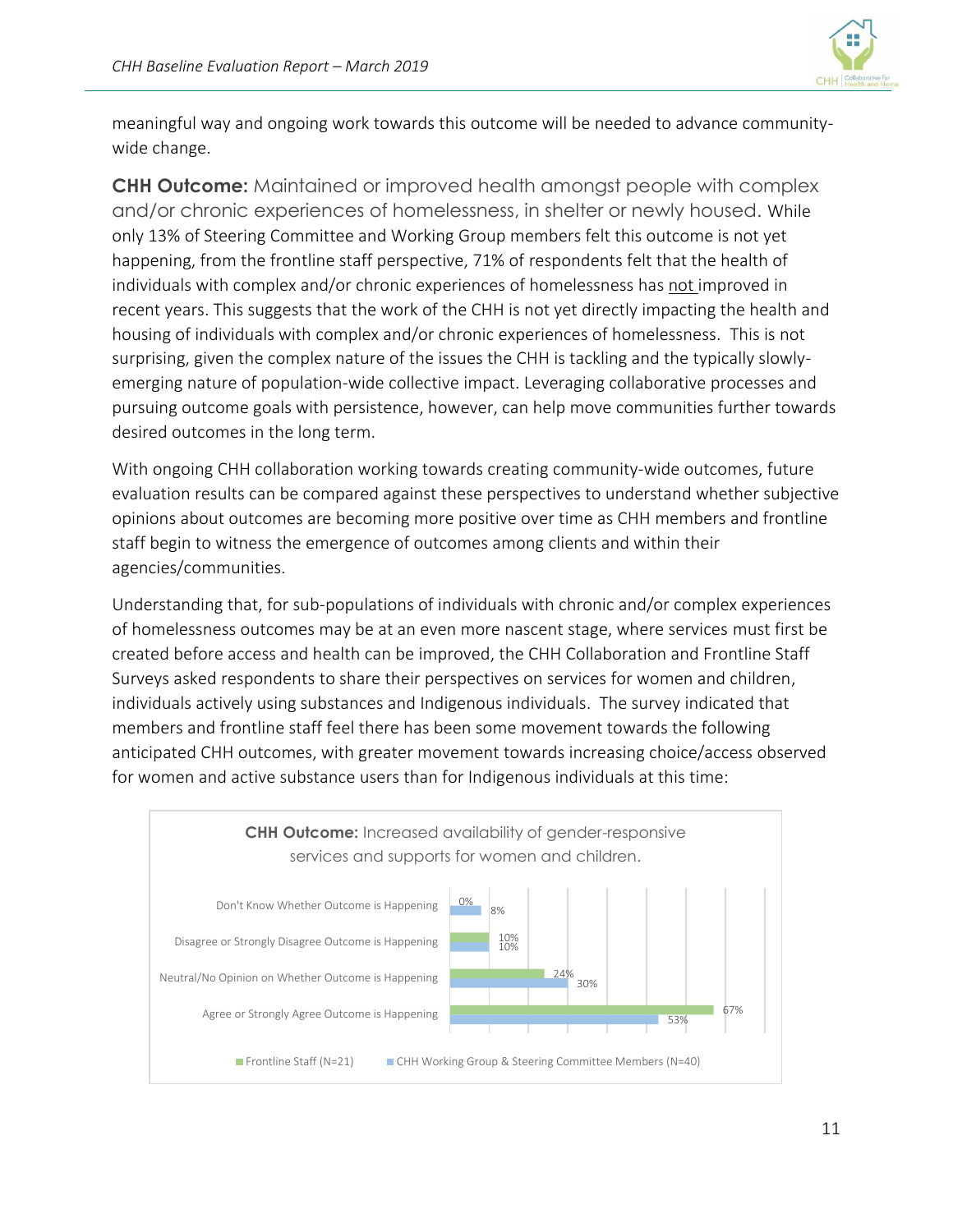



These results suggest that working towards outcomes for Indigenous individuals experiencing homelessness must begin with the creation of culturally responsive services that can best support their engagement in services. On the other hand, the survey results suggest that some progress has already been made towards creating gender-responsive services and a continuum of service for individuals actively using substances, opening opportunities to begin effectively impacting the health and housing of women and substance users who are experiencing homelessness.

Overall, perspectives from CHH members and frontline staff suggest that outcomes are being initiated, even while definitive community-wide change is slow to emerge.

Moving forward, the CHH can build on this initial progress to further advance desired objectives.

Community stakeholders who are not currently involved in the CHH also provided some feedback about perceived impact of the CHH. In total, 11 non-CHH members provided responses. Most non-member survey respondents were unsure whether the CHH is currently creating positive outcomes in the community, and one participant felt CHH was not creating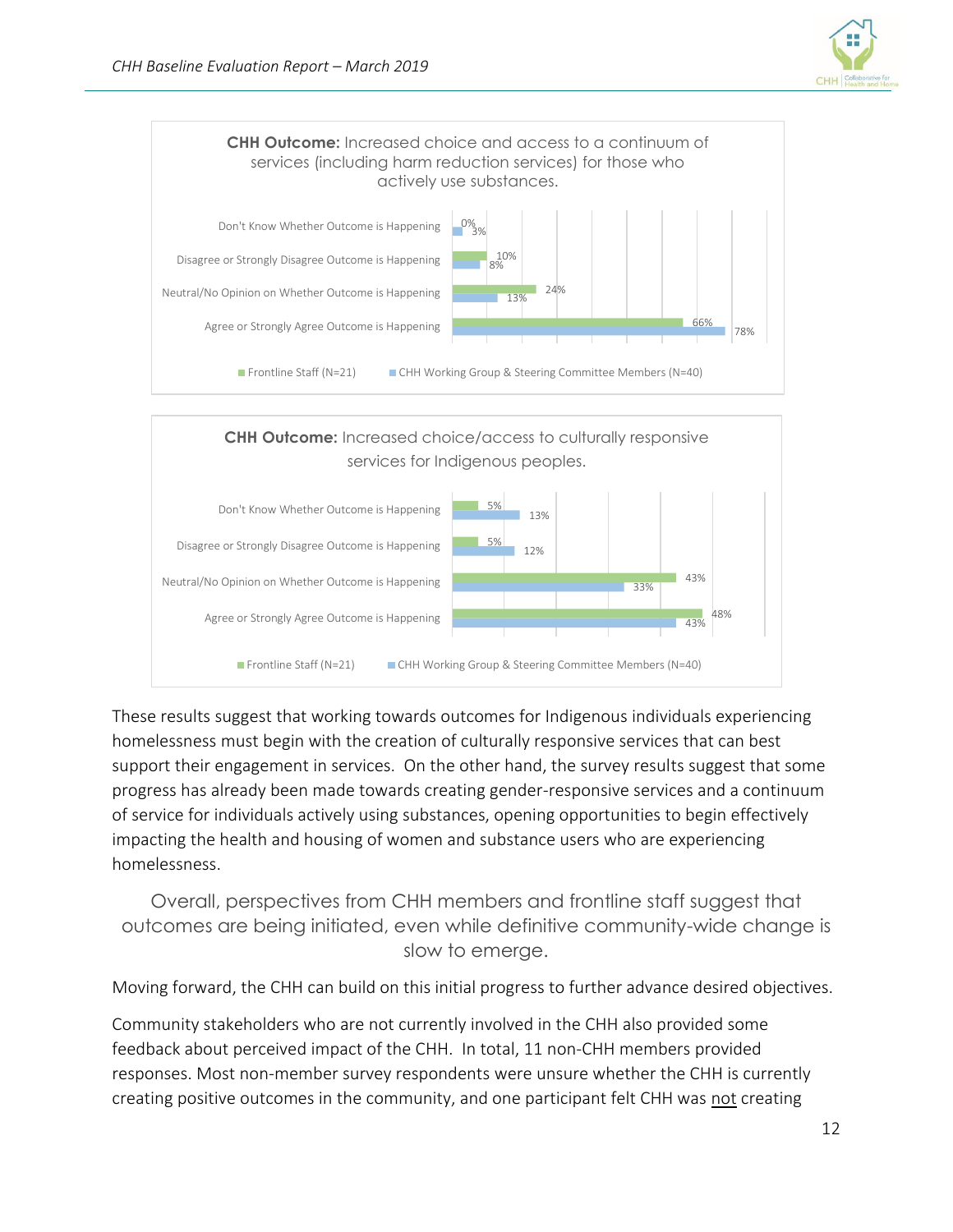

positive outcomes because of a lack of direction. Some positive changes participants felt they had seen in the community that could possibly be related to the work of the CHH were:

- Increased integration of health services for homeless clients
- Creation of new community dialogue and increased community awareness of issues related to homelessness
- Increased collaboration across the homeless-serving sector

These perspectives suggest that community stakeholders are beginning to observe the results from CHH efforts, whether or not they have intimate knowledge of the objectives of the CHH. Future surveying of community stakeholders can determine the extent to which the CHH is able to effectively build on this initial movement towards the creation of tangible community-wide outcomes.

### <span id="page-14-0"></span>3.3 Experience-Informed Key Themes

Understanding lived experiences with respect to the collaborative's work is important for understanding the ways in which the CHH is contributing to real change for the people it is seeking to impact. Experience stories can help inform the CHH about where desired outcomes are being advanced and can highlight the ways in which the collaborative is, or is not, meaningfully impacting the community.

For the current baseline evaluation, 12 homeless individuals and 11 homeless-serving frontline staff shared stories about their experiences with health and housing in the current service landscape. While many of the themes from the experience stories that were shared during the evaluation are already known to the CHH, by establishing these themes at baseline, future comparison of experience story themes will be possible and can contribute to understanding of the CHH's impact over time. Further, since the current baseline evaluation is happening at a time when the CHH has already possibly made progress towards outcomes, experience story themes can help highlight where movement towards CHH desired outcomes has already begun. Themes that emerged are based on staff and client perspectives and experiences; they have not been externally validated. Key themes emerging from experience stories collected during the CHH's baseline evaluation include:

### Access to and Trust of Mental and Physical Health Services

Challenges with access to mental and physical health services was raised through multiple experience stories. In particular, the issue of missed appointments was highlighted. One person with lived experience described missing doctor appointments that subsequently limited their access to medical support. Those with lived experience of homelessness explained that doctor appointments get missed for many reasons including addictions, fear, transportation issues, or appointment conflicts. Having this tracked was perceived as creating barriers for future medical access.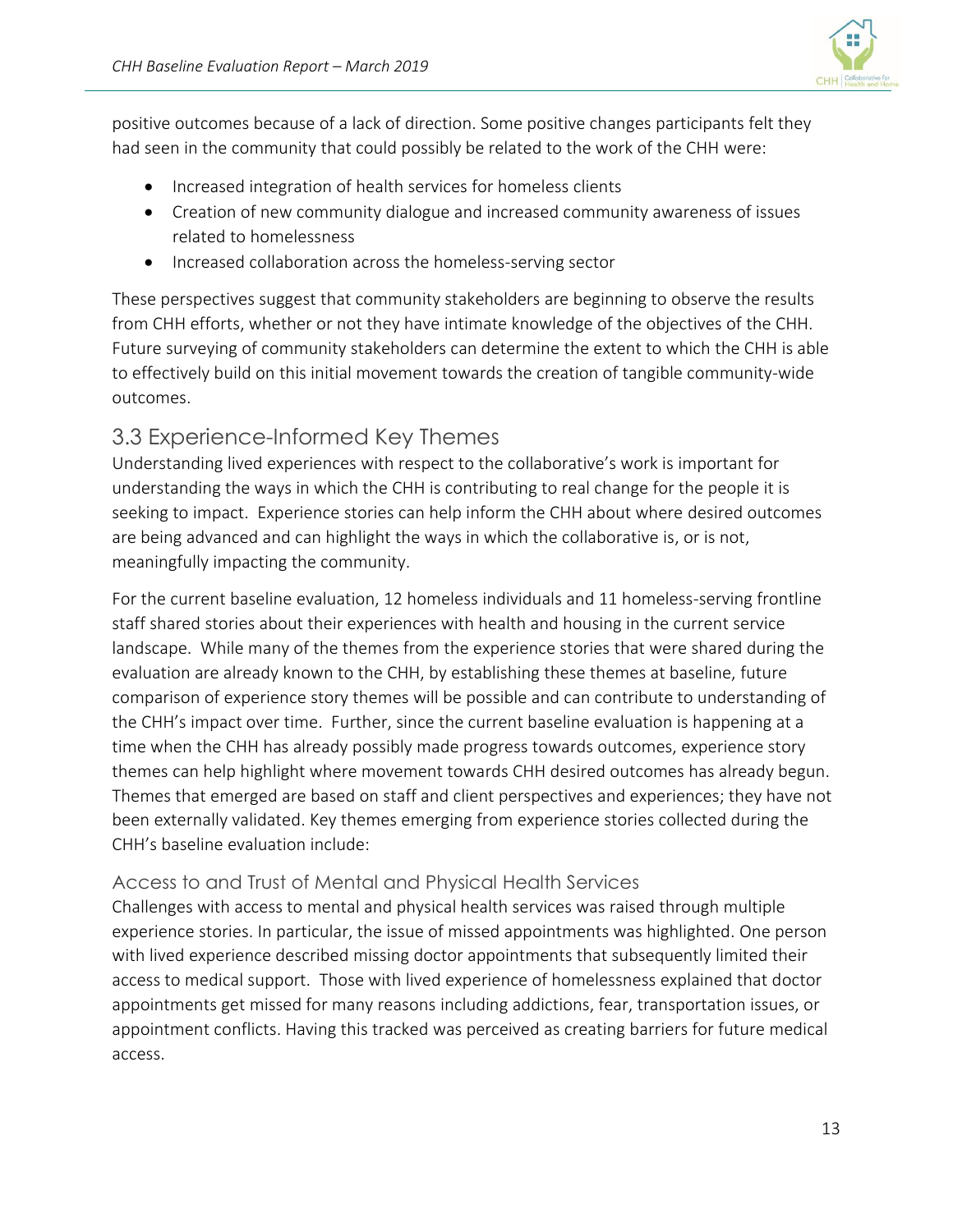

Others described how mental health issues can be the reason why individuals experiencing homelessness may not access medical treatment. One respondent highlighted the impact of trauma and PTSD in creating barriers to service access. This individual described how PTSD and trauma prevented them from accessing support as they lacked trust and were very frightened of systems.

> *"When you have mental health issues – the way people treat you in services is so important."*

Experience stories also revealed that there are access issues in terms of communication of test results. According to one person, this is done by phone. For this person, this was very problematic as they do not use a phone and would prefer communication via email – something which was not permitted.

Further, stories suggested that, for some individuals experiencing homeless, there is a general mistrust and avoidance of the medical system, largely due to experiences of stigma and discrimination. People shared stories about their own experiences with judgement from the medical system, including paramedics, doctors, and hospital staff, as well as witnessing other homeless individuals being discriminated against. One individual shared an experience where they felt stigmatized and dismissed:

> *"I was waiting a long time [in the hospital]. I complained to the receptionist, who told me I should just be grateful for being warm."*

Participants discussed how relationships and trust are very important and, as such, many people experiencing homelessness prefer to receive treatment in shelters, where they feel accepted.

Some frontline staff indicated that in their experience, individuals who are homeless often do not "have the skills or knowledge to navigate the system or agencies". Peer support was identified as a possible way to fill this gap.

Inadequate Health Coverage, Including Coverage for Eye Care, Dental Care and Disability Services

Another theme emerging from the experience stories was inadequate health coverage for individuals experiencing homelessness. While respondents acknowledged that there is some coverage, it was emphasized that due to the heightened health-related vulnerability of individuals experiencing homelessness, this coverage is often significantly inadequate (including dental coverage):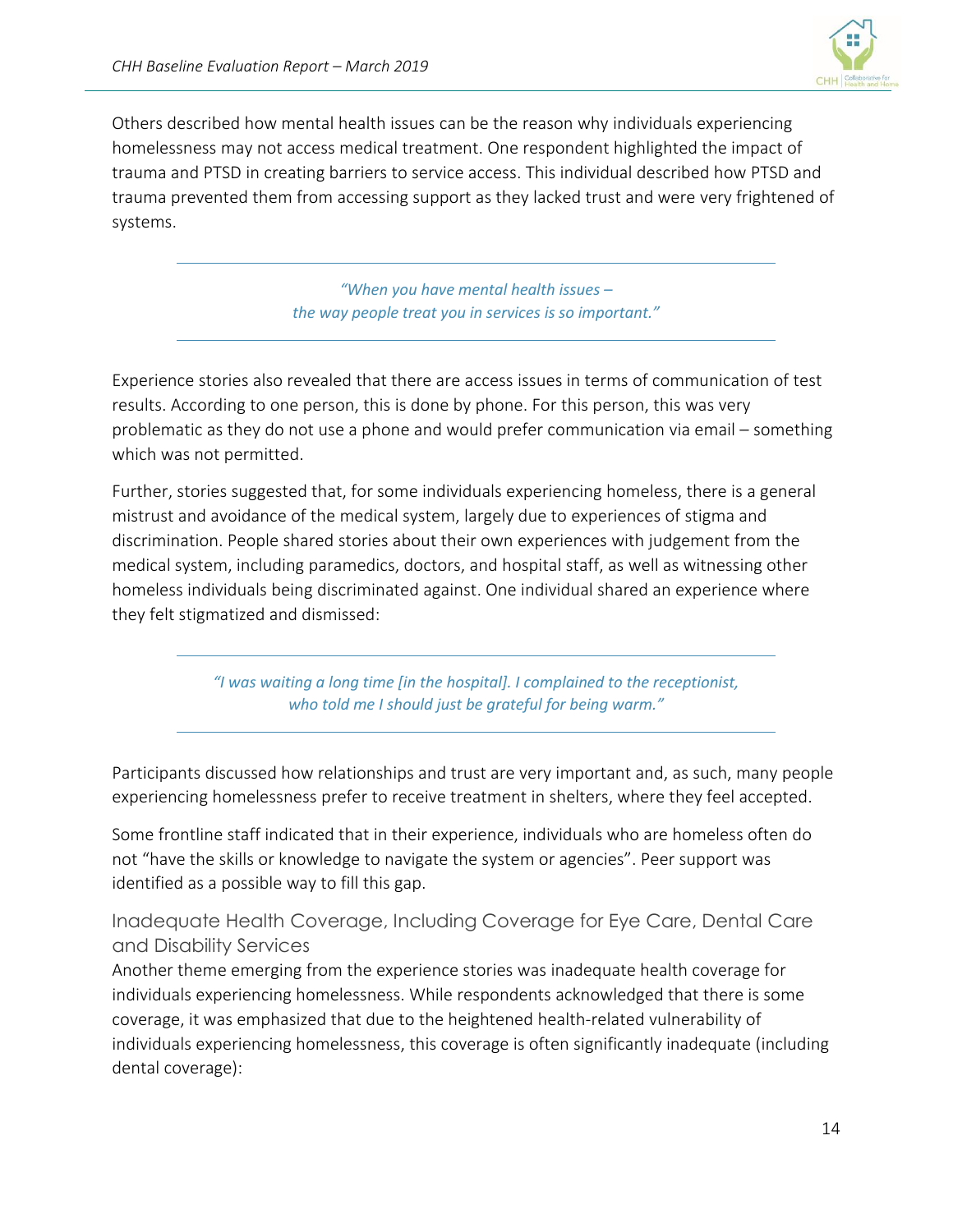

*"We have a higher rate of physical issues and our coverage is not enough. We are very vulnerable to disease and illness – need better access to paid for prescriptions."*

*"Alberta Works is inadequate – they give little coverage – only meds for one month. In many cases such as antibiotics, this is not enough."*

Further, while experience stories suggest that individuals experiencing homelessness often require eye exams, eye glasses, and dental work many individuals said they do not know where to go for affordable or covered services. This was seen as a service gap that needs to be filled.

> *"A lot have eyesight problems and don't know where to get cheap glasses. I know don't know where to go…"*

*"Lots of people have dental problems but can't afford the dental work."*

Individuals experiencing homelessness also often face difficulties accessing prosthetics when needed, as there is limited awareness of organizations that are willing and able to help, such as the War Amps.

### Mental Health

Mental health was another common theme within the experience stories. Respondents suggested that when individuals are homeless they are often not open to connecting with doctors and many feel stigmatized and are "careful around the medical profession." As such, while service providers may make referrals to psychiatric services, many homeless individuals do not follow through on those referrals. Further, while clients may go to the Sheldon Chumir health centre for mental health services, many do not want to engage with the medical system in this way.

Those sharing experience stories expressed that there is a lack of available psychiatry services in Calgary to meet need/demand, resulting in significant waitlists. Staff stated there are mental health teams in the community, but that the mental health needs often surpass available supports. Others added that it is hard to get hospitalized for mental health due to waitlists:

> *"I tried to get hospitalized for my mental health issues. There was a 4-month waiting list."*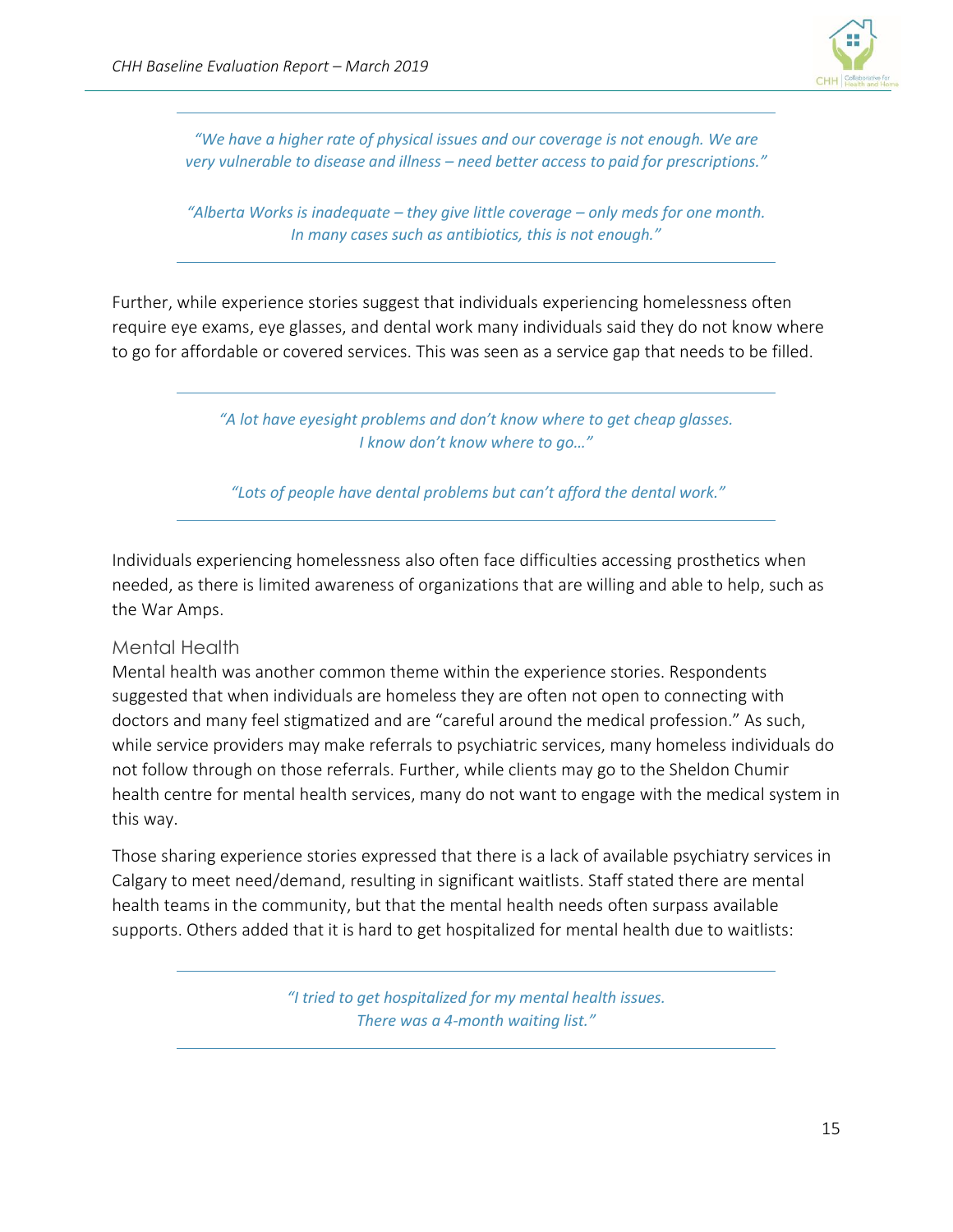

Stories suggested, however, that when mental health supports are available, and are appropriately accessed, significant improvements in mental health can happen.

> *"My mental illness was misdiagnosed. When I got the correct diagnosis and the right treatment, I improved so quickly and am no longer homeless."*

### **Addictions**

Stories about addiction services were also frequent. Several individuals described waitlists for addiction treatment faced by people experiencing homeless, and a lack of housing for those who are waiting for treatment. It was mentioned that when a person is in treatment and housing, wellbeing can be improved. Stories suggested that within the service community there may be varying levels of staff understanding/education related to addictions, limiting ability to be responsive when addiction is an issue experienced.

In particular, the opioid epidemic was highlighted as a significant challenge. According to some, shelters are seeing high numbers of overdoses on-site even while staff are trained in giving Naloxone and are able to respond. One respondent explained:

*"I think people are using the shelter as a safe consumption site. Especially in the cold [weather] – they don't want to go to Chumir because then they need to return to the shelter afterwards. Here, they use, get treated, and then go to sleep."*

### Long-term Medical and Hospice Care

One of the most common themes shared by both staff and clients was the need for long-term medical and hospice care for chronically homeless individuals. Some shared experiences of being discharged to the streets from the hospitals, and suggested that, from their perspective, there needs to be somewhere that people can go when they require medical needs such as homecare or hospice. A few stories within this theme involved individuals battling cancer while homeless. In these situations, stories suggested that individuals experiencing homelessness and cancer are faced with significant medical needs that may not be adequately addressed. In one case, a story emerged of a homeless individual who chose medically assisted dying rather than extensive cancer treatment partly because they could not receive the treatment after-care in a shelter. For those that require hospice care, the stories suggested that getting access can also be difficult. Respondents described how a doctor referral is needed to enter a hospice, however many homeless individuals are not connected to a doctor.

Those sharing stories who were aware of the service celebrated the newly developed Drop In Centre Medical Stepdown Homecare beds, but several individuals felt that this support is still limited compared to the need in the community.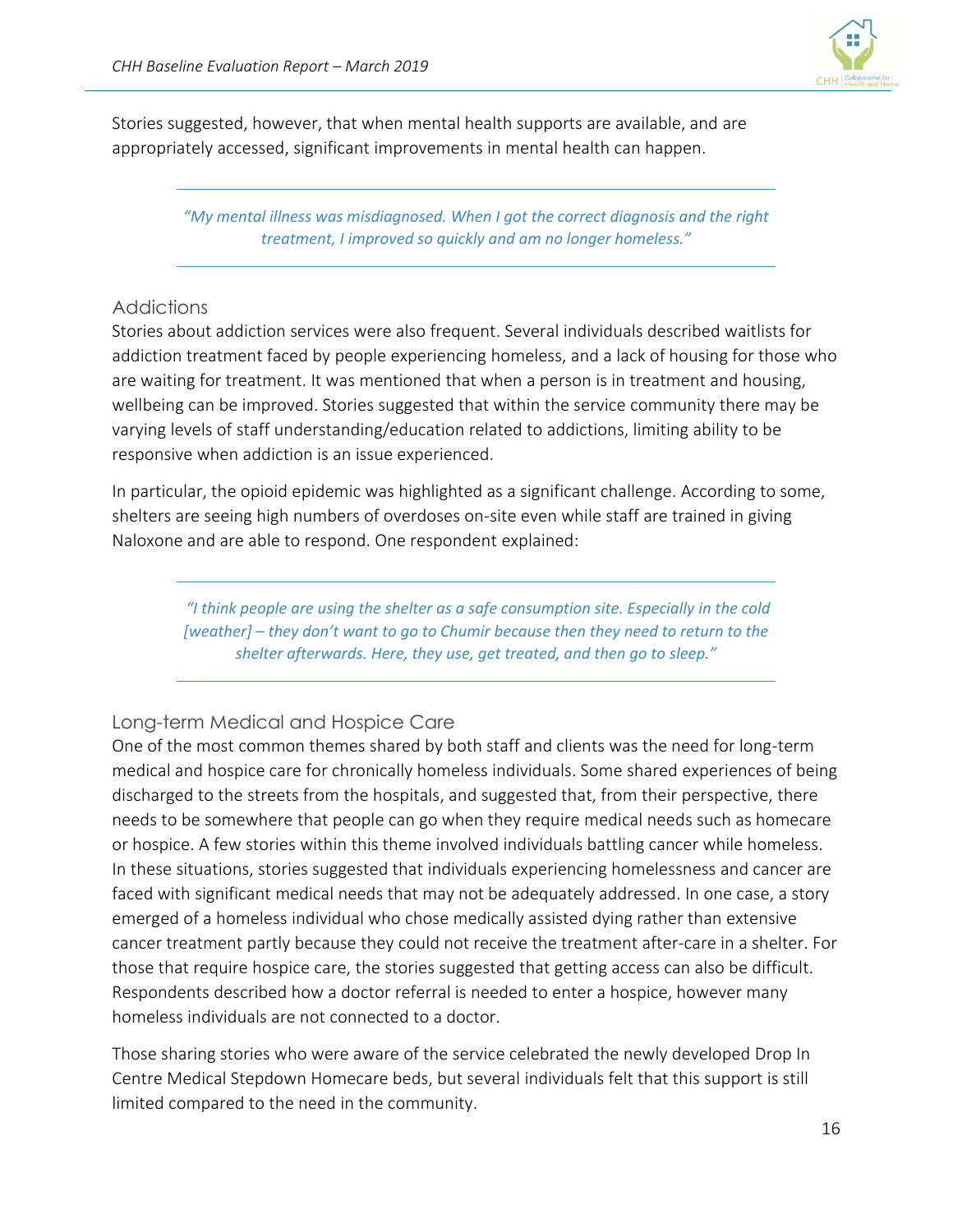

### Housing- Related Challenges

Housing-related challenges can intensify illness and addiction, according to the experience stories shared during the evaluation. One person explained that some housing only allows for short-term leases (i.e. 3 months) which "are not trauma-informed and can exasperate or create mental health conditions such as anxiety."

While many agreed that Housing First has created numerous positive stories, housing gaps continue. One individual mentioned that abstinence-only housing was the only option available for someone with an addiction. This person accepted that housing because they did not have another option, despite knowing that maintaining the housing would be very difficult for them.

Other perspectives of housing gaps identified included: individuals who are about to be homeless but don't qualify for housing because they are not yet homeless; individuals who are single and cannot find subsidized housing; and mothers who are in abusive situations who do not quality for supportive housing that exists connected to the homeless system of care.

### Indigenous Individuals Experiencing Homelessness

While any homeless individual may experience significant stigma and discrimination within systems (including health and mental health systems), several respondents emphasized that this is more commonly experienced by Indigenous individuals due to Canada's colonial history and ongoing systemic racism. One Indigenous-identifying individual with lived experience of homelessness shared that they do not like to go to the hospital as they have been traumatized by systemic racism. Others added that Indigenous individuals experiencing homelessness are sometimes targeted by systems such as the police (individuals shared stories of witnessing encounters that have concerned them). There was also some concern expressed within the experience stories of possible mis-diagnosis of Fetal Alcohol Syndrome for Indigenous individuals due to "racial-bias."

### Women Experiencing Homelessness

Within the group of individuals sharing their lived experiences of health and housing while homeless, four were women. These individuals shared experience stories that highlighted the reticence of women to engage with health services when homeless due to the fear of child apprehensions by Children's Services. One woman with lived experience shared that when she went to the hospital for mental health services while she was homeless, her children were ultimately apprehended as a result, deterring her from seeking help in the future.

*"I went and got help at the hospital and mentioned my children. The doc assumed that my children were [young] and a report was put into child welfare. I didn't get the help I needed. They wouldn't help me at the time. My kids got apprehended. I don't know if I would ever go to the hospital again. If I started hearing voices again, I don't' think I would go into the hospital again."*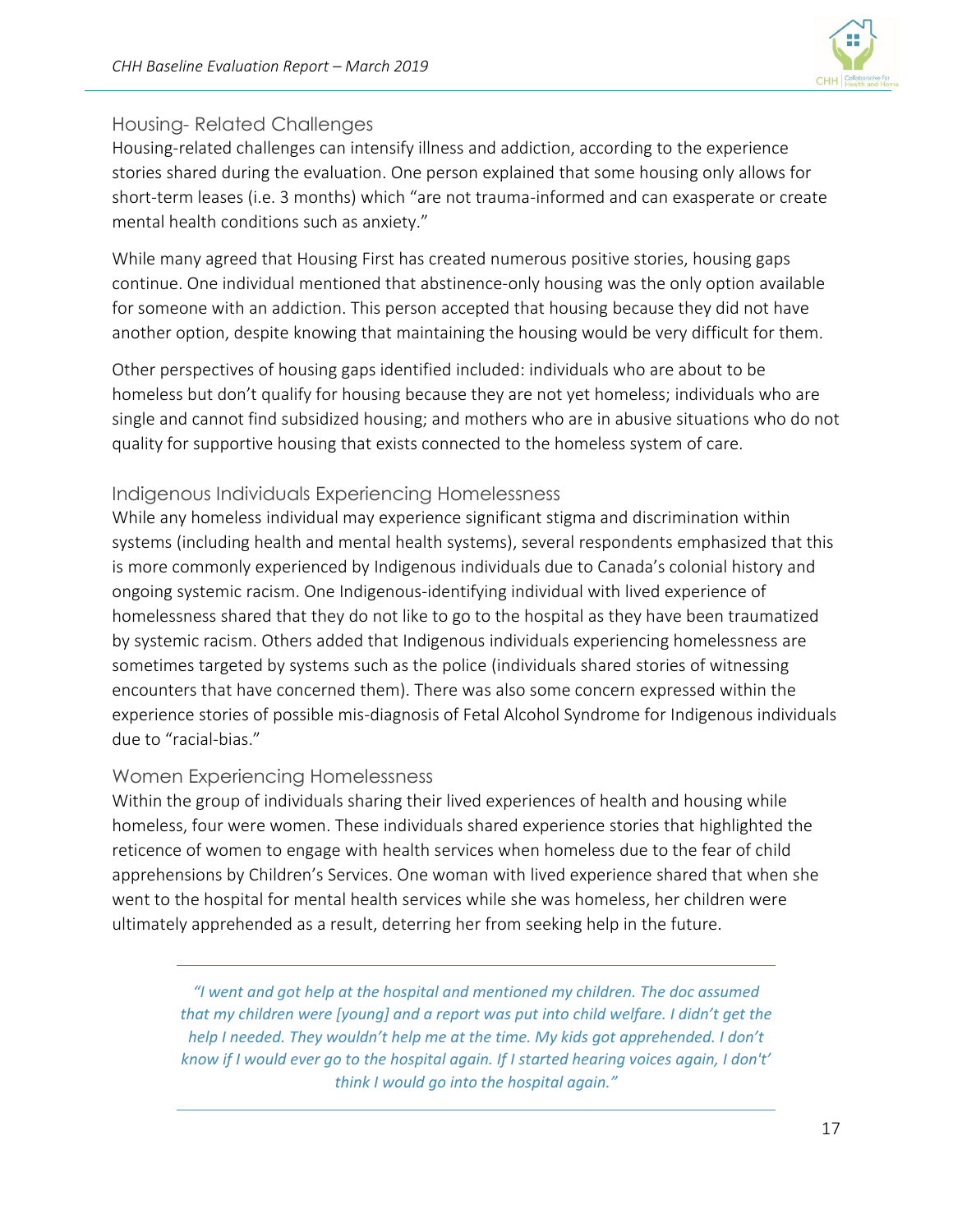

Staff stories added that sexual health issues for women such as unplanned pregnancies, using substances while pregnant and Sexually Transmitted Infections (STI) are common experiences for women while experiencing homelessness. They expressed concern that when women are pregnant and homeless Children's Services often becomes involved and apprehends children. When women who are pregnant and homeless can be safely housed however, there were stories of positive outcomes.

### Conclusions from Baseline Experience Stories

Overall, the key themes emerging from the experience stories shared during the CHH baseline evaluation suggest that the CHH's goals and objectives are well-aligned with perceived and experienced needs in the community. Further, while progress is still emerging, key initiatives connected to the CHH, such as the Stepdown Medical Homecare beds at the Drop In Centre and support for safe consumption and addictions treatment options, are being highlighted by frontline staff and clients as positive changes in the service landscape. Future assessment of experience stories can help identify where key themes are being addressed by CHH initiatives and where evolving service needs and gaps may be emerging.

# <span id="page-19-0"></span>3.4 Data-Informed Baselines for Outcome Assessment

Building on the collaboration survey results and subjective information gathered through experience stories, objective data can help concretely measure changes in health and housing among chronically homeless Calgarians. While shared measurement is an element of collective impact and can contribute to the evaluation of collective impact achievements, Tamarack Institute Associate and collective impact thought leader Mark Cabaj warns that an over-emphasis on shared measurement systems can result in stalled action, limited strategic thinking, and the need for additional resources that may not be available to organizations creating collective impact.<sup>7</sup> With this in mind, the collective impact evaluation of the CHH seeks to build on *existing* measurement capacity of members rather than focusing on the development of a shared measurement system at this time. There are two key existing objective data sources that are being leveraged to establish a baseline for the evaluation of the CHH:

- 1. The Calgary Homeless Foundation's Housing First Move-In data, 2017-2018
- 2. The Perceived Need for Health Services for Persons Experiencing Chronic Homelessness (PNHS) Study conducted in 2015 with support from the CHH through the Cummings School of Medicine at the University of Calgary.

### Calgary Homeless Foundation (CHF) Move-In Baseline Data Move-in data from the CHF is provided by Housing First programs funded through the CHF. Understanding the treated versus untreated heath and health-related conditions of individuals upon move-in can help highlight whether or not individuals are receiving adequate health

 $\overline{a}$ <sup>7</sup> Cabaj, M. (2014). Evaluating Collective Impact: Five Simple Rules. *The Philanthropist, 26(1),* 109-124.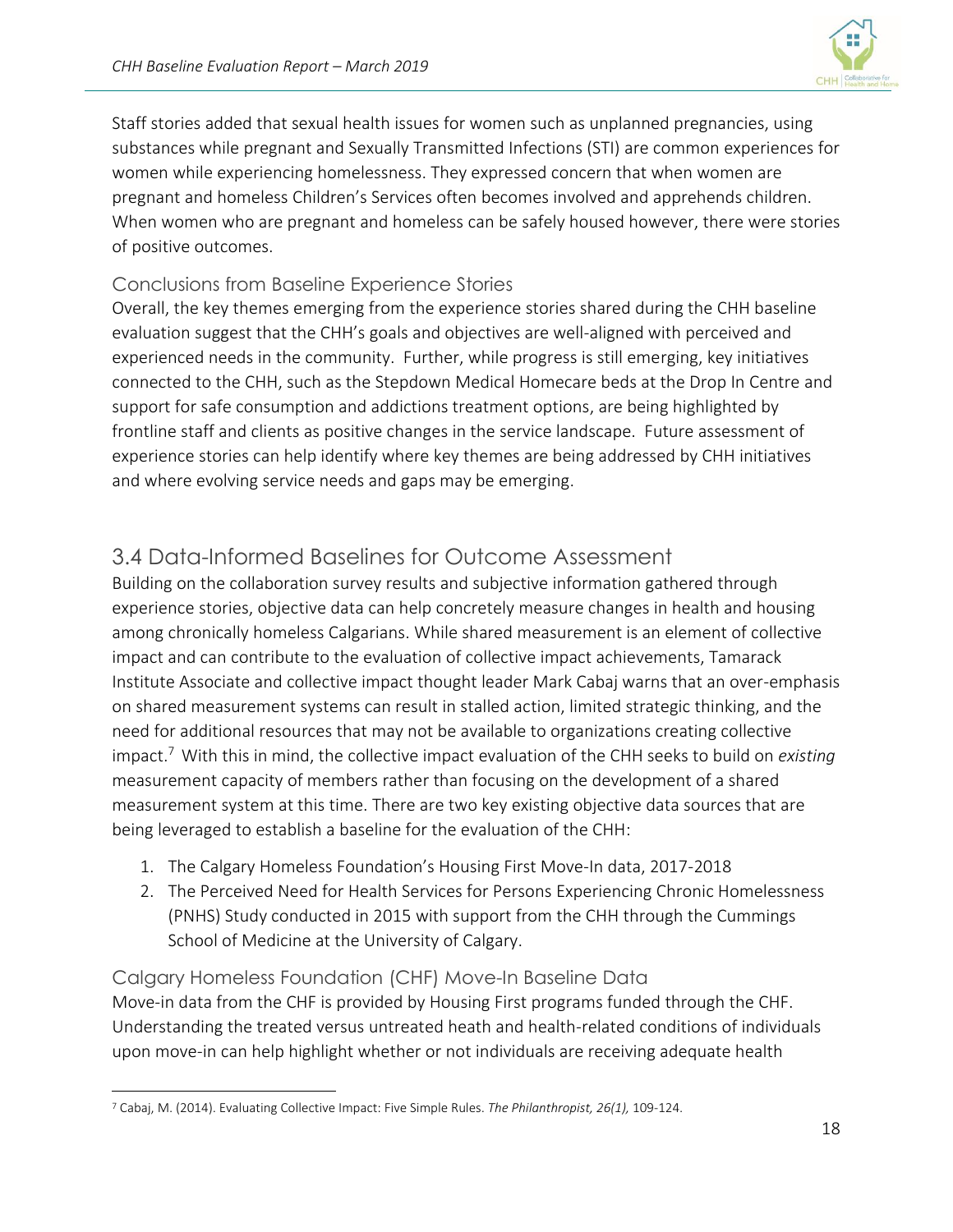

services while experiencing homelessness, and comparing the proportion of individuals with treated conditions over time can help indicate whether the CHH is contributing to increased access to key health services. While this information is not a perfect reflection of experiences in the community as it relies on self-reported information from individuals engaging with CHFfunded Housing First projects, it is nevertheless one potential indicator for understanding whether health conditions in the community are improving over time. See Section 2.2 for further discussion of limitations. At this time, a random sample of 383 CHF Move-In Surveys from October 1, 2017 to September 30, 2018 that were analyzed for the evaluation revealed:

### Physical Health Conditions:



Considering the move-in survey results broken out by gender and Indigenous identity, slight variations are observed. Overall, the same proportion of women were entering Housing First programs reporting untreated physical health conditions (11%), while the proportion of women reporting no physical health conditions was much higher (46%). This may suggest that among women there is less recognition of, or desire to report physical health conditions when accessing a Housing First program.

For Indigenous-identifying individuals, the proportion of those accessing Housing First programs reporting untreated physical health conditions was higher than the overall population (14%) as was the proportion of individuals reporting no physical health condition (42%). This may suggest that Indigenous individuals are less likely to be receiving needed treatment while at the same time being less likely to recognize, or to report physical health conditions.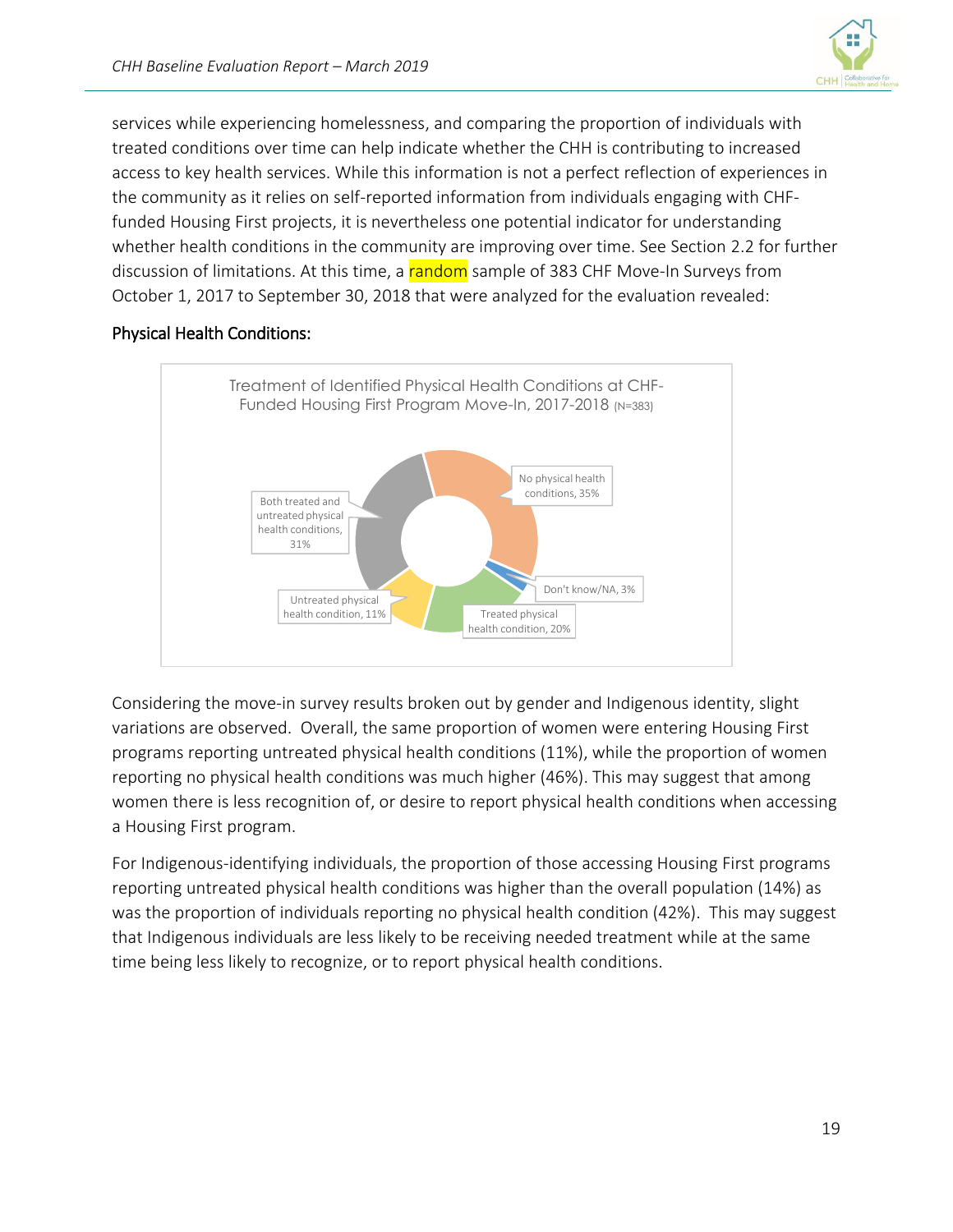

### Mental Health Conditions:



Considering the move-in survey results broken out by gender and Indigenous identity, slight variations are observed. Overall, a slightly lower proportion of women (9%) are entering Housing First programs reporting untreated mental health conditions, while the proportion of women reporting untreated and treated conditions is approximately the same as the overall population (30%). This may suggest that women are more readily able to access mental health services in the community, or that, among women, there may be less recognition of, or desire to report mental health conditions that may need treatment when accessing a Housing First program.

For Indigenous-identifying individuals, the proportion of those accessing Housing First programs reporting untreated mental health conditions is approximately the same as the overall population (14%), while the proportion of individuals reporting both treated and untreated conditions is lower (22%). At the same time, the proportion of individuals reporting no mental health conditions is higher (37%) suggesting there may be less recognition of, or desire to report mental health conditions that may need treatment when accessing a Housing First program.

### Substance Abuse Issues:

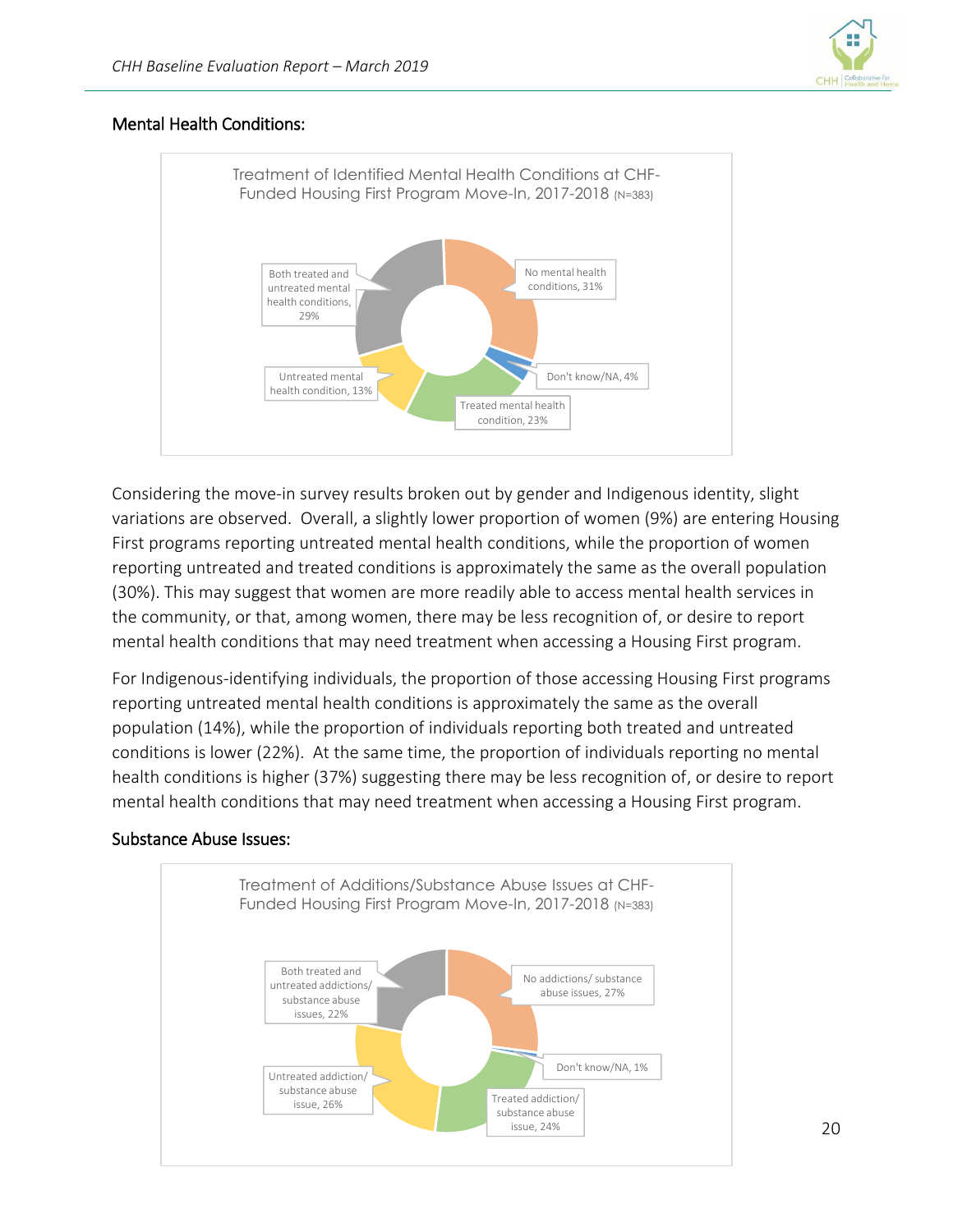

Considering the move-in survey results broken out by gender and Indigenous identity, slight variations are observed. Overall, a lower proportion of women (17%) entered Housing First programs reporting untreated (17%) or both treated and untreated (17%) addictions or substance abuse concerns, while the proportion of women reporting no addiction or substance abuse concern was higher at 39%. With a higher number of women reporting no substance use issues, these findings may suggest that women are experiencing fewer addictions/substance abuse issues or that there is less recognition of, or desire to report these issues when accessing a Housing First program. It may also indicate that there are barriers for women in reporting substance use issues and/or seeking treatment. In particular, fear of child apprehension and a lack of substance use treatment services that allowing children to live with their mothers while in treatment may create barriers for women to disclose substance abuse concerns or access treatment.

For Indigenous-identifying individuals, the proportion of those accessing Housing First programs reporting untreated addictions or substance abuse issues was slightly higher than the overall cohort (29%) while the proportion reporting both treated and untreated conditions was approximately the same (21%). Conversely, the proportion of Indigenous-identifying individuals reporting treated addictions or substance abuse issues at move-in was lower (22%) while the number reporting no issues was approximately the same (26%). With a higher number of Indigenous individuals reporting untreated substance use issues and a lower proportion of Indigenous individuals reporting treated substance use issues at move-in, these findings may suggest that Indigenous individuals are facing barriers to accessing treatment for addictions or substance abuse issues, including possible cultural barriers due to a lack of culturally relevant services available in the community.

Overall involvement with the health system while homeless: Though many individuals reported untreated conditions when moving into a Housing First program, the majority (66%) indicated that they had had involvement with the health system in the past year while they were homeless. This suggests that, while homeless individuals may be having encounters with the health system, their health needs are not always being addressed.

Overall, these baseline move-in survey results suggest that there is a need to provide greater treatment for mental health, physical health and substance use issues in the community while individuals are experiencing chronic and/or complex homelessness prior to entering housing through a Housing First program. Comparison of these baseline results to future samples of move-in surveys can help highlight whether access to treatment for various health conditions (including addiction) is increasing over time.

### PNHS Study Baseline Data

As part of the journey towards the establishment of a common agenda, and in an effort to adhere to a client-centered approach focused on personal choice, the PNHS study was commissioned by the Calgary Recovery Services Taskforce (the precursor to the CHH) in 2015 to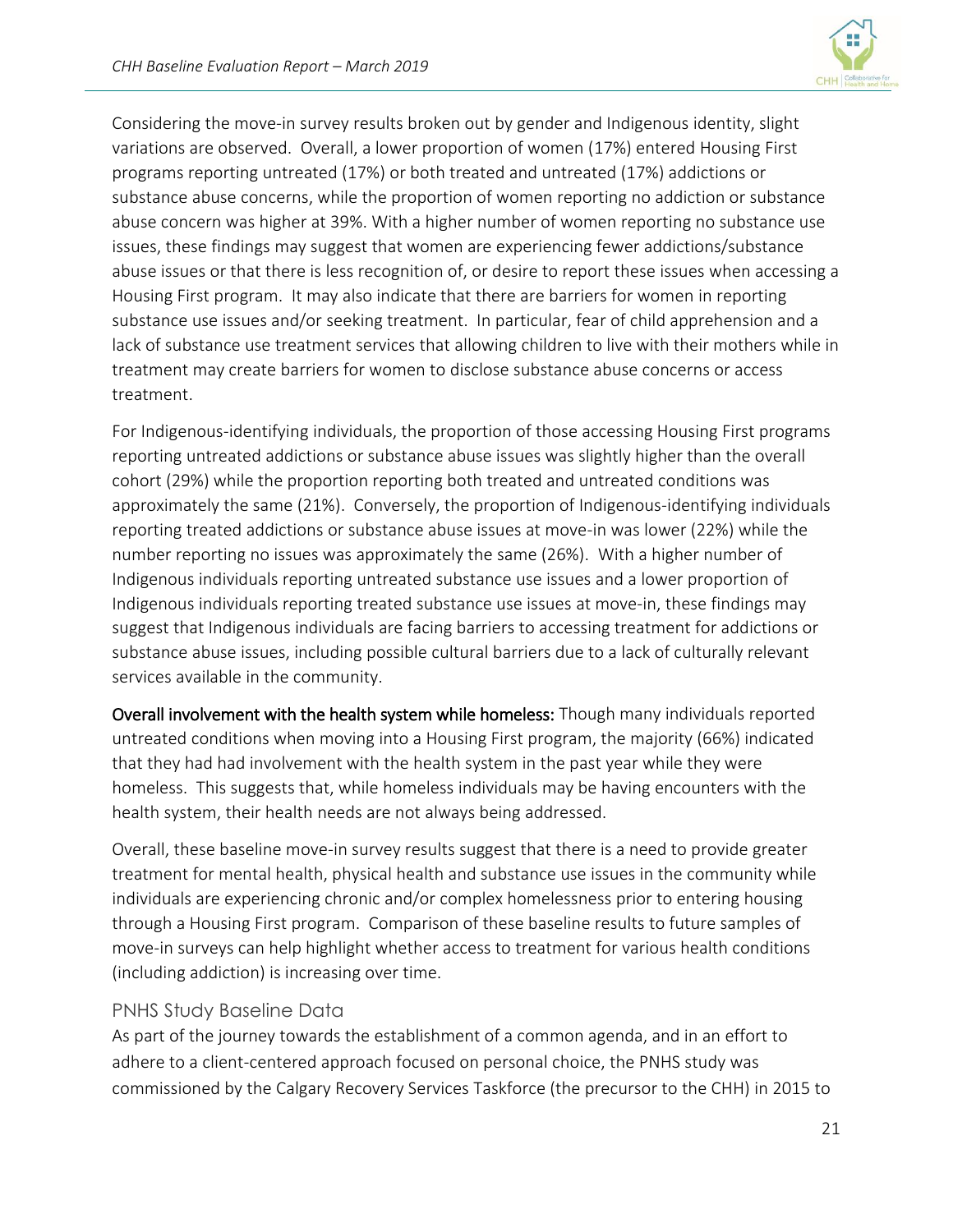

explore the lived experiences of chronically homeless individuals living in Calgary.<sup>8</sup> The questions asked through the PNHS study were extensive, ranging from demographic information to an exploration of Adverse Childhood Experiences. Of particular relevance to the CHH evaluation, the study asked questions about the health and housing services received by study participants. The results from these questions can be used as a baseline against which future evaluation can assess CHH progress.<sup>9</sup> While this method can help highlight the ways in which the health and housing service experiences of chronically homeless Calgarians are changing over time, it is important to ensure comparative results are considered in terms of the *contribution* the CHH may be making rather than trying to attribute specific outcomes to the CHH.

Overall, the results from the PNHS survey conducted in 2015 highlight many of the same issues articulated by individuals through experience stories shared as part of the current evaluation. At the same time, experience stories suggested that progress is being made towards addressing specific needs, like end-of-life care in shelters. To objectively assess changes in health and housing experiences, however, it is recommended that relevant PNHS survey questions are replicated with a similar population of respondents experiencing homelessness today. See Section 2.2 for a discussion of the limitations of this approach. A list of questions from the PNHS survey that are relevant to the CHH evaluation is available in the CHH Evaluation Framework.

# <span id="page-23-0"></span>3.5 Identified CHH Accomplishments to Date

While the current report is the first CHH evaluation and is intended to establish a baseline against which future accomplishments can be measured, it is recognized that, since the CHH has been collaborating for some time, accomplishments have already begun to emerge.

CHH Steering Committee and Working Group Perspectives on Accomplishments When asked about outcomes and accomplishments of the CHH to date, 31 Steering Committee and Working Group members provided responses, with four indicating they felt the CHH had not produced any outcomes or tangible results to-date and five indicating they felt unsure about what the CHH may have tangibly produced.

Members suggested that the CHH has been effective in advancing certain actions, programs and activities. The three most commonly identified accomplishments to-date were:

- **1.** The creation of medical Step-Down Homecare beds at the Drop In Centre;
- **2.** The development of supervised consumption options and movement towards mobile safe consumption; and
- **3.** The advancement of a community of practice within the homeless-serving sector in Calgary.

 $\overline{\phantom{a}}$ <sup>8</sup> For details on findings see: Williams, N., Kamran, H., and Milaney, K. (2016). *Perceived need for health services for persons experiencing chronic homelessness: A Research report for the Calgary Recovery Services Task Force*.

<sup>9</sup> For details on which PNHS questions are most relevant for the CHH evaluation, see the CHH Evaluation Framework.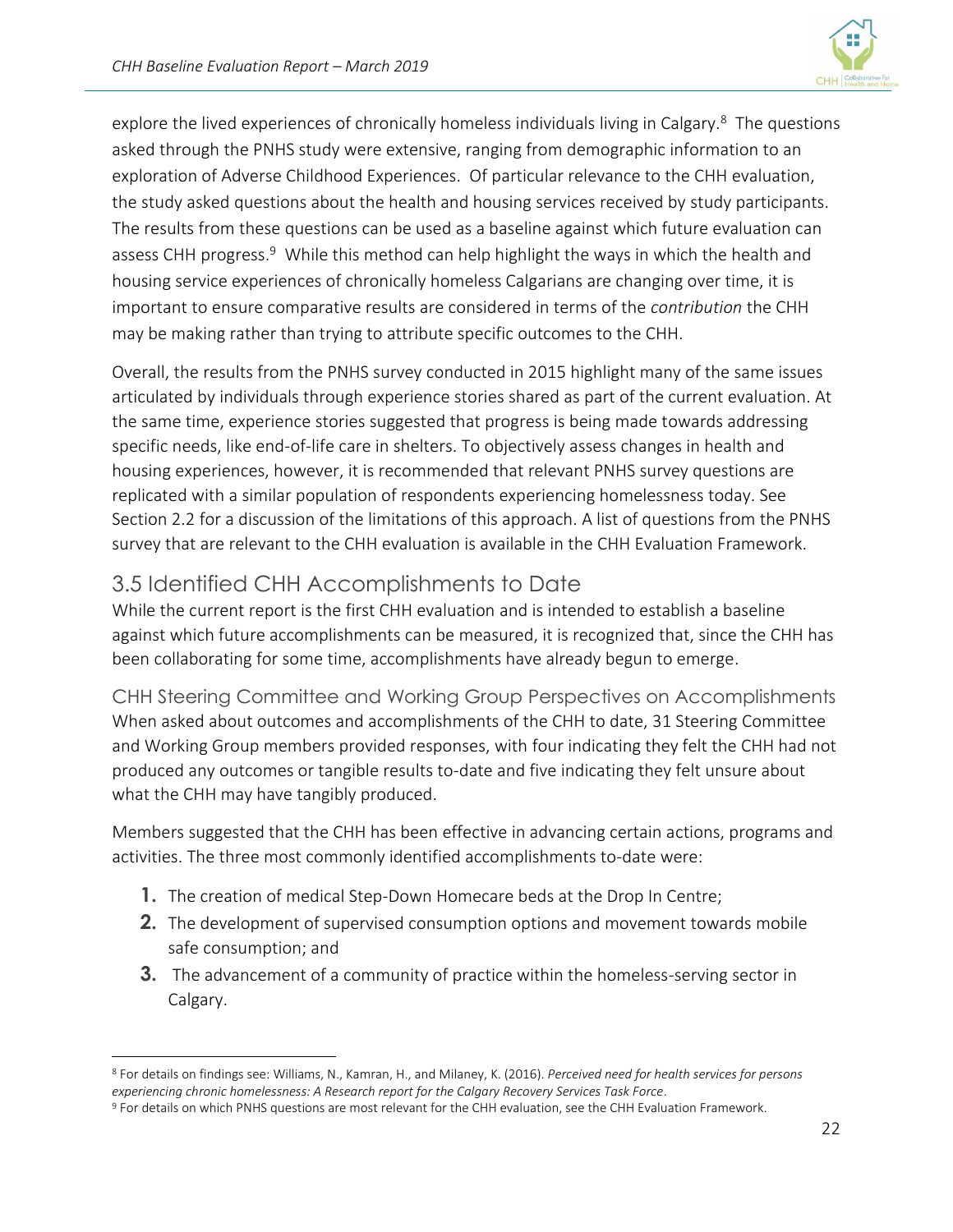

Other cited accomplishments included:

- •City Centre Team expansion and partnering with HIV Community Link
- •Advancement of services for elderly individuals experiencing chronic homelessness
- •Advancement of managed alcohol programs
- •Creation of information kiosks at the DI
- Indirect impact on establishing the CCT community paramedics team (incl. PEAR UP partnership between AHS, EMS & HIV Community Link)
- Endorsement of ROOT proposal of the CCT
- Connection of CCT to supervised consumption managed alcohol procedures
- •Advancement of peer-based programming
- •GBA+ analysis
- •MAP programming
- Collaborative development of funding opportunities (e.g. Health Services Working Group supported funding for suboxone treatment)

According to the Steering Committee and Working Group members, the CHH has also advanced shifts in perspectives, approaches and overall service delivery, including:

- •Movement towards innovating new Increased focus on meeting the ideas for better health outcomes for individuals experiencing chronic homelessness
- •Movement towards greater information sharing
- •Greater access to homecare for clients
- •Better access to health services on the frontline
- Sector-wide discussions of how to better serve people experiencing homelessness through programs that offer a continuity of care
- healthcare needs of women (including pregnant women and pregnant women with addictions) experiencing homelessness
- Streamlined advocacy and policy recommendations
- Less duplication of service (greater streamlining);
- Less duplication of funding asks
- Sharing of policies across agencies
- Community mapping
- Increased focus on ACEs as a cause of vulnerability
- •Better alignment across the homeless-serving sector
- •Creation of the CHH Working Groups and a forum to advance initiatives
- •Development of a shared vision and strategic direction
- •Creation of awareness
- •Reduced feeling of 'working in silos'

In their own words, CHH Steering Committee and Working Group members said things like:

*"The collaborative has reduced the feeling of working in silos and as a result has perhaps reduced redundancy in services/initiatives."*

*"I think CHH was vital in moving the [Homecare] beds forward by bringing the various parties together and strongly endorsing the project. CHH was also instrumental in bringing CCT the needed attention for its first expansion and has been equally so as CCT again seeks to increase services through collaboration."*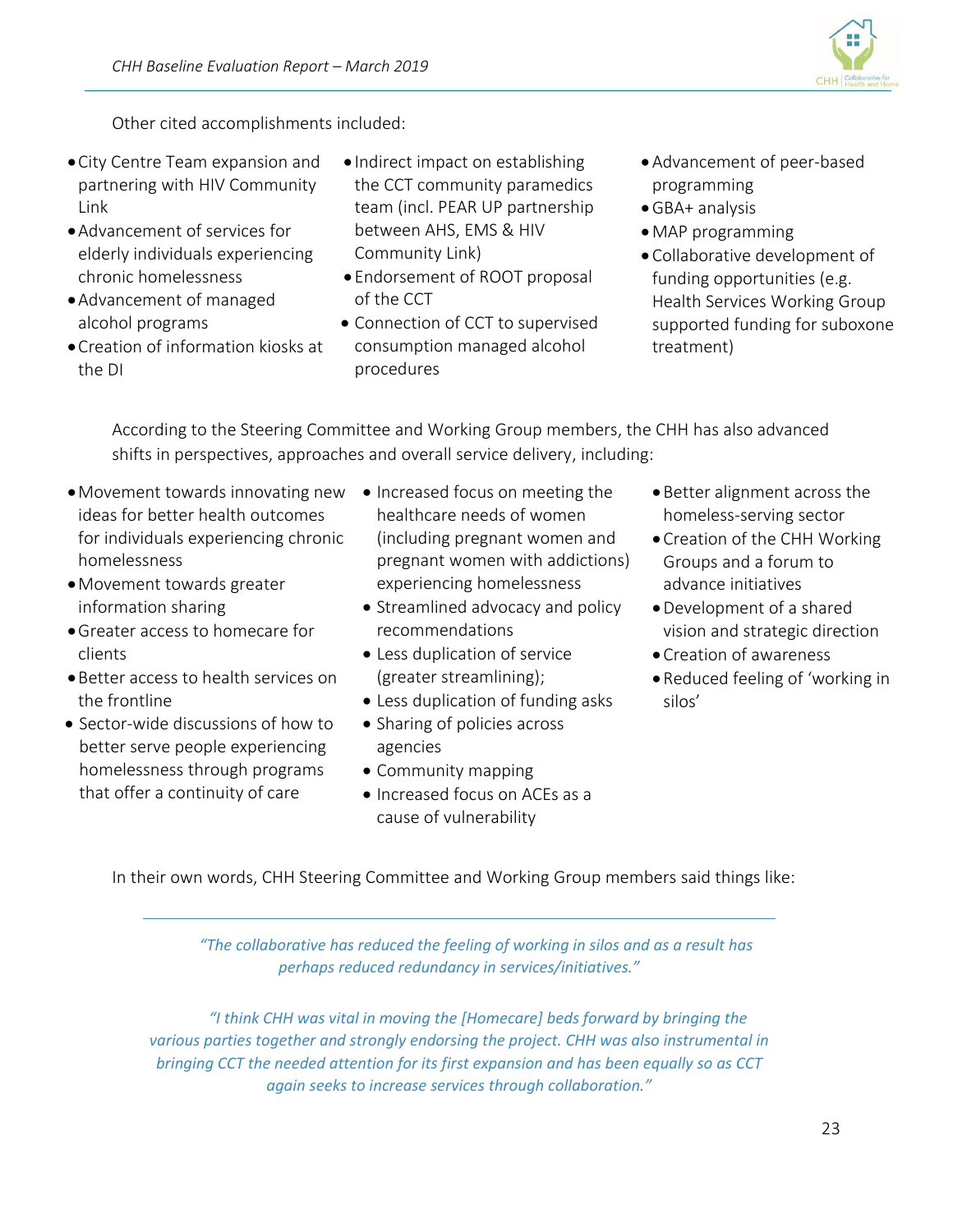

*"Being community-based and driven, with multi-sectoral engagement, makes CHH very unique and well-positioned to respond meaningfully to complex issues in the community, provided needed resources and timelines are provided."*

### Frontline Staff Perspectives on Accomplishments

The Frontline Staff Survey also asked about perceived accomplishments related to the CHH. While frontline staff may be unaware of the connection between observed changes in the community and the CHH, as a network of agencies working to change conditions for individuals experiencing chronic homelessness in Calgary, the on-the-ground experiences articulated by staff are essential for understanding where the CHH is achieving outcomes or needing greater focus. Of the responses given, the most common identified improvements staff had observed in recent years were:

- Better processes for linking services and creating system integration
- Increased implementation of harm reduction policies and the development of the supervised consumption site
- Coordinated Access and Assessment (CAA) (incl. increasing priority for high-needs homeless individuals and improving accountability from partnering organizations)
- The development and/or expansion of programs/services such as the DOAP Team, Connect to Care and Community Paramedics
- Improved housing options (incl. Housing First approaches, subsidized housing and harm reduction housing)

Only a couple of frontline staff stated that they had not seen any noticeable positive changes in health and housing for individuals with complex and/or chronic experiences of homelessness. One participant also noted the improvement in awareness of complex and chronic experiences of homelessness. In their own words, staff said things like:

*"The DI has been collaborating with external organizations more. This has helped to connect institutionalized persons with needed supports and also share the workload associated with housing and support for these people."*

*"We have become somewhat better at linking services (i.e. health and housing), but we still have a long way to go to achieve integration across services, particularly between those that address the social determinants of health and those that primarily address addiction and mental health."*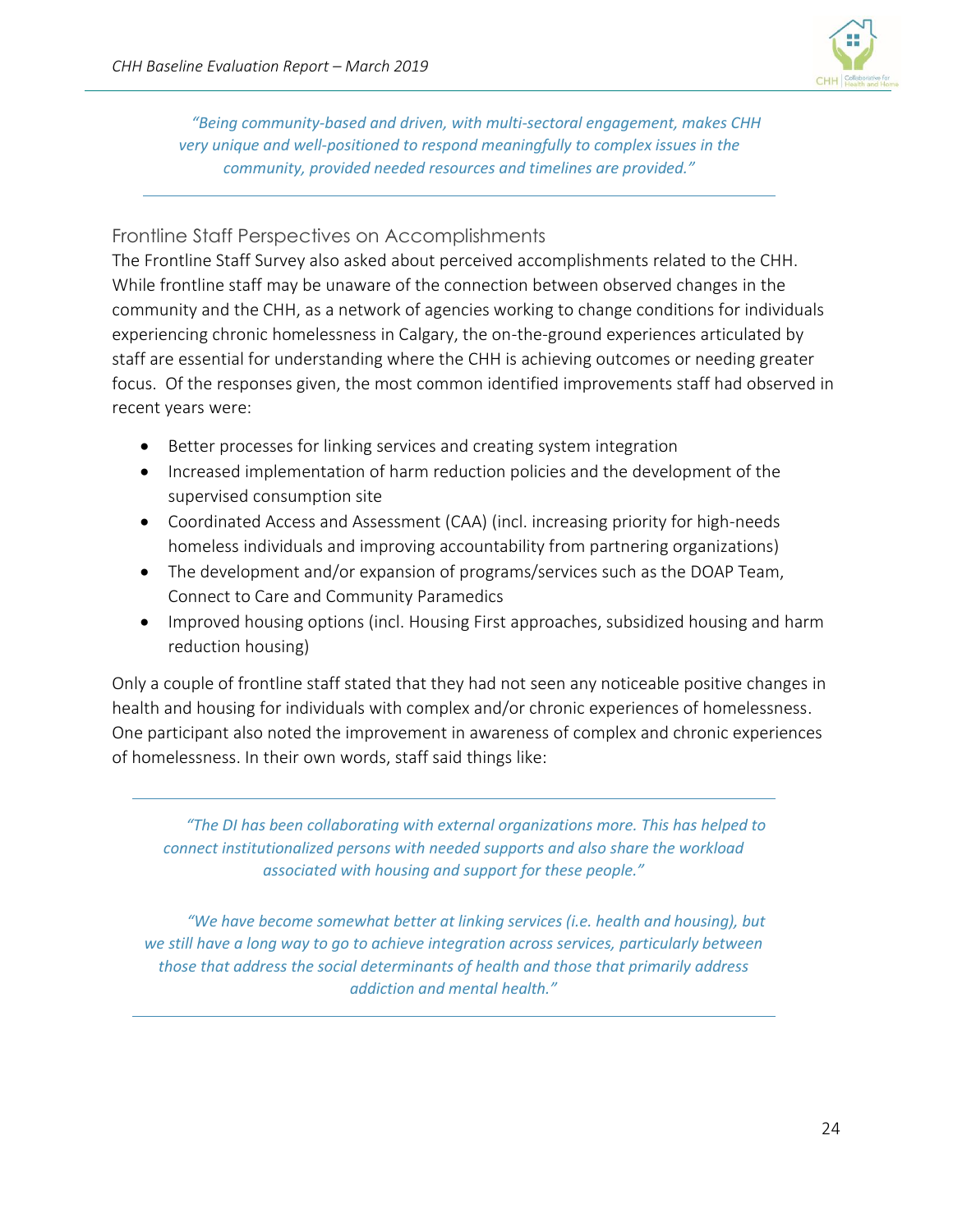

# <span id="page-26-0"></span>3.6 Identified Challenges and Impediments to CHH Progress

Collaborative work involving complex issues is a challenging undertaking that can take time and may face setbacks along the way. When asked what may be impeding the progress of the CHH in advancing actions and achieving outcomes, CHH Steering Committee and Working Group members had many thoughtful responses. In total, 34 members provided suggestions, with four indicating they felt unsure about what the impediments to CHH progress may be. The most commonly articulated challenges facing the CHH included:

- Lack of funding, staff
- Lack of accountability or evaluative measures built into action items and/or projects, lack of resources for evaluation of actions
- •Different agencies still isolated/siloed
- •Competitive funding environment
- •Difficulty in defining Steering Committee role
- Lack of clarity around CHH purpose
- •Collaborative action is a slow process, people may lose interest
- Lack of time amongst members (e.g. to come to meetings, engage with materials)
- Not all the appropriate agencies/organizations are involved (e.g. perceived lack of justice system involvement/commitment; perceived lack of health system involvement/commitment)
- Level of commitment amongst members (some not committed enough)

Other comments about impediments included:

- Steering Committee endorsement process for projects is too cumbersome and slows project advancement
- •Difficulties in knowing how/when to contribute expertise; too much direction or control of projects from CHH
- Too many projects being advanced at once (some duplication occurring); issues with duplication of efforts
- Lack of realistic timelines for actions being pursued
- Failure to value volunteer time and energy from members
- Lack of willingness to take risks
- •Difficulty ensuring the right individuals are at the Steering Committee table to advance objectives at an executive level
- Lack of clear direction within working groups; lack of working group member commitment to take on actions
- •Disconnect between different working groups and their priorities
- Backbone organization (CHF) focusing on advancing CHF goals/objectives rather than CHH goals/objectives
- Lack of engagement with frontline staff to understand the issue and what solutions will be best
- Too much direction from the backbone to the CHH.

In their own words, members said things like:

*"I think going forward, participation in CHH needs to entail meaningful/material support of projects, not just verbal endorsement. Future projects should undergo rigorous process of identifying how members will support a particular project before it proceeds. If it does not require, or members are not willing to, commit their support then that*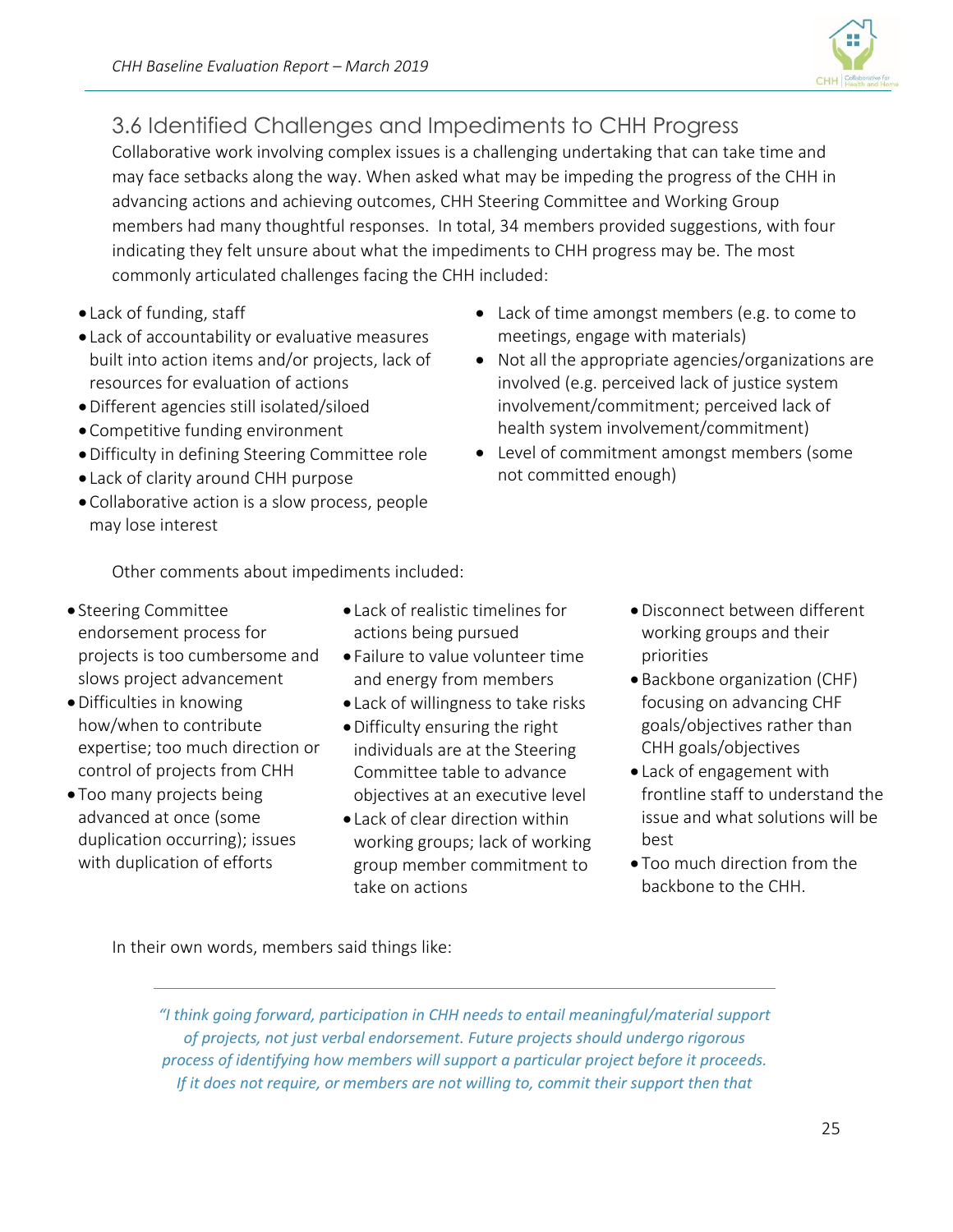

*project should be developed outside of CHH (if at all) and those projects that garner the requisite commitment should be vigorously pursued."*

*"The work is slow and frustrating, and the folks that I have seen make significant contributions (i.e. Street CCRED initiatives including [Homecare], CCT/PEAR-UP, the memorial project, research, educational projects including electives for health students) are sometimes felt to be undervalued however these are the initiatives that are moving forward towards producing CHH outcomes. We must continue to demand that health and social/human services continue to work together at the policy level."* 

Frontline staff from CHH member agencies also brought forward on-the-ground challenges and barriers they continue to face when supporting people with complex and/or chronic experiences of homelessness. Many frontline respondents mentioned barriers to housing, including:

- A lack of affordable housing in the community and long waitlists for housing does exist;
- A lack of housing for individuals not assessed as 'high' needs (such as single men and women with low income);
- A lack of mental health, trauma informed and harm reduction housing;
- Limited availability of seniors housing, especially for seniors with medical concerns or who need harm reduction.

Respondents also noted challenges that exist in working with specific populations, including: rough sleeping individuals who avoid services; people with mid- to low-level chronicity/acuity, individuals with ADHD, ASD, brain injury and developmental disabilities; Indigenous individuals leaving their communities; and individuals with comorbid mental health and addictions issues. Some other challenges and barriers mentioned by frontline staff included:

- Stigma and discrimination impacting access to services for more 'difficult' clients
- Limitations to health care coverage for clients
- Lack of communication and follow-up between services working with clients

Staff articulated different strategies they use to 'work around' the challenges they encounter, most prominently advocating on behalf of clients by writing letters of support and trying to influence the system. Another strategy that many frontline respondents suggested was using a client-centered care approach (e.g. collaborating with clients; prioritizing the needs of the client and helping them meet their goals; decreasing system dependence). Other strategies that were highlighted included: collaboration with colleagues and other agencies to share knowledge, troubleshooting and finding creative solutions; offering clients as many options and resources as possible; providing flexible program delivery to accommodate the needs of all individuals (including those who are intoxicated); and informing, educating and raising awareness.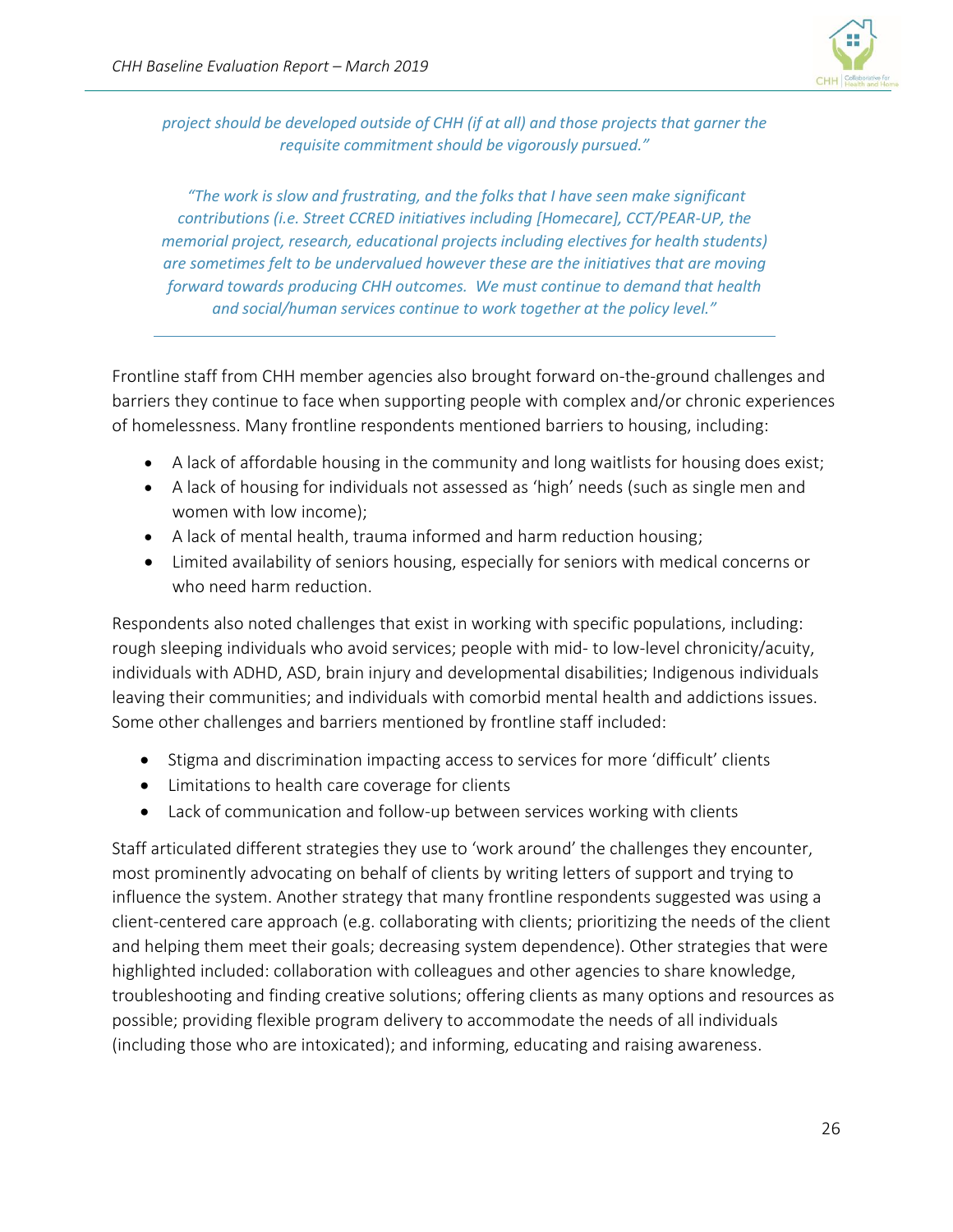

Community stakeholders who were surveyed also articulated some current/ongoing challenges and barriers they felt the CHH faces:

- A need for increased accountability within health systems
- A need for more services for individuals who 'fall through the gaps' of service
- A need for more detox programs
- Gaps in services for victims of domestic violence and sexual exploitation
- Inefficient use of resources and/or duplication in services

Overall, understanding the challenges and barriers highlighted by various stakeholders can help inform CHH actions while also providing a baseline list of challenges against which future CHH progress can be assessed.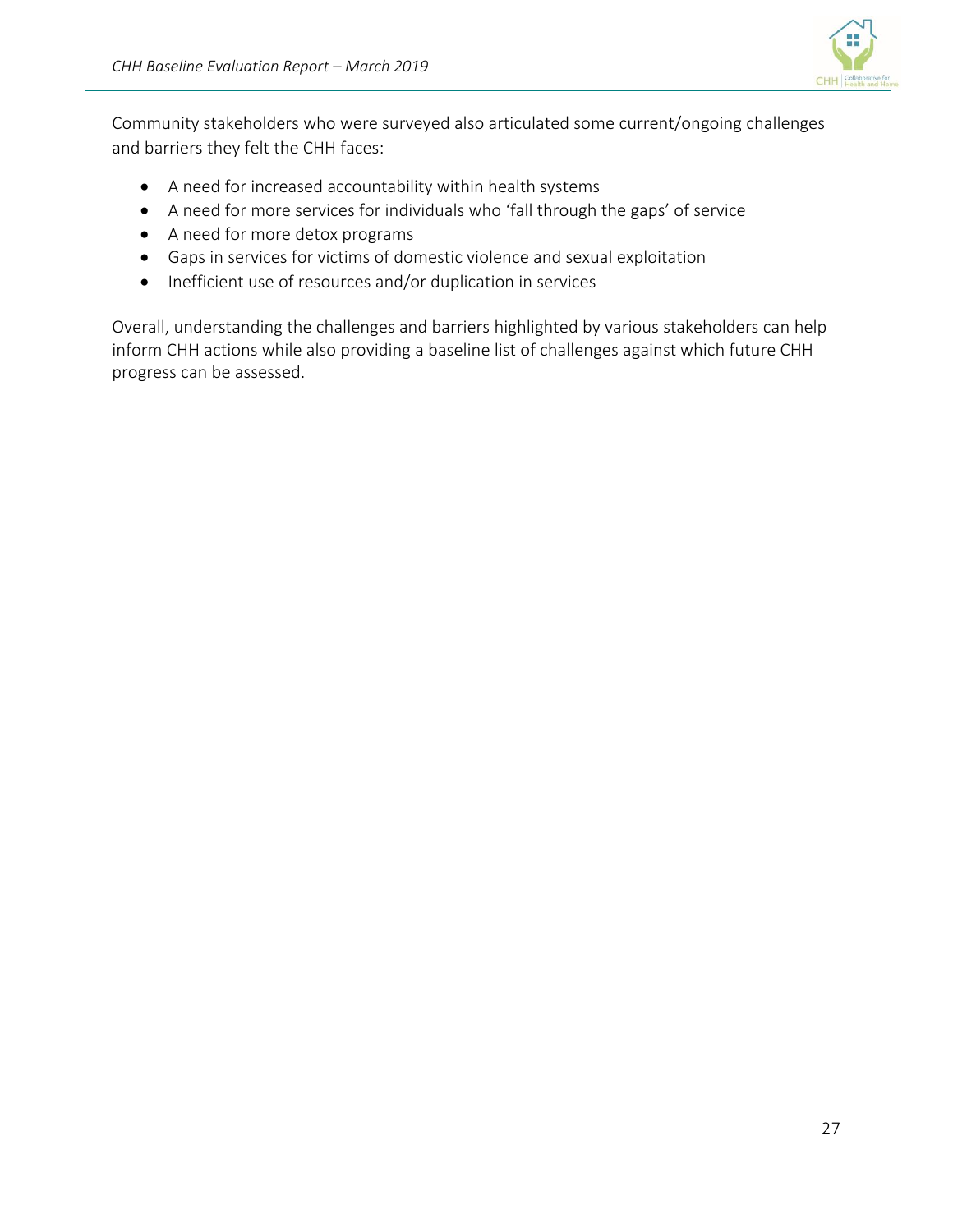

# <span id="page-29-0"></span>4.0 Strengths, Challenges & Learnings

The chart below provides a summary of learnings from the CHH baseline evaluation:

### **Strengths**

- CHH members are seeing the value of undertaking collaborative efforts and have made a strong commitment to advancing the goal and intended outcomes of the CHH
- The CHH has enabled new collaborative relationships to form, is breaking down silos in the homeless-serving community and creating a community of practice across services and systems
- An evaluation framework and baseline evaluation information have been established to enable evaluation of the CHH's progress over time
- Frontline staff are strong advocates for collaborative action
- Outcomes have begun to emerge, including the creation of key services and the advancement of actions recommended by the Calgary Recovery Services Taskforce (the precursor to the CHH)

### Challenges and Areas for Growth

- Collective impact takes time, meaning outcomes and evidence of outcomes may emerge slowly
- Continued systemic barriers (including stigma, racism and discrimination) within medical and housing systems, particularly for Indigenous individuals and women
- **Perceived inadequacy of resources (e.g. time, financial) to accomplish CHH goals**
- The CHH structure needs to reflect the collaborative's intended purpose such that it can best advance action that will contribute to desired outcomes and can ensure accountability is built into CHH projects
- Waitlists for key services (e.g. addictions, psychiatric) and ongoing service gaps; inadequate health care coverage for individuals experiencing chronic and/or complex homelessness (e.g. dental, eye)
- External factors like the opioid epidemic, political change, etc.
- Limited perceived change at the frontline

### Learnings and Future Directions

- While collective impact takes time, an important evolution in people's mental models, from individual agencies seeking to create change to a collective approach to community-wide impact has begun, as evidenced by findings from the CHH Collaboration Survey and CHH accomplishments to date
- In the absence of new resources to support collaboratively-led action, the CHH and its members are prioritizing the leveraging of existing resources towards a more efficient and effective system of care.
- Our community is still struggling to provide the best care for Indigenous individuals with complex and/or chronic experiences of homelessness, however recognition of the need to create culturally relevant services and evaluate progress in a culturally responsive way has emerged, resulting in intended movement towards a more inclusive system of care
- In response to a desire to increase the effectiveness of the CHH structures, the CHH Steering Committee and Working Group structures have been revised to ensure alignment with purpose and ongoing effectiveness in advancing actions.
- While collective impact evaluation takes time due to slowly emerging outcomes, a plan for measurement and a baseline for CHH evaluation has been established.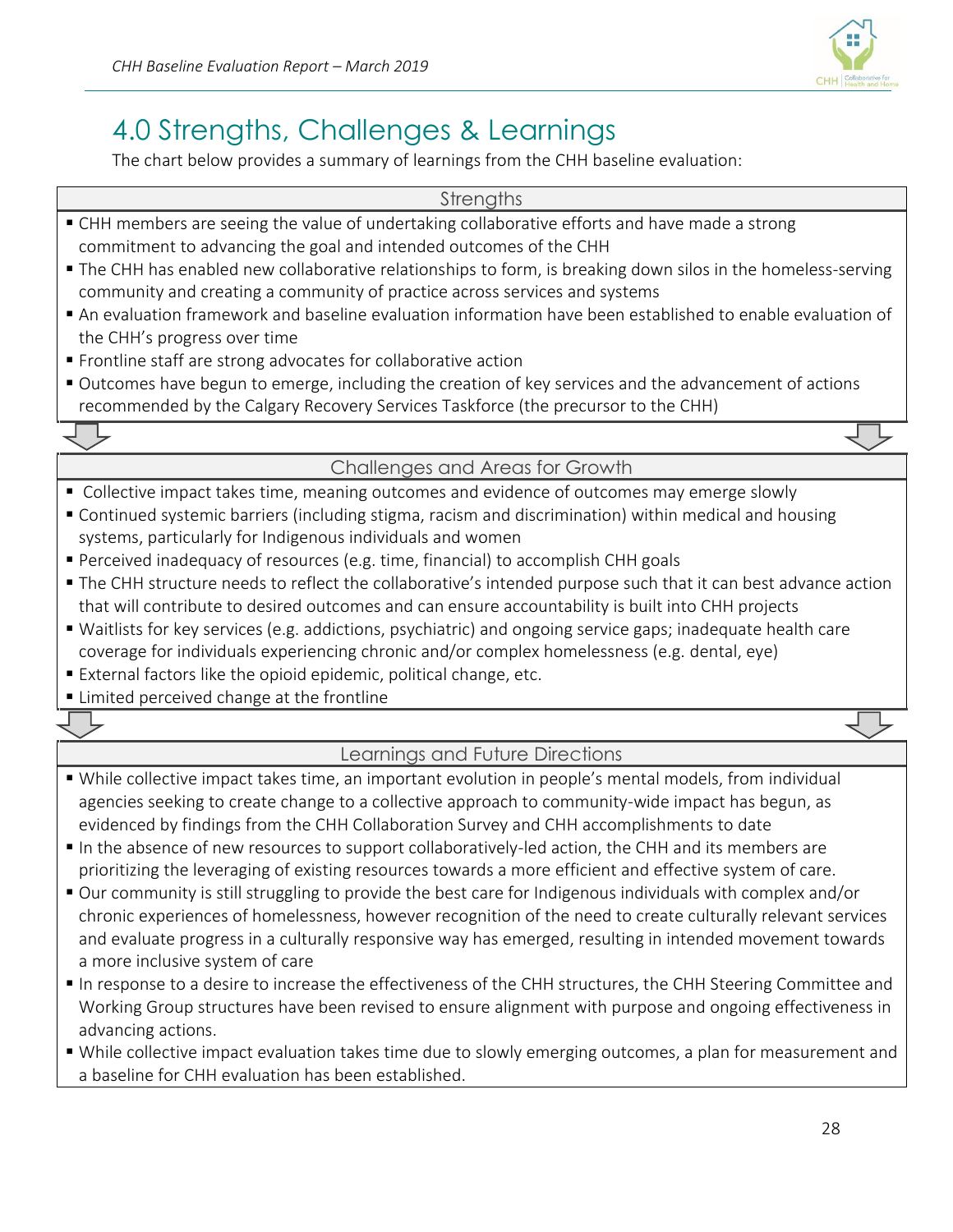

# <span id="page-30-0"></span>5.0 Conclusions and Future Directions

The CHH is an important collective impact initiative seeking to positively impact the health and housing of individuals in Calgary who are experiencing complex and/or chronic homelessness and the vulnerabilities associated with that experience. Collective impact is a way of tackling society's most complex problems in a multi-dimensional way that engages multiple sectors, systems and stakeholders to create community-wide change. Outcomes from collective impact initiatives, however, often emerge slowly, with process outcomes, such as the establishment of a collaborative culture and the development of sector capacity for collaboration, emerging before community-wide outcomes that affect clients and services. 10

To ensure thoughtful evaluation of the CHH's collective impact work, in 2018 evaluation experts at Constellation Consulting Group were hired to develop a comprehensive evaluation framework setting out the anticipated methods for understanding the CHH's impact over time. Implementation of this framework in late 2018 has enabled the establishment of a baseline for future comparison and has revealed that the CHH is beginning to move towards the creation of desired outcomes in the community. Specifically, the evaluation has found that the CHH is fostering a climate of collaboration within the homeless system of care that is likely to positively impact the health and housing of chronically homeless individuals over time.

While the baseline information outlined in this report does not represent a 'true baseline' for the CHH (since collaboration has been happening for some time) it is nevertheless essential for understanding movement towards change fostered by the CHH in the long-term. Future comparison against the current findings will ultimately highlight whether the CHH is effectively creating intended positive outcomes and moving towards its stated goal in the long-term.

Overall, the baseline evaluation results suggest that the CHH has made some significant progress towards desired actions and outcomes, with collaborative engagement resulting in the advancement of key initiatives and a culture of collaboration. Leveraging the accomplishments to-date, the CHH has the opportunity to move forward in positive directions. Identified future directions at this time include:

• Ongoing collaboration to advance desired goals and outcomes.

 $\overline{a}$ 

- Work to create culturally relevant services, systems and evaluation methods to work with Indigenous individuals from a place of cultural humility.
- New Steering Committee and Working Group structures to enhance the advancement of action.
- Leveraging of existing resources towards a more efficient and effective system of care.

<sup>10</sup> Preskill, H., Parkhurst, M., & Juster Splansky, J. (2014). *Guide to Evaluating Collective Impact.* FSG and Collective Impact Forum.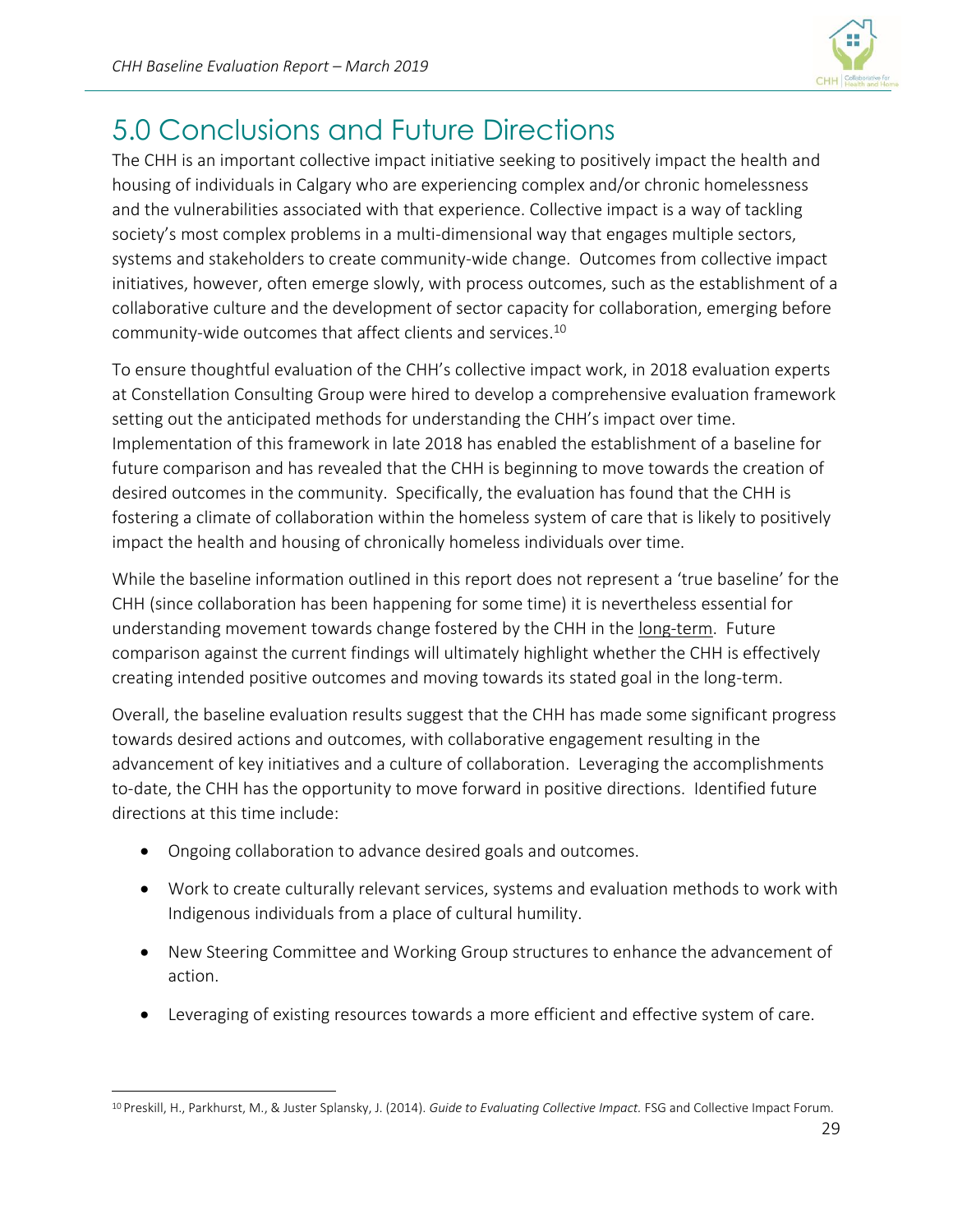

# <span id="page-31-0"></span>Appendix A: Anticipated Results from CHH Collaboration

### Process Results:

The **process** of working together as a collaborative is expected to result in three **process results**:

- 1. Increased connection: Because of the CHH collaborative process, increased connection is expected to develop amongst members, between the CHH and the community, between the CHH and other systems, and amongst community members.
- 2. Increased coordination: Because of the CHH collaborative process, increased coordination of actions and resources is expected to emerge, increasing efficacy and/or efficiency.
- 3. Increased emergence of collaborative opportunities: Collaborative opportunities for knowledge sharing and action, both large and small, are expected to emerge as a result of CHH collaborative processes.

### Outcomes from Action:

The anticipated outcomes from CHH collaborative action include:

- 4. Increased choice and access to health and housing services for people with complex and/or chronic experiences of homelessness.
- 5. Maintained or improved health amongst people with complex and/or chronic experiences of homelessness, in shelter or newly housed. *Based on movement towards outcome #1 (above) this outcome is expected to emerge over time.*
- 6. Increased availability of services and supports that are culturally responsive for Indigenous peoples with complex and/or chronic experiences of homelessness.
- 7. Increased choice and access to culturally responsive services for Indigenous peoples with complex and/or chronic experiences of homelessness. *Based on movement towards outcome #3 (above) this outcome is expected to emerge over time.*
- 8. Maintained or improved health amongst Indigenous peoples with complex and/or chronic experiences of homelessness. *Based on movement towards outcomes #3 and 4 (above) this outcome is expected to emerge over time.*
- 9. Increased availability of gender-responsive services and supports for women and children with complex and/or chronic experiences of homelessness.
- 10.Increased choice and access to gender-responsive services for women and children with complex and/or chronic experiences of homelessness. *Based on movement towards outcome #6 (above) this outcome is expected to emerge over time.*
- 11.Maintained or improved health amongst women and children with complex and/or chronic experiences of homelessness. *Based on movement towards outcomes #6 and #7 (above) this outcome is expected to emerge over time.*
- 12. Increased or maintained collaboration amongst services and systems at the intersection of health, housing and complex and/or chronic homelessness.
- 13. Increased choice and access to a continuum of services (including harm reduction services) to support health and wellbeing amongst people with complex and/or chronic experiences of homelessness who actively use substances.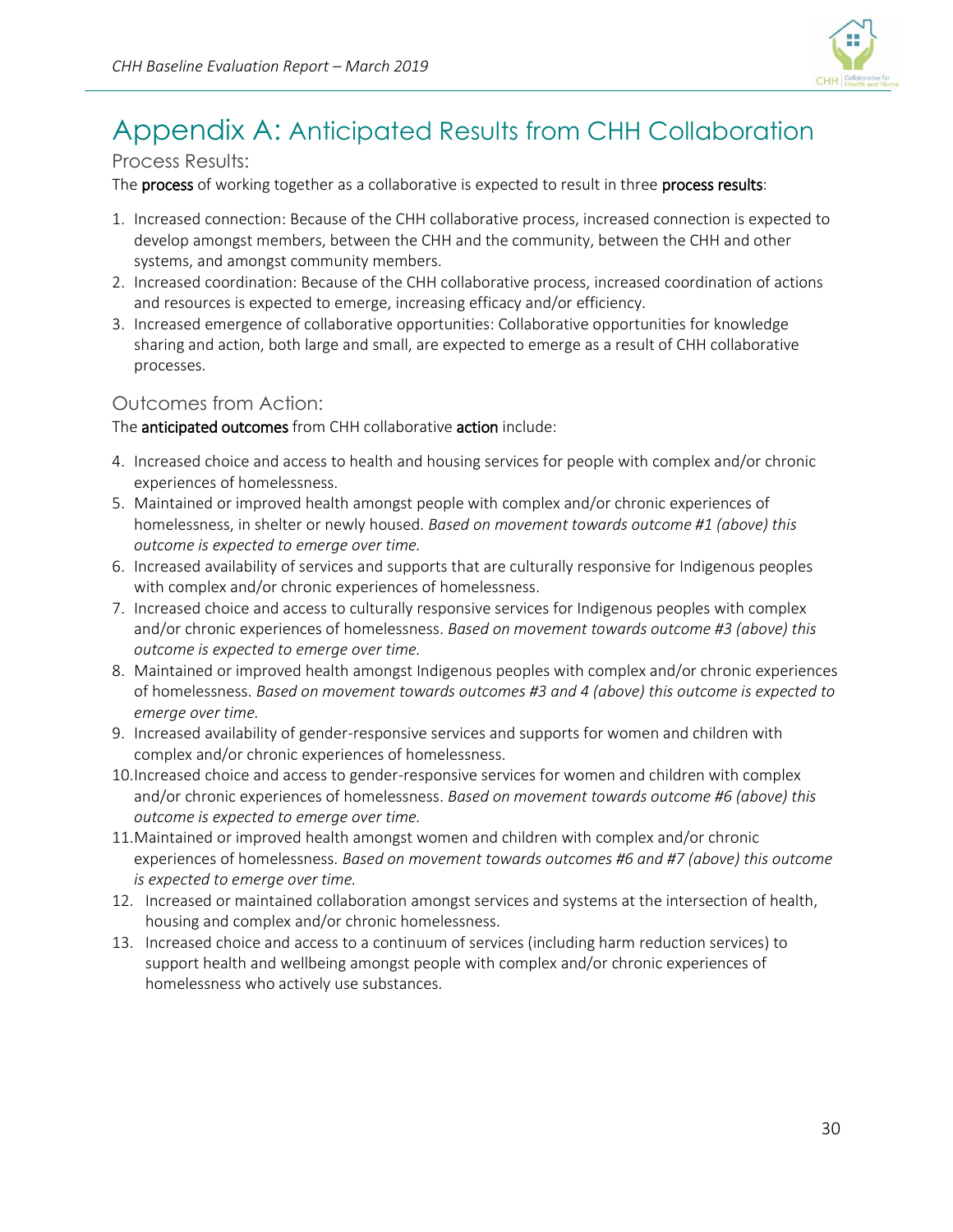

# <span id="page-32-0"></span>Appendix B: CHH Collaboration and Frontline Staff Survey Participant Affiliations

CHH Collaboration Survey respondents represented 21 agencies involved with the CHH, either on the Steering Committee or through a CHH Working Group, including:

- Alberta Health Services
- The Alex
- Alpha House
- The Calgary Homeless Foundation
- The Calgary Immigrant Women's Association (CIWA)
- The Calgary Police Service
- The Calgary Women's Centre
- The City of Calgary
- Closer to Home
- CUPS
- Discovery House
- The Drop In Centre
- Elizabeth Fry Society
- The Government of Alberta
- HIV Community Link
- Inn from the Cold
- The Mustard Seed
- Sonshine
- The University of Calgary
- YWCA Calgary

CHH Frontline Staff Survey respondents represented five agencies involved with the CHH, including:

- The Calgary Homeless Foundation
- CUPS
- The Drop In Centre
- Elizabeth Fry Society
- HIV Community Link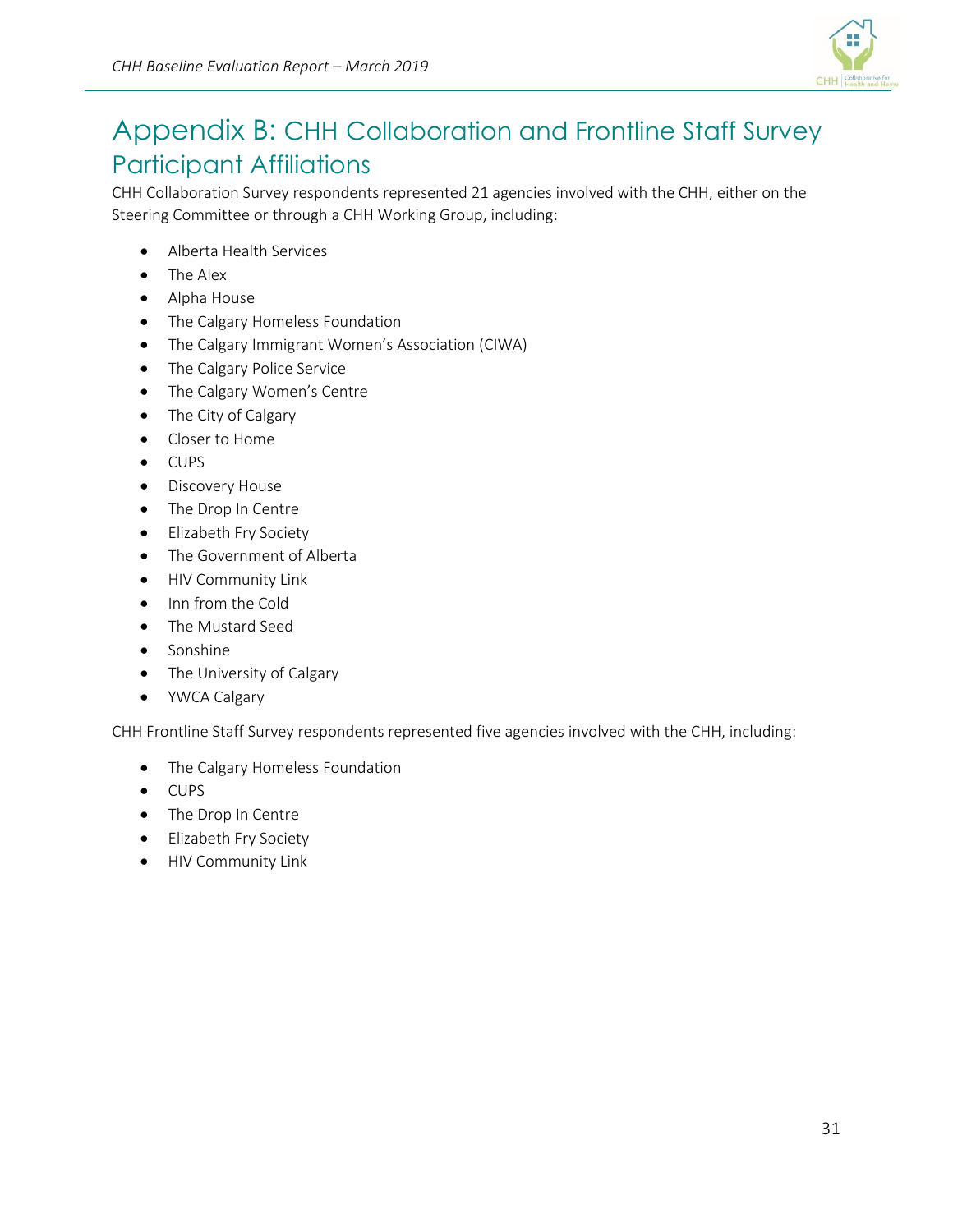

# <span id="page-33-0"></span>Appendix C: Detailed Survey Results

Steering Committee and Working Group Collaboration Survey Results:

### Collaboration Factor: History of collaboration or cooperation in the community

|                                     | <b>Strongly</b><br>Agree | Agree | Neutral/No<br><b>Opinion</b> | <b>Disagree</b> | <b>Strongly</b><br><b>Disagree</b> | Don't Know |
|-------------------------------------|--------------------------|-------|------------------------------|-----------------|------------------------------------|------------|
| <b>Both (N:40)</b>                  | 13%                      | 55%   | 10%                          | 20%             | 0%                                 | 3%         |
| <b>Steering Committee</b><br>(N:14) | 7%                       | 64%   | 7%                           | 14%             | 0%                                 | 7%         |
| <b>Working Group (N:26)</b>         | 15%                      | 50%   | 12%                          | 23%             | 0%                                 | 0%         |

Collaboration Factor: Unique purpose

|                                     | <b>Strongly</b><br>Agree | Agree | Neutral/No<br><b>Opinion</b> | <b>Disagree</b> | <b>Strongly</b><br><b>Disagree</b> | Don't Know |
|-------------------------------------|--------------------------|-------|------------------------------|-----------------|------------------------------------|------------|
| <b>Both (N:40)</b>                  | 60%                      | 38%   | 3%                           | 0%              | 0%                                 | 0%         |
| <b>Steering Committee</b><br>(N:14) | 36%                      | 64%   | 0%                           | 0%              | 0%                                 | 0%         |
| <b>Working Group (N:26)</b>         | 73%                      | 23%   | 4%                           | 0%              | 0%                                 | 0%         |

Collaboration Factor: Established informal relationships and communication links

|                                     | <b>Strongly</b><br>Agree | Agree | Neutral/No<br><b>Opinion</b> | <b>Disagree</b> | <b>Strongly</b><br><b>Disagree</b> | Don't Know |
|-------------------------------------|--------------------------|-------|------------------------------|-----------------|------------------------------------|------------|
| <b>Both (N:40)</b>                  | 50%                      | 48%   | 3%                           | 0%              | 0%                                 | 0%         |
| <b>Steering Committee</b><br>(N:14) | 29%                      | 71%   | 0%                           | 0%              | 0%                                 | 0%         |
| <b>Working Group (N:26)</b>         | 62%                      | 35%   | 4%                           | 0%              | 0%                                 | 0%         |

### Collaboration Factor: Sufficient funds, staff, materials and time

|                                     | <b>Strongly</b><br>Agree | Agree | Neutral/No<br><b>Opinion</b> | <b>Disagree</b> | Strongly<br><b>Disagree</b> | Don't Know |
|-------------------------------------|--------------------------|-------|------------------------------|-----------------|-----------------------------|------------|
| <b>Both (N:40)</b>                  | 8%                       | 18%   | 35%                          | 33%             | 0%                          | 8%         |
| <b>Steering Committee</b><br>(N:14) | 7%                       | 21%   | 21%                          | 50%             | 0%                          | 0%         |
| <b>Working Group (N:26)</b>         | 8%                       | 15%   | 42%                          | 23%             | 0%                          | 12%        |

Collaboration Factor: Members see collaboration as in their self-interest

|                                     | <b>Strongly</b><br>Agree | Agree | Neutral/No<br><b>Opinion</b> | <b>Disagree</b> | <b>Strongly</b><br><b>Disagree</b> | Don't Know |
|-------------------------------------|--------------------------|-------|------------------------------|-----------------|------------------------------------|------------|
| <b>Both (N:40)</b>                  | 20%                      | 45%   | 23%                          | 8%              | 0%                                 | 5%         |
| <b>Steering Committee</b><br>(N:14) | 21%                      | 43%   | 29%                          | 7%              | 0%                                 | 0%         |
| <b>Working Group (N:26)</b>         | 19%                      | 46%   | 19%                          | 8%              | 0%                                 | 8%         |

Collaboration Factor: Open and frequent communication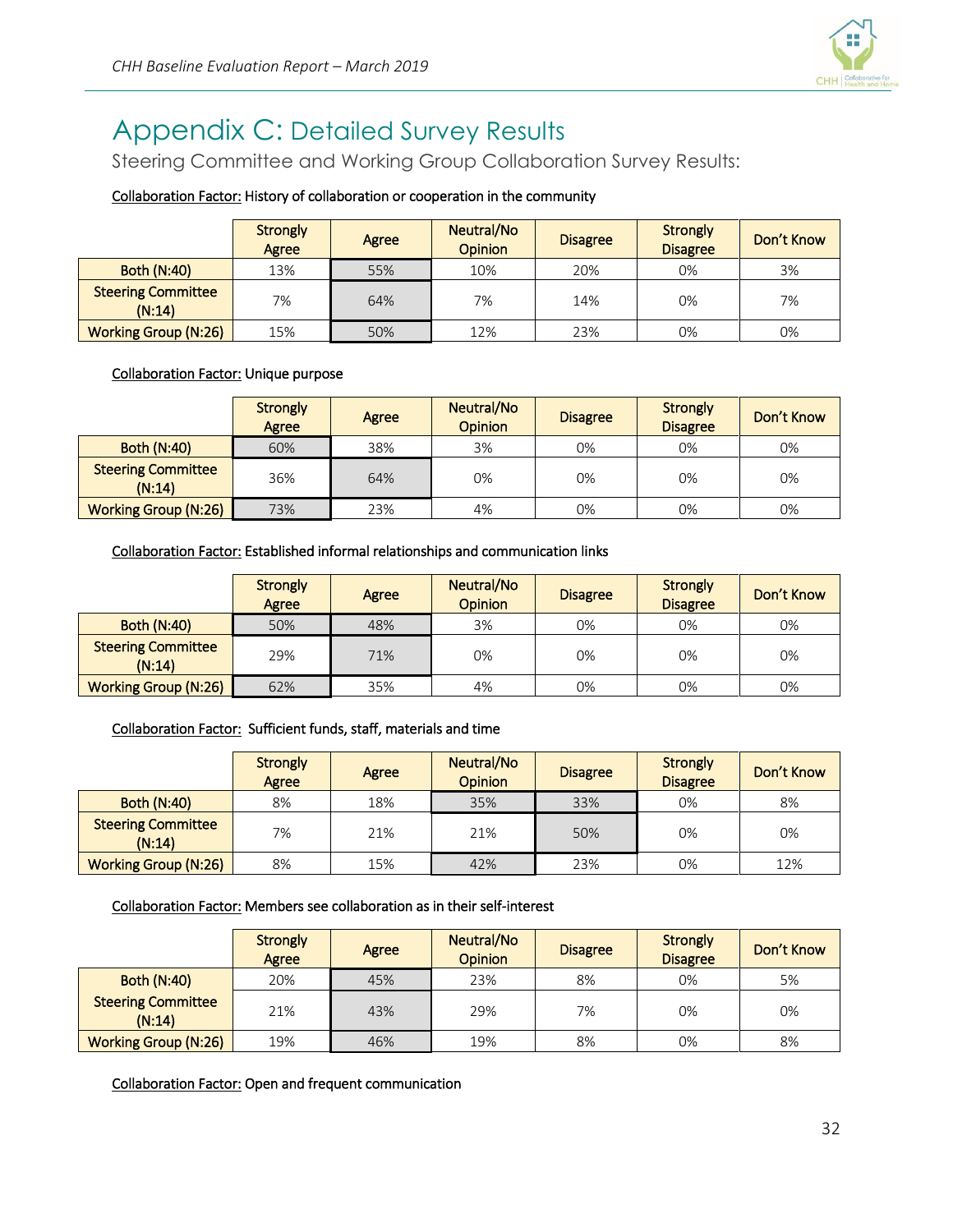

|                                     | <b>Strongly</b><br>Agree | Agree | Neutral/No<br><b>Opinion</b> | <b>Disagree</b> | <b>Strongly</b><br><b>Disagree</b> | Don't Know |
|-------------------------------------|--------------------------|-------|------------------------------|-----------------|------------------------------------|------------|
| <b>Both (N:40)</b>                  | 20%                      | 58%   | 13%                          | 5%              | 3%                                 | 3%         |
| <b>Steering Committee</b><br>(N:14) | 7%                       | 50%   | 29%                          | 0%              | 7%                                 | 7%         |
| <b>Working Group (N:26)</b>         | 27%                      | 62%   | 4%                           | 8%              | 0%                                 | 0%         |

### Collaboration Factor: Mutual respect, understanding and trust

|                                     | <b>Strongly</b><br>Agree | Agree | Neutral/No<br><b>Opinion</b> | <b>Disagree</b> | Strongly<br><b>Disagree</b> | Don't Know |
|-------------------------------------|--------------------------|-------|------------------------------|-----------------|-----------------------------|------------|
| <b>Both (N:39)</b>                  | 8%                       | 44%   | 28%                          | 10%             | 5%                          | 5%         |
| <b>Steering Committee</b><br>(N:13) | 8%                       | 38%   | 23%                          | 15%             | 8%                          | 8%         |
| <b>Working Group (N:26)</b>         | 8%                       | 46%   | 31%                          | 8%              | 4%                          | 4%         |

#### Collaboration Factor: Members share a stake in both process and outcome

|                                     | <b>Strongly</b><br>Agree | Agree | Neutral/No<br><b>Opinion</b> | <b>Disagree</b> | Strongly<br><b>Disagree</b> | Don't Know |
|-------------------------------------|--------------------------|-------|------------------------------|-----------------|-----------------------------|------------|
| <b>Both (N:40)</b>                  | 13%                      | 48%   | 18%                          | 15%             | 5%                          | 3%         |
| <b>Steering Committee</b><br>(N:14) | 7%                       | 36%   | 29%                          | 21%             | 7%                          | 0%         |
| <b>Working Group (N:26)</b>         | 15%                      | 54%   | 12%                          | 12%             | 4%                          | 4%         |

#### Collaboration Factor: Shared vision

|                                     | <b>Strongly</b><br>Agree | Agree | Neutral/No<br><b>Opinion</b> | <b>Disagree</b> | <b>Strongly</b><br><b>Disagree</b> | Don't Know |
|-------------------------------------|--------------------------|-------|------------------------------|-----------------|------------------------------------|------------|
| <b>Both (N:40)</b>                  | 13%                      | 50%   | 28%                          | 5%              | 0%                                 | 5%         |
| <b>Steering Committee</b><br>(N:14) | 14%                      | 29%   | 43%                          | 7%              | 0%                                 | 7%         |
| <b>Working Group (N:26)</b>         | 12%                      | 62%   | 19%                          | 4%              | 0%                                 | 4%         |

#### Collaboration Factor: Skilled leadership

|                                     | <b>Strongly</b><br>Agree | Agree | Neutral/No<br><b>Opinion</b> | <b>Disagree</b> | <b>Strongly</b><br><b>Disagree</b> | Don't Know |
|-------------------------------------|--------------------------|-------|------------------------------|-----------------|------------------------------------|------------|
| <b>Both (N:40)</b>                  | 5%                       | 45%   | 28%                          | 10%             | 10%                                | 3%         |
| <b>Steering Committee</b><br>(N:14) | 0%                       | 43%   | 43%                          | 7%              | 7%                                 | 0%         |
| <b>Working Group (N:26)</b>         | 8%                       | 46%   | 19%                          | 12%             | 12%                                | 4%         |

### Collaboration Factor: Multiple layers of participation

|                                     | <b>Strongly</b><br>Agree | Agree | Neutral/No<br><b>Opinion</b> | <b>Disagree</b> | Strongly<br><b>Disagree</b> | Don't Know |
|-------------------------------------|--------------------------|-------|------------------------------|-----------------|-----------------------------|------------|
| <b>Both (N:40)</b>                  | 13%                      | 55%   | 17%                          | 10%             | 1%                          | 5%         |
| <b>Steering Committee</b><br>(N:14) | 11%                      | 47%   | 22%                          | 14%             | 3%                          | 3%         |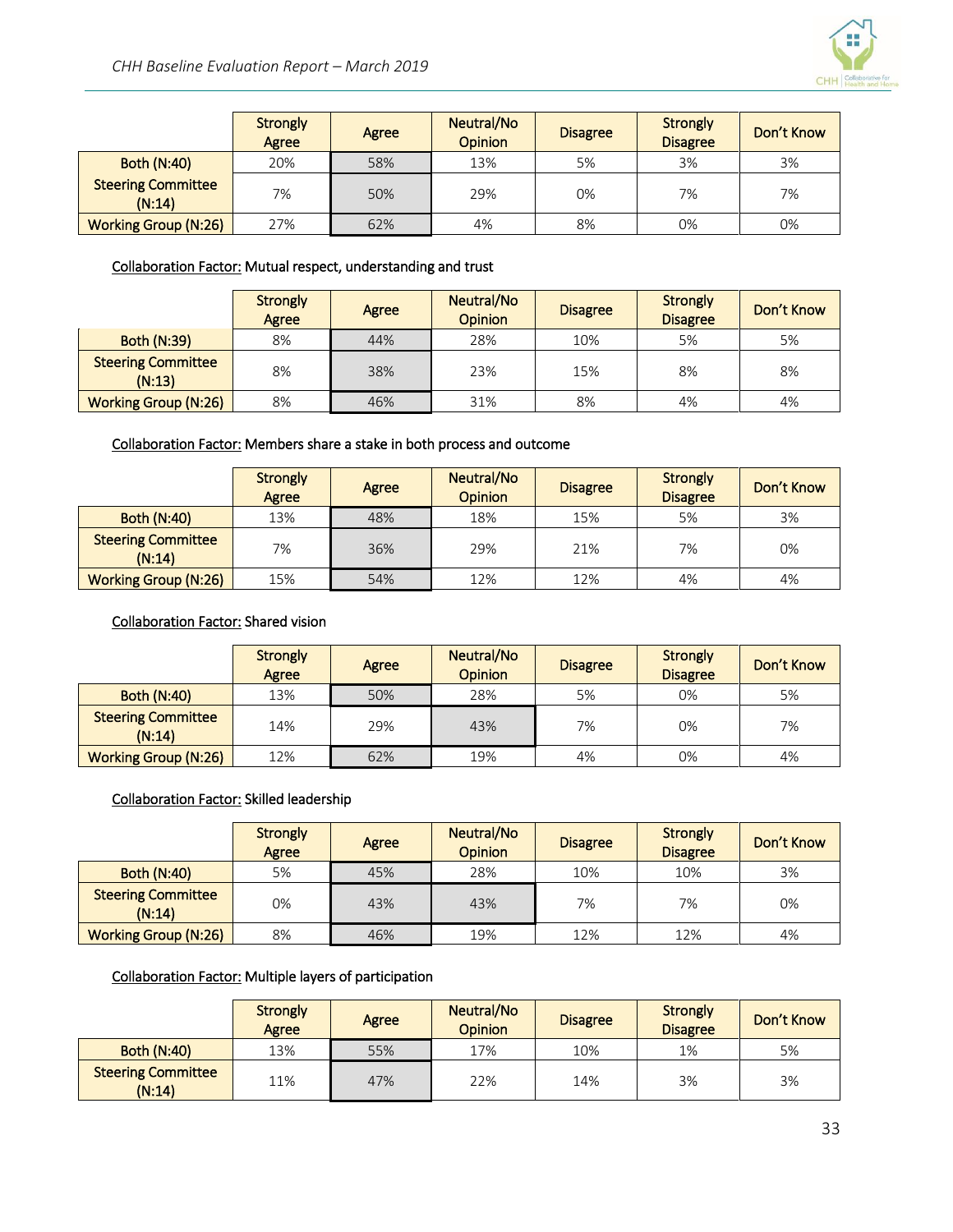

| (N:26)<br><b>Working</b><br>Group | .4% | 60% | 13% | OO<br>O / C | 0% | O 70 |
|-----------------------------------|-----|-----|-----|-------------|----|------|
|                                   |     |     |     |             |    |      |

#### Outcome: Increased choice and access to health and housing services for people with complex and/or chronic experiences of homelessness.

*As a collaborative I believe we have reduced the number of health and housing service gaps for those with complex and/or chronic experiences of homeless in Calgary*

|                                     | <b>Strongly</b><br>Agree | Agree | Neutral/No<br><b>Opinion</b> | <b>Disagree</b> | <b>Strongly</b><br><b>Disagree</b> | Don't Know |
|-------------------------------------|--------------------------|-------|------------------------------|-----------------|------------------------------------|------------|
| <b>Both (N:40)</b>                  | 5%                       | 33%   | 43%                          | 13%             | 0%                                 | 8%         |
| <b>Steering Committee</b><br>(N:14) | 0%                       | 29%   | 43%                          | 21%             | 0%                                 | 7%         |
| <b>Working Group (N:26)</b>         | 8%                       | 35%   | 42%                          | 8%              | 0%                                 | 8%         |

*I believe people with complex and/or chronic experiences of homeless have better access to health and housing services as a result of the work of the CHH*

|                                     | <b>Strongly</b><br>Agree | Agree | Neutral/No<br><b>Opinion</b> | <b>Disagree</b> | <b>Strongly</b><br><b>Disagree</b> | Don't Know |
|-------------------------------------|--------------------------|-------|------------------------------|-----------------|------------------------------------|------------|
| <b>Both (N:40)</b>                  | 5%                       | 35%   | 33%                          | 13%             | 3%                                 | 13%        |
| <b>Steering Committee</b><br>(N:14) | 0%                       | 36%   | 29%                          | 21%             | 7%                                 | 7%         |
| <b>Working Group</b>                | 8%                       | 35%   | 35%                          | 8%              | 0%                                 | 15%        |

#### Outcome: Maintained or improved health amongst people with complex and/or chronic experiences of homelessness, in shelter or newly housed.

*I believe people with complex and/or chronic experiences of homeless have improved health as a result of the work of the CHH*

|                                     | <b>Strongly</b><br>Agree | Agree | Neutral/No<br><b>Opinion</b> | <b>Disagree</b> | Strongly<br><b>Disagree</b> | Don't Know |
|-------------------------------------|--------------------------|-------|------------------------------|-----------------|-----------------------------|------------|
| <b>Both (N:40)</b>                  | 3%                       | 30%   | 43%                          | 10%             | 3%                          | 13%        |
| <b>Steering Committee</b><br>(N:14) | 0%                       | 29%   | 36%                          | 21%             | 7%                          | 7%         |
| <b>Working Group (N:26)</b>         | 4%                       | 31%   | 46%                          | 4%              | 0%                          | 15%        |

#### Outcome: Increased availability of services and supports that are culturally responsive for Indigenous peoples with complex and/or chronic experiences of homelessness.

*Organizations within the homeless-serving system are implementing culturally responsive services for Indigenous peoples.*

|                                     | <b>Strongly</b><br>Agree | Agree | Neutral/No<br><b>Opinion</b> | <b>Disagree</b> | <b>Strongly</b><br><b>Disagree</b> | Don't Know |
|-------------------------------------|--------------------------|-------|------------------------------|-----------------|------------------------------------|------------|
| <b>Both (N:40)</b>                  | 5%                       | 38%   | 33%                          | 8%              | 5%                                 | 13%        |
| <b>Steering Committee</b><br>(N:14) | 0%                       | 29%   | 29%                          | 21%             | 7%                                 | 14%        |
| <b>Working Group (N:26)</b>         | 8%                       | 42%   | 35%                          | 0%              | 4%                                 | 12%        |

Outcome: Increased availability of gender-responsive services and supports for women and children with complex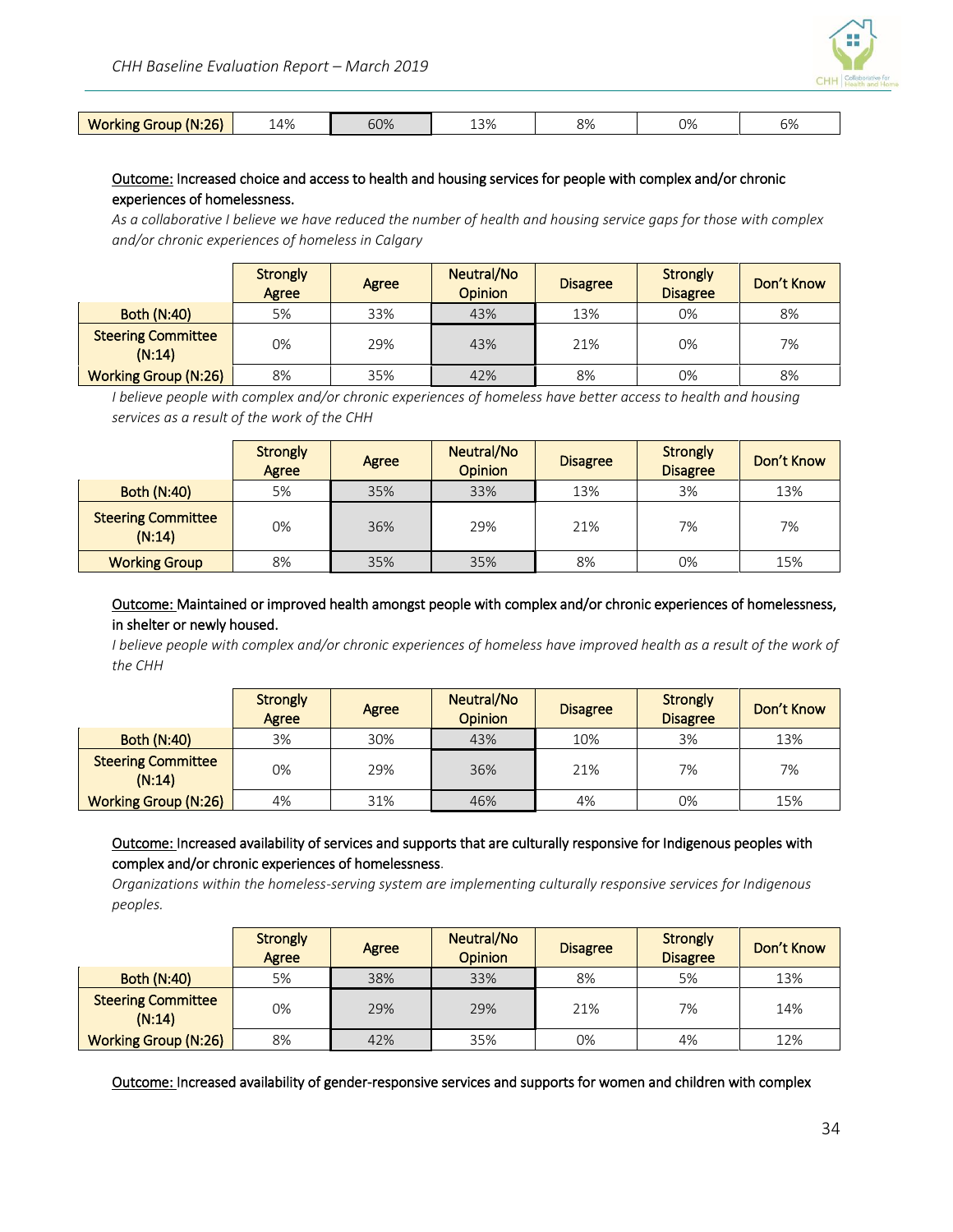#### and/or chronic experiences of homelessness.

*Organizations within the homeless-serving system are implementing gender-responsive services for women.*

|                                     | <b>Strongly</b><br>Agree | Agree | Neutral/No<br><b>Opinion</b> | <b>Disagree</b> | <b>Strongly</b><br><b>Disagree</b> | Don't Know |
|-------------------------------------|--------------------------|-------|------------------------------|-----------------|------------------------------------|------------|
| <b>Both (N:40)</b>                  | 5%                       | 48%   | 30%                          | 10%             | 0%                                 | 8%         |
| <b>Steering Committee</b><br>(N:14) | 7%                       | 50%   | 29%                          | 7%              | 0%                                 | 7%         |
| <b>Working Group (N:26)</b>         | 4%                       | 46%   | 31%                          | 12%             | 0%                                 | 8%         |

#### Outcome: Increased or maintained collaboration amongst services and systems at the intersection of health, housing and complex and/or chronic homelessness.

*My involvement in the CHH has helped me learn more about what my colleagues are working on and ways I can support their work*

|                                     | <b>Strongly</b><br>Agree | Agree | Neutral/No<br><b>Opinion</b> | <b>Disagree</b> | <b>Strongly</b><br><b>Disagree</b> | Don't Know |
|-------------------------------------|--------------------------|-------|------------------------------|-----------------|------------------------------------|------------|
| <b>Both (N:40)</b>                  | 33%                      | 53%   | 13%                          | 3%              | 0%                                 | 0%         |
| <b>Steering Committee</b><br>(N:14) | 43%                      | 50%   | 7%                           | 0%              | 0%                                 | 0%         |
| <b>Working Group (N:26)</b>         | 27%                      | 54%   | 15%                          | 4%              | 0%                                 | 0%         |

*I believe cross-sector collaboration is happening to a greater degree because of the CHH*

|                                     | <b>Strongly</b><br>Agree | Agree | Neutral/No<br><b>Opinion</b> | <b>Disagree</b> | <b>Strongly</b><br><b>Disagree</b> | Don't Know |
|-------------------------------------|--------------------------|-------|------------------------------|-----------------|------------------------------------|------------|
| <b>Both (N:40)</b>                  | 25%                      | 53%   | 15%                          | 5%              | 0%                                 | 3%         |
| <b>Steering Committee</b><br>(N:14) | 7%                       | 57%   | 29%                          | 7%              | 0%                                 | 0%         |
| <b>Working Group (N:26)</b>         | 35%                      | 50%   | 8%                           | 4%              | 0%                                 | 4%         |

*I believe systems (such as health systems like Alberta Health Services) are improving with respect to health and housing because of the work of the CHH (e.g. better connections, more efficient processes, new processes)*

|                                     | <b>Strongly</b><br>Agree | Agree | Neutral/No<br><b>Opinion</b> | <b>Disagree</b> | <b>Strongly</b><br><b>Disagree</b> | Don't Know |
|-------------------------------------|--------------------------|-------|------------------------------|-----------------|------------------------------------|------------|
| <b>Both (N:40)</b>                  | 18%                      | 53%   | 15%                          | 5%              | 0%                                 | 10%        |
| <b>Steering Committee</b><br>(N:14) | 21%                      | 57%   | 14%                          | 0%              | 0%                                 | 7%         |
| <b>Working Group (N:26)</b>         | 15%                      | 50%   | 15%                          | 8%              | 0%                                 | 12%        |

Outcome: Increased choice and access to a continuum of services (including harm reduction services) to support health and wellbeing amongst people with complex and/or chronic experiences of homelessness who actively use substances.

*There is a continuum of services within the homeless-serving system to support the health and wellbeing of those actively using substances (e.g. harm reduction services).*

| <b>Strongly</b><br>Agree | Agree | <b>Neutral/No</b><br><b>Opinion</b> | <b>Disagree</b> | <b>Strongly</b><br><b>Disagree</b> | Don't Know |
|--------------------------|-------|-------------------------------------|-----------------|------------------------------------|------------|
|--------------------------|-------|-------------------------------------|-----------------|------------------------------------|------------|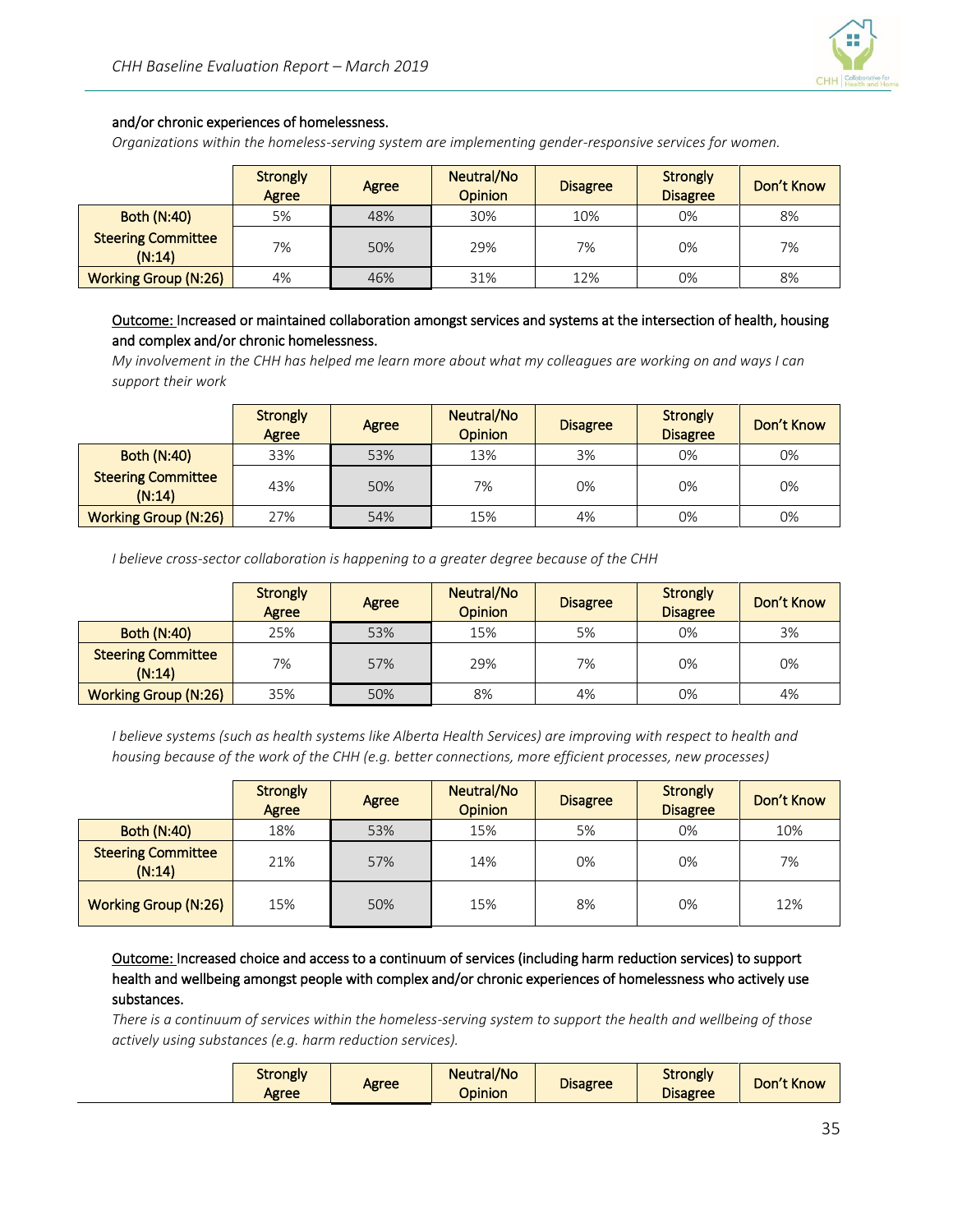

| <b>Both (N:40)</b>                  | 8%  | 70% | 13% | 8%  | 0% | 3% |
|-------------------------------------|-----|-----|-----|-----|----|----|
| <b>Steering Committee</b><br>(N:14) | 0%  | 79% | 7%  | 14% | 0% | 0% |
| <b>Working Group (N:26)</b>         | 12% | 65% | 15% | 4%  | 0% | 4% |

#### Overall movement towards outcomes:

*In your view, how much has CHH contributed to community-wide change?*

|                                     | A lot | Somewhat | A Little | Not At All |
|-------------------------------------|-------|----------|----------|------------|
| <b>Both (N:38)</b>                  | 8%    | 71%      | 21%      | 0%         |
| <b>Steering</b><br>Committee (N:14) | 7%    | 64%      | 29%      | 0%         |
| <b>Working Group</b><br>(N:24)      | 8%    | 75%      | 17%      | 0%         |

### Frontline Staff Survey Results

*I have observed that organizations serving homeless individuals in Calgary are implementing culturally responsive services for Indigenous peoples*

|                        | <b>Strongly</b><br>Agree | Agree | Neutral/No<br><b>Opinion</b> | <b>Disagree</b> | <b>Strongly</b><br><b>Disagree</b> |
|------------------------|--------------------------|-------|------------------------------|-----------------|------------------------------------|
| Frontline Staff (N:21) | 5%                       | 43%   | 43%                          | 5%              | 5%                                 |

*I have observed that organizations serving homeless individuals in Calgary are implementing gender-responsive services for women*

|                               | <b>Strongly</b><br>Agree | Agree | Neutral/No<br><b>Opinion</b> | <b>Disagree</b> | Strongly<br><b>Disagree</b> |
|-------------------------------|--------------------------|-------|------------------------------|-----------------|-----------------------------|
| <b>Frontline Staff (N:21)</b> | 0%                       | 67%   | 24%                          | 10%             | 0%                          |

*In Calgary, there is a continuum of services to support the health and wellbeing of homeless individuals actively using substances (e.g. harm reduction services)*

|                        | <b>Strongly</b><br>Agree | Agree | Neutral/No<br>Opinion | <b>Disagree</b> | Strongly<br><b>Disagree</b> |
|------------------------|--------------------------|-------|-----------------------|-----------------|-----------------------------|
| Frontline Staff (N:21) | 14%                      | 52%   | 24%                   | 10%             | 0%                          |

*Recently, I've observed that people with complex and/or chronic experiences of homeless have better access to health services*

|                               | <b>Strongly</b><br>Agree | Agree | Neutral/No<br>Opinion | <b>Disagree</b> | Strongly<br><b>Disagree</b> |
|-------------------------------|--------------------------|-------|-----------------------|-----------------|-----------------------------|
| <b>Frontline Staff (N:21)</b> | 0%                       | 14%   | 33%                   | 43%             | 10%                         |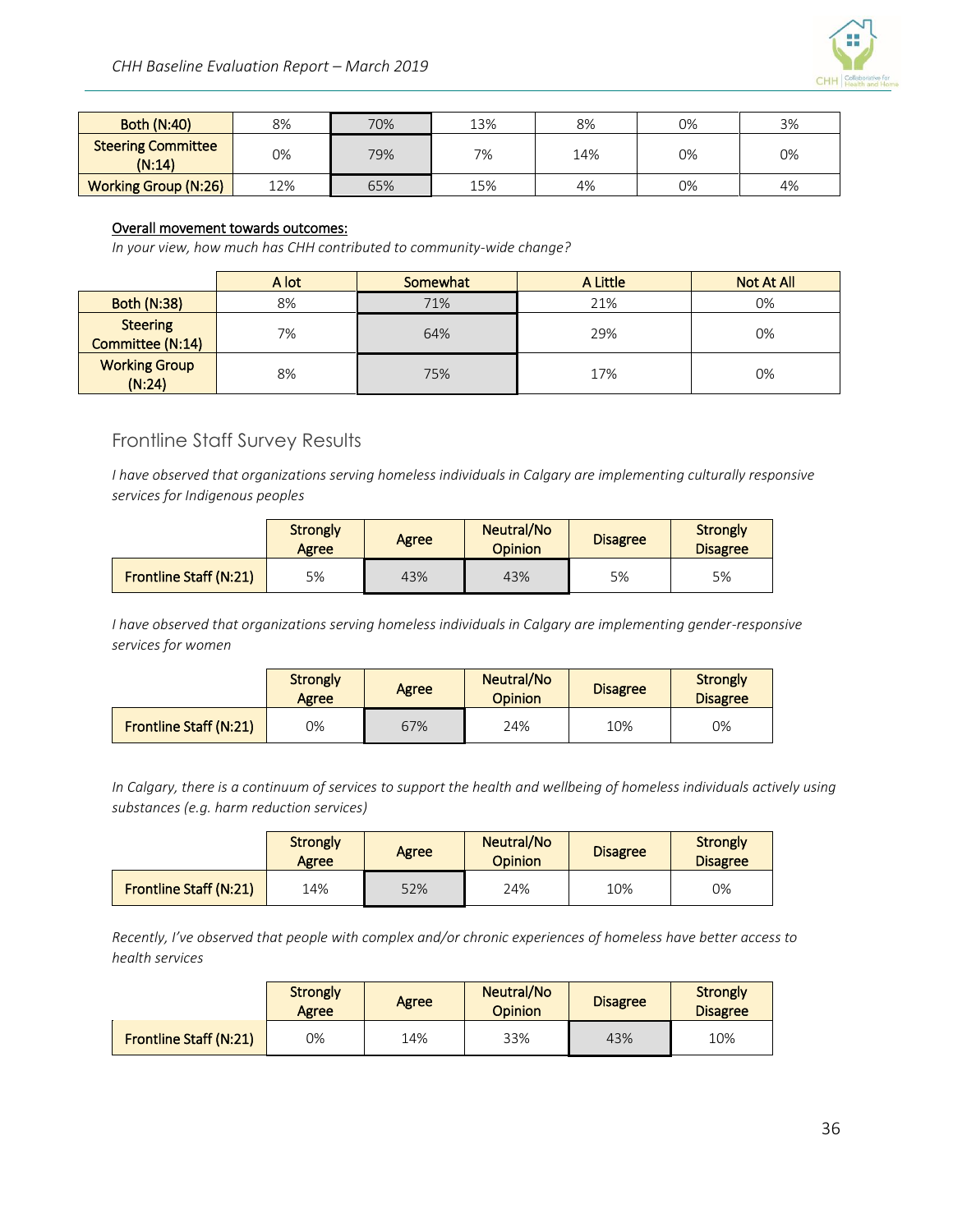

*Recently, I've observed that people with complex and/or chronic experiences of homelessness have better access to housing services*

|                        | <b>Strongly</b><br>Agree | Agree | Neutral/No<br>Opinion | <b>Disagree</b> | Strongly<br><b>Disagree</b> |
|------------------------|--------------------------|-------|-----------------------|-----------------|-----------------------------|
| Frontline Staff (N:21) | 5%                       | 33%   | 19%                   | 43%             | 0%                          |

*Recently, I've observed that people with complex and/or chronic experiences of homelessness have better health*

|                        | <b>Strongly</b><br>Agree | Agree | Neutral/No<br>Opinion | <b>Disagree</b> | <b>Strongly</b><br><b>Disagree</b> |
|------------------------|--------------------------|-------|-----------------------|-----------------|------------------------------------|
| Frontline Staff (N:21) | 5%                       | 5%    | 19%                   | 57%             | 14%                                |

CHF Housing First Sample Move-In Survey Results (October 1, 2017 to September 30, 2018; N=383):

*Do you have an ongoing mental health condition?* 

|                                  | All | Female | Indigenous |
|----------------------------------|-----|--------|------------|
| Yes - Treated                    | 23% | 27%    | 22%        |
| Yes-Untreated                    | 13% | 9%     | 14%        |
| Yes - Both treated and untreated | 29% | 30%    | 22%        |
| <b>No</b>                        | 31% | 30%    | 37%        |
| Don't know                       | 3%  | 4%     | 3%         |
| Declined to answer               | 1%  | 1%     | 1%         |
| No response provided             | 0%  | 0%     | 1%         |

*Do you have an ongoing physical health condition?* 

|                                  | All | Female | Indigenous |
|----------------------------------|-----|--------|------------|
| Yes - Treated                    | 20% | 16%    | 14%        |
| Yes-Untreated                    | 11% | 11%    | 14%        |
| Yes - Both treated and untreated | 31% | 24%    | 28%        |
| <b>No</b>                        | 36% | 46%    | 42%        |
| Don't know                       | 2%  | 2%     | 0%         |
| Declined to answer               | 1%  | 1%     | 1%         |
| No response provided             | 0%  | 0%     | 1%         |

*Do you have an addictions/substance abuse issue?* 

|                                  | Αll | Female | Indigenous |
|----------------------------------|-----|--------|------------|
| Yes - Treated                    | 24% | 26%    | 22%        |
| Yes-Untreated                    | 26% | 17%    | 29%        |
| Yes - Both treated and untreated | 22% | 17%    | 21%        |
| No                               | 27% | 39%    | 26%        |
| Don't know                       | 0%  | 0%     | 0%         |